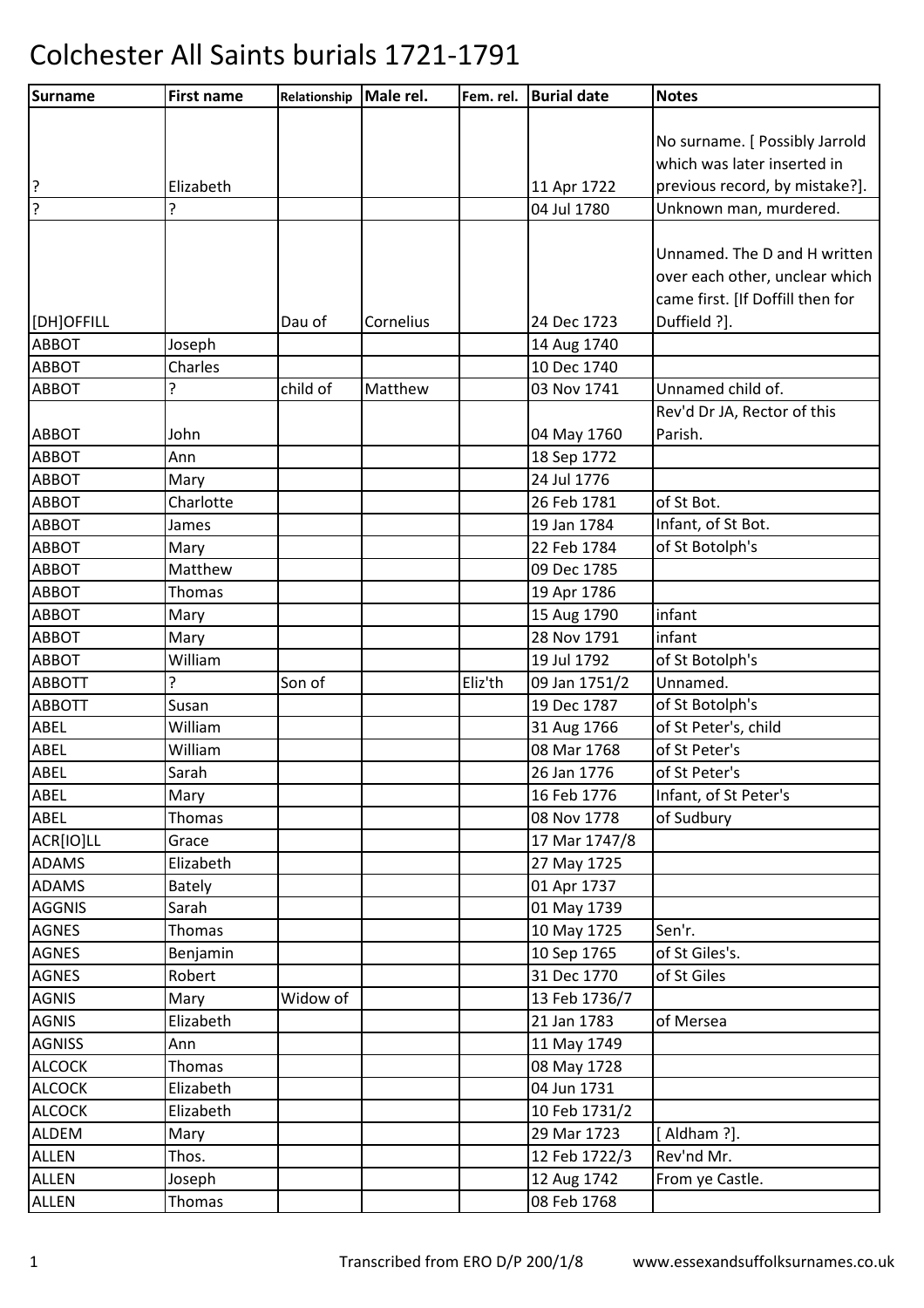| Surname            | <b>First name</b> | Relationship | Male rel. | Fem. rel. | <b>Burial date</b> | <b>Notes</b>                    |
|--------------------|-------------------|--------------|-----------|-----------|--------------------|---------------------------------|
|                    |                   |              |           |           |                    |                                 |
|                    |                   |              |           |           |                    | Sometime an Exciseman. See      |
| <b>ALVIS</b>       | Peter             |              |           |           | 20 Apr 1743        | original for lengthy extolment. |
| <b>ANDERSON</b>    | Henry             |              |           |           | 05 Oct 1756        |                                 |
| <b>ANDERSON</b>    | Susannah          |              |           |           | 28 Feb 1777        |                                 |
| <b>ANDREWS</b>     | Ann               |              |           |           | 01 Jun 1726        |                                 |
| <b>ANDREWS</b>     | Daniel            |              |           |           | 18 Aug 1751        |                                 |
| <b>ANDREWS</b>     | Susanna           |              |           |           | 12 Jan 1755        |                                 |
| <b>ANDREWS</b>     | Dan'l             |              |           |           | 15 Jun 1792        | of St Botolph's                 |
| <b>ANDREWS</b>     | John              |              |           |           | 26 Jun 1792        | infant                          |
| <b>APPLEBEE</b>    | Elizabeth         |              |           |           | 04 Apr 1726        |                                 |
| <b>ARMSTRONG</b>   | Christopher       |              |           |           | 15 Oct 1727        |                                 |
| <b>ASKEW</b>       | Ann               |              |           |           | 15 Dec 1771        |                                 |
| <b>ATKINS</b>      | Robert            |              |           |           | 10 May 1737        |                                 |
| <b>ATKINS</b>      | Robt.             |              |           |           | 31 Dec 1753        |                                 |
| <b>ATKINS</b>      | Mary              |              |           |           | 07 Jan 1755        |                                 |
| <b>AUSTIN</b>      | Mary              |              |           |           | 23 Feb 1776        |                                 |
| <b>AYLET</b>       | John              |              |           |           | 12 Apr 1724        |                                 |
| <b>BACON</b>       | John              |              |           |           | 21 Jul 1727        |                                 |
| <b>BAINES</b>      | Sarah             |              |           |           | 09 Mar 1730/1      |                                 |
| <b>BAINES</b>      | Robert            |              |           |           | 01 Sep 1755        |                                 |
| <b>BAINS</b>       | Daniel            |              |           |           | 27 Oct 1734        |                                 |
| <b>BAINS</b>       | ?                 | Son of       | Robert    |           | 03 Oct 1741        | Unnamed.                        |
| <b>BAKER</b>       | Mary              |              |           |           | 06 Jun 1739        |                                 |
| <b>BAKER</b>       | Eliz.             |              |           |           | 05 Jun 1744        |                                 |
| <b>BAKER</b>       | Eliz.             |              |           |           | 30 Nov 1754        |                                 |
| <b>BALDWIN</b>     | Robert            |              |           |           | 14 Aug 1729        |                                 |
| <b>BALDWYN</b>     | Eliza.            |              |           |           | 19 May 1731        |                                 |
| <b>BALDWYN</b>     | Margaret          |              |           |           | 03 Oct 1731        |                                 |
| <b>BALLIF</b>      | Jane              |              |           |           | 06 Feb 1759        | Widow.                          |
| <b>BARE</b>        | John              |              |           |           | 15 Sep 1723        | [Bear ?].                       |
| <b>BARKER</b>      | James             |              |           |           | 01 Mar 1780        | child                           |
| <b>BARKER</b>      | James             |              |           |           | 22 Apr 1791        | child                           |
| <b>BARNARD</b>     | William           |              |           |           | 27 Jul 1735        |                                 |
| <b>BARNARD</b>     | John              |              |           |           | 19 Feb 1756        |                                 |
| <b>BARNARD</b>     | James             |              |           |           | 12 Oct 1779        |                                 |
| <b>BARNES</b>      | John              |              |           |           | 10 Jun 1722        |                                 |
| <b>BARNES</b>      | Mary              |              |           |           | 10 Jun 1722        |                                 |
| <b>BARNES</b>      | Mary              |              |           |           | 28 Nov 1763        |                                 |
| <b>BARNETT</b>     | William           |              |           |           | 14 Aug 1737        |                                 |
| <b>BARNEY</b>      | William           | Son of       | Wm.       |           | 12 Mar 1741/2      |                                 |
| <b>BARR</b>        | Mary              |              |           |           | 19 Jun 1727        |                                 |
| <b>BARTHOLOMEW</b> | ?                 | Wife of      | Geor      |           | 01 Mar 1739/40     | Unnamed.                        |
| <b>BARTHOLOMEW</b> | Mary              |              |           |           | 08 Oct 1750        |                                 |
| <b>BARTLET</b>     | Elizabeth         |              |           |           | 22 May 1759        |                                 |
| <b>BARTLETT</b>    | Richard           |              |           |           | 19 Feb 1764        |                                 |
| <b>BASS</b>        | John              |              |           |           | 06 Feb 1756        |                                 |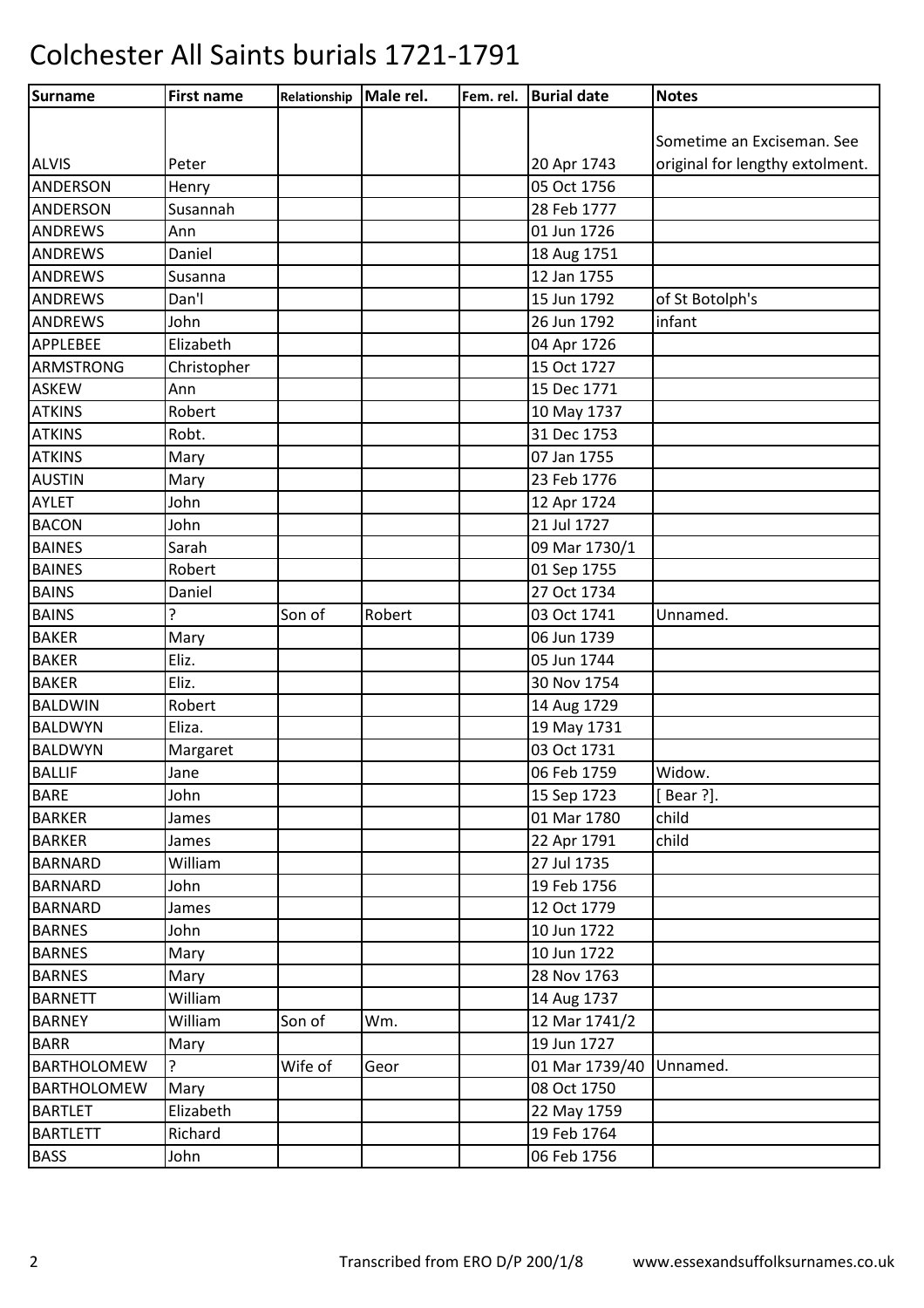| Surname           | <b>First name</b> | Relationship | Male rel. | Fem. rel. | <b>Burial date</b> | <b>Notes</b>                     |
|-------------------|-------------------|--------------|-----------|-----------|--------------------|----------------------------------|
|                   |                   |              |           |           |                    |                                  |
|                   |                   |              |           |           |                    | from Gallow Green. Says          |
|                   |                   |              |           |           |                    | underneath ' from Mic.Lewes      |
| <b>BASTLET</b>    | Ann               |              |           |           | 09 Dec 1742        | Dec 15th '. [ For Bartlet ?].    |
| <b>BATELY</b>     | William           |              |           |           | 14 Jul 1752        |                                  |
| <b>BATEMAN</b>    | Elizabeth         |              |           |           | 20 Jan 1722/3      |                                  |
| <b>BAWTREE</b>    | John              |              |           |           | 07 Apr 1734        |                                  |
| <b>BAWTREE</b>    | Grace             |              |           |           | 05 Nov 1778        |                                  |
| <b>BAWTREE</b>    | Grace             |              |           |           | 19 Jun 1791        |                                  |
| <b>BAWTRY</b>     | John              |              |           |           | 06 Sep 1782        | infant                           |
|                   |                   |              |           |           |                    | [See widow 'Ballif' in 1759, for |
| <b>BAYLIOF?</b>   | <b>Thomas</b>     |              |           |           | 24 May 1745        | Bailiff or similar ?].           |
| <b>BAYLY</b>      | Sarah             |              |           |           | 02 May 1730        |                                  |
| <b>BEALE</b>      | Robert            |              |           |           | 06 Feb 1722/3      |                                  |
| <b>BECKWITH</b>   | Anne              |              |           |           | 01 Oct 1742        | From Bocking                     |
| <b>BEDELL</b>     | Sarah             |              |           |           | 30 May 1727        |                                  |
| <b>BEEDALL</b>    | Mary              |              |           |           | 06 Jul 1725        |                                  |
| <b>BELL</b>       |                   |              | Martin    |           | 18 Sep 1738        | Unnamed child of.                |
| <b>BELL</b>       | Mary              | Wife of      | Martin    |           | 05 Oct 1758        |                                  |
| <b>BELL</b>       | Martin            |              |           |           | 09 Aug 1772        | of St Nic's                      |
| <b>BELLOWWAY</b>  | Deborah           |              |           |           | 24 Sep 1754        |                                  |
| <b>BENNET</b>     | William           |              |           |           | 06 Feb 1784        |                                  |
| <b>BENNY</b>      | <b>Thomas</b>     |              |           |           | 12 Jan 1735/6      |                                  |
| <b>BERNEY</b>     | Philadelphia      |              |           |           | 04 Feb 1778        |                                  |
| <b>BETSWORTH</b>  | <b>Barbara</b>    |              |           |           | 12 Jan 1741/2      |                                  |
| <b>BEVAN</b>      | Christopher       |              |           |           | 25 Apr 1741        | Sen.                             |
| <b>BEVAN</b>      | Christopher       |              |           |           | 03 Oct 1741        |                                  |
| <b>BEVAN</b>      | Eliz.             |              |           |           | 20 Sep 1752        |                                  |
| <b>BEVAN</b>      | Mary              |              |           |           | 10 Mar 1774        | of St Mary's                     |
| <b>BEVERSTOCK</b> | William           |              |           |           | 10 Jun 1737        |                                  |
| <b>BEVERSTONE</b> | Jacob             |              |           |           | 22 Jul 1728        |                                  |
| <b>BIRCHLY</b>    | Elizabeth         |              |           |           | 12 Nov 1736        |                                  |
| <b>BISCOE</b>     | James             |              |           |           | 31 Jul 1755        |                                  |
| <b>BISCOE</b>     | Samuel            |              |           |           | 01 Sep 1756        |                                  |
| <b>BISCOE</b>     | James             |              |           |           | 17 May 1762        |                                  |
| <b>BLAND</b>      | ς                 | Wife of      | John      |           | 16 Aug 1745        | Unnamed.                         |
| <b>BLAND</b>      | John              |              |           |           | 02 May 1746        |                                  |
| <b>BLYTH</b>      | Samuel            |              |           |           | 23 Nov 1780        |                                  |
| <b>BLYTH</b>      | John              |              |           |           | 07 May 1782        |                                  |
| <b>BLYTH</b>      | Daniel            |              |           |           | 29 Aug 1784        | of St Peter's                    |
| <b>BLYTH</b>      | Ann               |              |           |           | 10 Oct 1790        | of St Mary's                     |
| <b>BLYTHE</b>     | <b>Thomas</b>     |              |           |           | 18 Apr 1724        |                                  |
| <b>BLYTHE</b>     | John              |              |           |           | 22 Aug 1762        |                                  |
| <b>BLYTHE</b>     | Ann               |              |           |           | 22 Sep 1765        |                                  |
| <b>BLYTHE</b>     | Clark             |              |           |           | 27 Mar 1768        | of St Bot.                       |
| <b>BLYTHE</b>     | Susannah          |              |           |           | 28 Jul 1775        | of St Nic.                       |
| <b>BOGGIS</b>     | Anne              | Dau of       | Isaac     | Eliz.     | 11 Mar 1742/3      | Mr IB.                           |
| <b>BOGGIS</b>     | Charles           | Son of       | Isaac     | Eliz.     | 06 Aug 1745        |                                  |
| <b>BOMSTEAD</b>   | Elizabeth         |              |           |           | 13 Sep 1761        |                                  |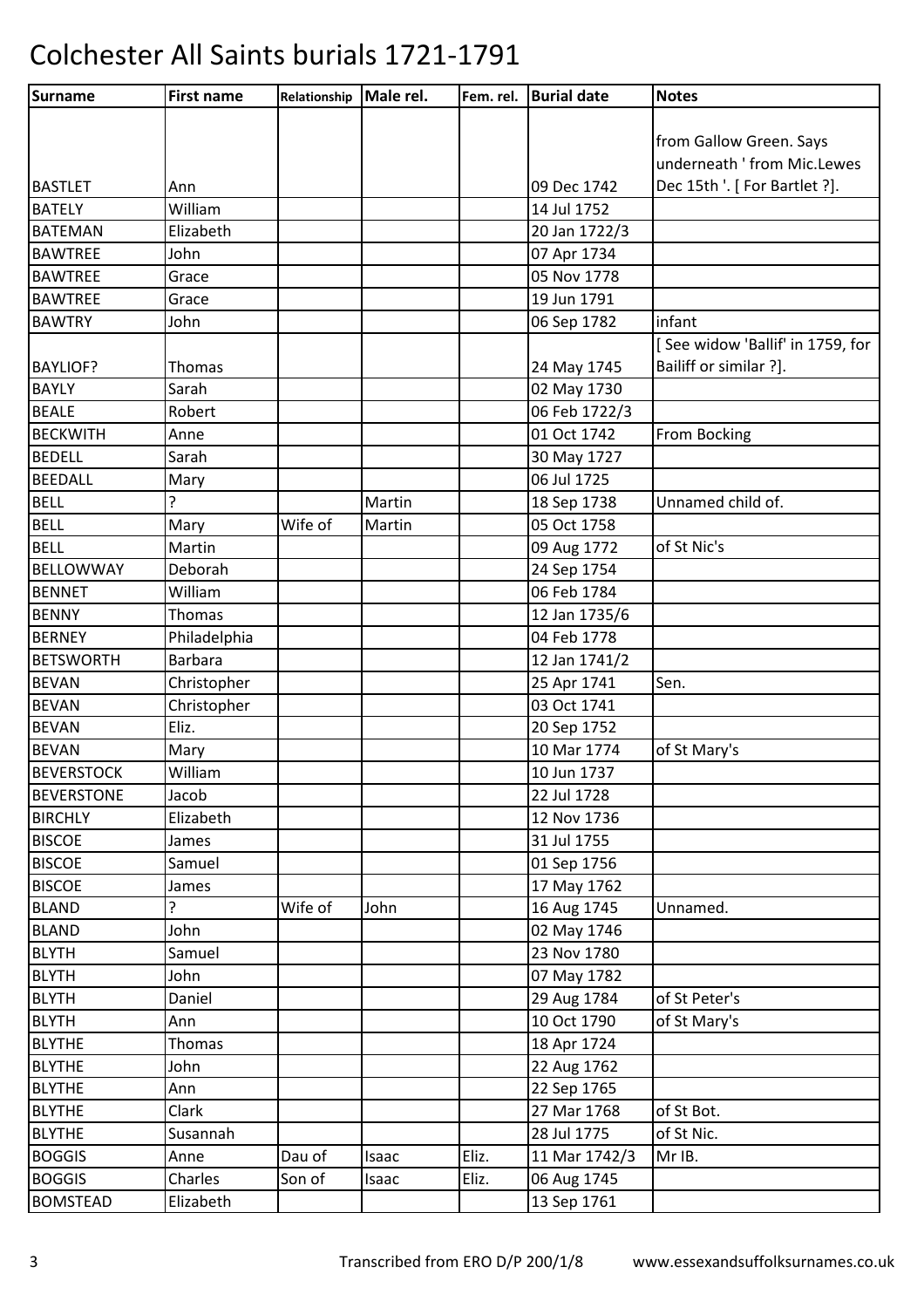| <b>Surname</b>    | <b>First name</b> | Relationship | Male rel. | Fem. rel. | <b>Burial date</b> | <b>Notes</b>                                                                         |
|-------------------|-------------------|--------------|-----------|-----------|--------------------|--------------------------------------------------------------------------------------|
| <b>BONNEVENT</b>  | Richard           |              |           |           | 15 Aug 1743        |                                                                                      |
| <b>BONNEVENT</b>  | ?                 | Widow of     |           |           | 07 Jul 1745        | Unnamed.                                                                             |
| <b>BONNIFIELD</b> | Mary              |              |           |           | 24 Apr 1743        |                                                                                      |
| <b>BONNIVENT</b>  | Ann               |              |           |           | 19 Aug 1738        |                                                                                      |
| <b>BONNIWENT</b>  | Joseph            |              |           |           | 20 Aug 1731        |                                                                                      |
| <b>BONVENT</b>    | Mary              |              |           |           | 28 Apr 1738        |                                                                                      |
| <b>BORDMAN</b>    | David             |              |           |           | 04 Jan 1728/9      |                                                                                      |
| <b>BOSEN</b>      | Mary              | Wife of      | Stephen   |           | 25 Apr 1742        | of Barnhall                                                                          |
| <b>BOWLER</b>     | Anne              | Wife of      | John      |           | 19 Apr 1743        | Buried same day as husband.<br>From Winsly's Almshouses                              |
| <b>BOWLER</b>     | John              |              |           |           | 19 Apr 1743        | From Winsly's Almshouses                                                             |
| <b>BOWTEL</b>     | James             |              |           |           | 05 Mar 1751/2      |                                                                                      |
| <b>BRAGG</b>      | Joseph            |              |           |           | 24 Nov 1723        |                                                                                      |
| <b>BRAGG</b>      | John              | Son of       | Robert    |           | 28 Nov 1723        | Buried same day as father.                                                           |
| <b>BRAGG</b>      | Robert            |              |           |           | 28 Nov 1723        |                                                                                      |
| <b>BRAND</b>      | Susannah          |              |           |           | 20 Jun 1779        |                                                                                      |
| <b>BREAM</b>      | Rachel            |              |           |           | 22 Sep 1735        |                                                                                      |
| <b>BREAM</b>      | ?                 |              |           |           | 12 Jul 1736        | Unnamed, but Jun'r.                                                                  |
| <b>BREAM</b>      | Henry             |              |           |           | 22 Oct 1738        |                                                                                      |
| <b>BREAM</b>      | Mary              |              |           |           | 09 May 1757        |                                                                                      |
| <b>BREAM</b>      | Ann               |              |           |           | 16 Apr 1762        |                                                                                      |
| <b>BREAM</b>      | Ann               |              |           |           | 25 Mar 1766        | child                                                                                |
| <b>BREAM</b>      | Charlotte         |              |           |           | 01 Jun 1769        |                                                                                      |
| <b>BREAM</b>      | James             |              |           |           | 27 Apr 1780        |                                                                                      |
| <b>BREAM</b>      | Ann               |              |           |           | 12 Jul 1789        |                                                                                      |
| <b>BREME</b>      | John              |              |           |           | 14 Oct 1738        |                                                                                      |
| <b>BRIDGE</b>     | Benjamin          |              |           |           | 24 Jul 1729        |                                                                                      |
| <b>BRIDGES</b>    | Mary              |              |           |           | 13 Mar 1761        |                                                                                      |
| <b>BRIDGES</b>    | Elizabeth         |              |           |           | 26 May 1761        |                                                                                      |
| <b>BRIDGES</b>    | Elizabeth         |              |           |           | 12 Aug 1761        |                                                                                      |
| <b>BRIDGES</b>    | Jacob             |              |           |           | 30 Oct 1787        | infant                                                                               |
| <b>BRIGGS</b>     | Richard           |              |           |           | * Feb 1738/9       | Rever'd Mr.                                                                          |
|                   |                   |              |           |           |                    | Mrs EB, widow of Mr<br>B, sometime Curate otp, buried<br>in ye Chancel, brought from |
| <b>BRIGGS</b>     | Elizabeth         | Widow of     |           |           | 08 Jan 1742/3      | London.                                                                              |
| <b>BROOKER</b>    | Mary              |              |           |           | 28 Mar 1783        | infant                                                                               |
| <b>BROOKER</b>    | John              |              |           |           | 20 Nov 1784        | of St Botolph's                                                                      |
| <b>BROOKER</b>    | John              |              |           |           | 24 Jul 1785        | child                                                                                |
| <b>BROOKER</b>    | Ann               |              |           |           | 28 Jul 1786        | infant                                                                               |
| <b>BROOKER</b>    | Hannah            | Wife of      | James     |           | 18 Jul 1791        | of St Botolph's                                                                      |
| <b>BROWN</b>      | Mary              |              |           |           | 11 Sep 1748        |                                                                                      |
| <b>BROWN</b>      | Judith            |              |           |           | 26 Apr 1767        | of St Bot.                                                                           |
| <b>BROWN</b>      | Thomas            |              |           |           | 21 Sep 1791        |                                                                                      |
| <b>BRYNER</b>     | Joseph            |              |           |           | 23 Feb 1723/4      |                                                                                      |
| <b>BRYNER</b>     | Joseph            |              |           |           | 11 Jan 1725/6      |                                                                                      |
| <b>BUCKINGHAM</b> | Henry             |              |           |           | 02 Feb 1726/7      |                                                                                      |
| <b>BUCKINHAM</b>  | Frifany           |              |           |           | 26 Jan 1726/7      |                                                                                      |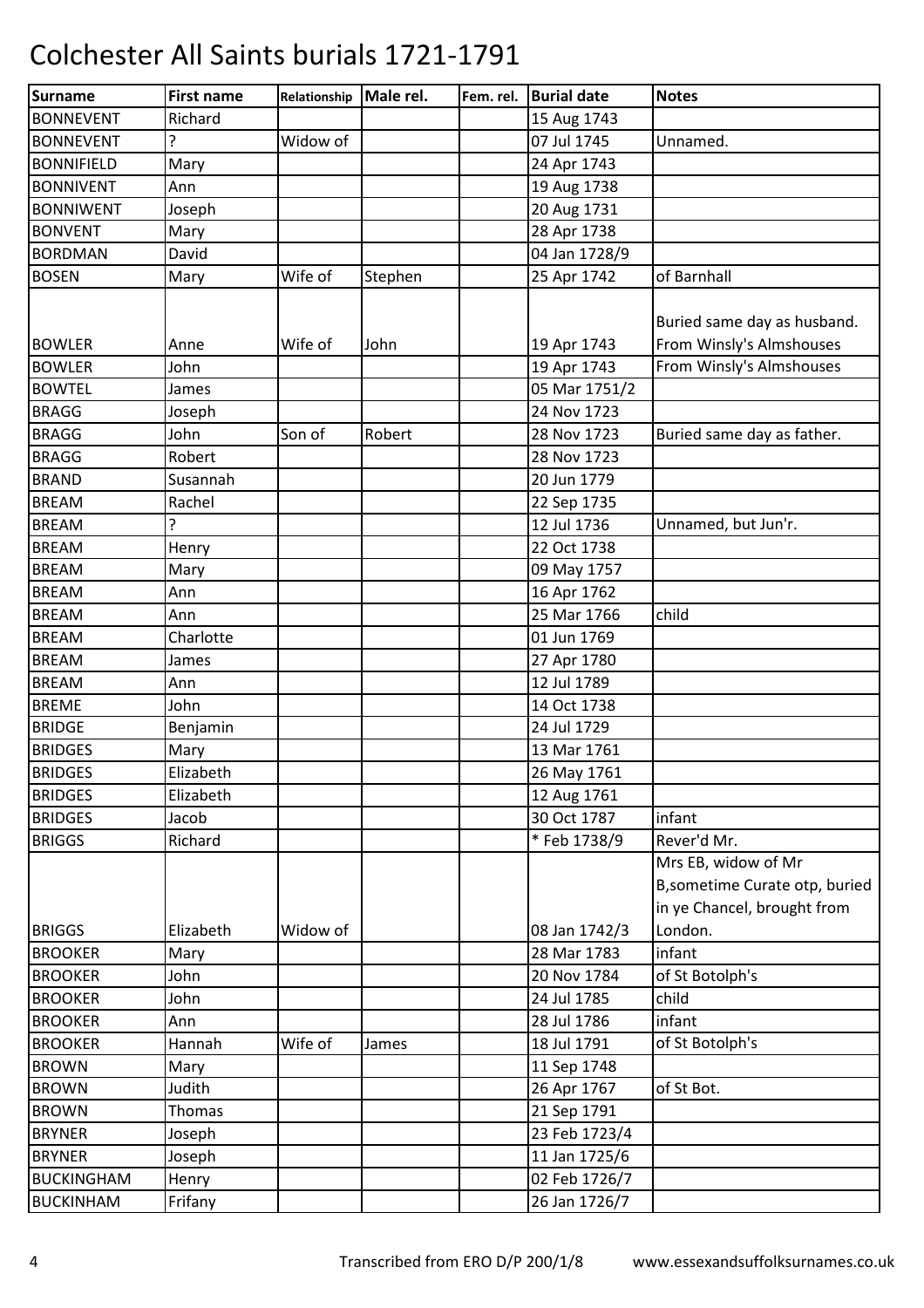| <b>Surname</b>   | <b>First name</b> | Relationship | Male rel.    | Fem. rel. | <b>Burial date</b> | <b>Notes</b>                |
|------------------|-------------------|--------------|--------------|-----------|--------------------|-----------------------------|
| <b>BULL</b>      | Ann               |              |              |           | 01 Nov 1725        |                             |
| <b>BULL</b>      | Michael           |              |              |           | 28 Oct 1729        |                             |
| <b>BULL</b>      | Susan             |              |              |           | 24 Aug 1731        |                             |
| <b>BULL</b>      | Elizabeth         |              |              |           | 01 Jun 1735        |                             |
| <b>BULL</b>      | Samuel            |              |              |           | 20 Nov 1740        |                             |
| <b>BULL</b>      | ŗ                 | Wife of      | <b>Miles</b> |           | 27 Feb 1740/1      | Unnamed.                    |
| <b>BULL</b>      | Ann               |              |              |           | 19 May 1741        |                             |
| <b>BULL</b>      | <b>Miles</b>      |              |              |           | * Jun 1743         | Of East Street              |
| <b>BULL</b>      | Elizabeth         |              |              |           | 25 May 1764        |                             |
| <b>BUMPSTED</b>  | Elizabeth         |              |              |           | 13 Nov 1729        |                             |
| <b>BUMPSTED</b>  | Sarah             |              |              |           | 27 Sep 1778        | of St Bot.                  |
| <b>BUMSTED</b>   | John              |              |              |           | 16 Apr 1733        |                             |
| <b>BUMSTED</b>   | James             |              |              |           | 18 Sep 1777        | of St Bot.                  |
| <b>BUNNELL</b>   | William           |              |              |           | 04 Aug 1782        | [For Bunner ?]. Infant      |
| <b>BURDETT</b>   | John              |              |              |           | 10 Sep 1722        |                             |
|                  |                   |              |              |           |                    | Mrs B, widow, dtr of Mr     |
|                  |                   |              |              |           |                    | Hickeringill Rector of this |
| <b>BURDOCK</b>   | ?                 |              |              |           | 06 May 1743        | church. No firstname.       |
| <b>BURGESS</b>   | Anne              | Wife of      | Elias        |           | 24 Sep 1742        |                             |
| <b>BURGESS</b>   | James             |              |              |           | 12 Aug 1759        |                             |
| <b>BURKET</b>    | Mary              |              |              |           | 18 Aug 1732        |                             |
| <b>BURNEBY</b>   | James             |              |              |           | 06 Jun 1731        |                             |
| <b>BURTON</b>    | Rebecca           |              |              |           | 22 Jun 1732        |                             |
| <b>BUSH</b>      | Mary              |              |              |           | 07 Apr 1728        |                             |
| <b>BUSH</b>      | Joseph            |              |              |           | 12 Aug 1753        |                             |
| <b>BUTCHER</b>   | Thomas            |              |              |           | 11 Dec 1724        |                             |
| <b>BYAM</b>      | Alice             |              |              |           | 18 Dec 1737        |                             |
| <b>BYFORD</b>    | Thomas            |              |              |           | 22 Jan 1722/3      |                             |
| <b>BYHAM</b>     | Mary              |              |              |           | 28 Nov 1744        | Of Gallo Green              |
| <b>CAMPION</b>   | Ann               |              |              |           | 05 Oct 1735        |                             |
| <b>CANCELLOR</b> | Robert            |              |              |           | 05 Jan 1762        |                             |
| <b>CANDLER</b>   | Mary              |              |              |           | 26 Aug 1764        | of St Nich's                |
| <b>CANDLER</b>   | Hannah            |              |              |           | 29 Dec 1765        | of St Nich's                |
| CANDLER          | Robert            |              |              |           | 21 Nov 1770        | of St Nic's                 |
| <b>CANT</b>      | William           |              |              |           | 14 Aug 1722        |                             |
| CANT             | ŗ                 | Son of       | Ed.          | Mary      | 24 Apr 1743        | Unnamed.                    |
| <b>CARDEY</b>    | Hannah            |              |              |           | 10 Mar 1722/3      |                             |
| CARTER           | Hannah            |              |              |           | 17 Oct 1722        |                             |
| CARTER           | Mary              |              |              |           | 19 Feb 1731/2      |                             |
| <b>CARTER</b>    | George            |              |              |           | 28 Apr 1732        |                             |
| CARTER           | Sarah             |              |              |           | 11 Jan 1735/6      |                             |
| CARWELL          | Elizabeth         |              |              |           | 07 Aug 1737        |                             |
| <b>CASEETTER</b> | John              |              |              |           | 25 May 1736        | [For Casketter ?].          |
| <b>CASSELL</b>   | Ely               |              |              |           | 15 Mar 1729/30     |                             |
| <b>CATER</b>     | Marg't            |              |              |           | 29 Jul 1755        |                             |
| <b>CHALLANS</b>  | Timothy           |              |              |           | 22 Jun 1768        |                             |
| <b>CHAMBERS</b>  | Susan             |              |              |           | 23 Apr 1723        |                             |
| <b>CHANDLER</b>  | Jacob             |              |              |           | 28 Jan 1727/8      |                             |
| <b>CHANDLER</b>  | James             |              |              |           | 18 Feb 1727/8      |                             |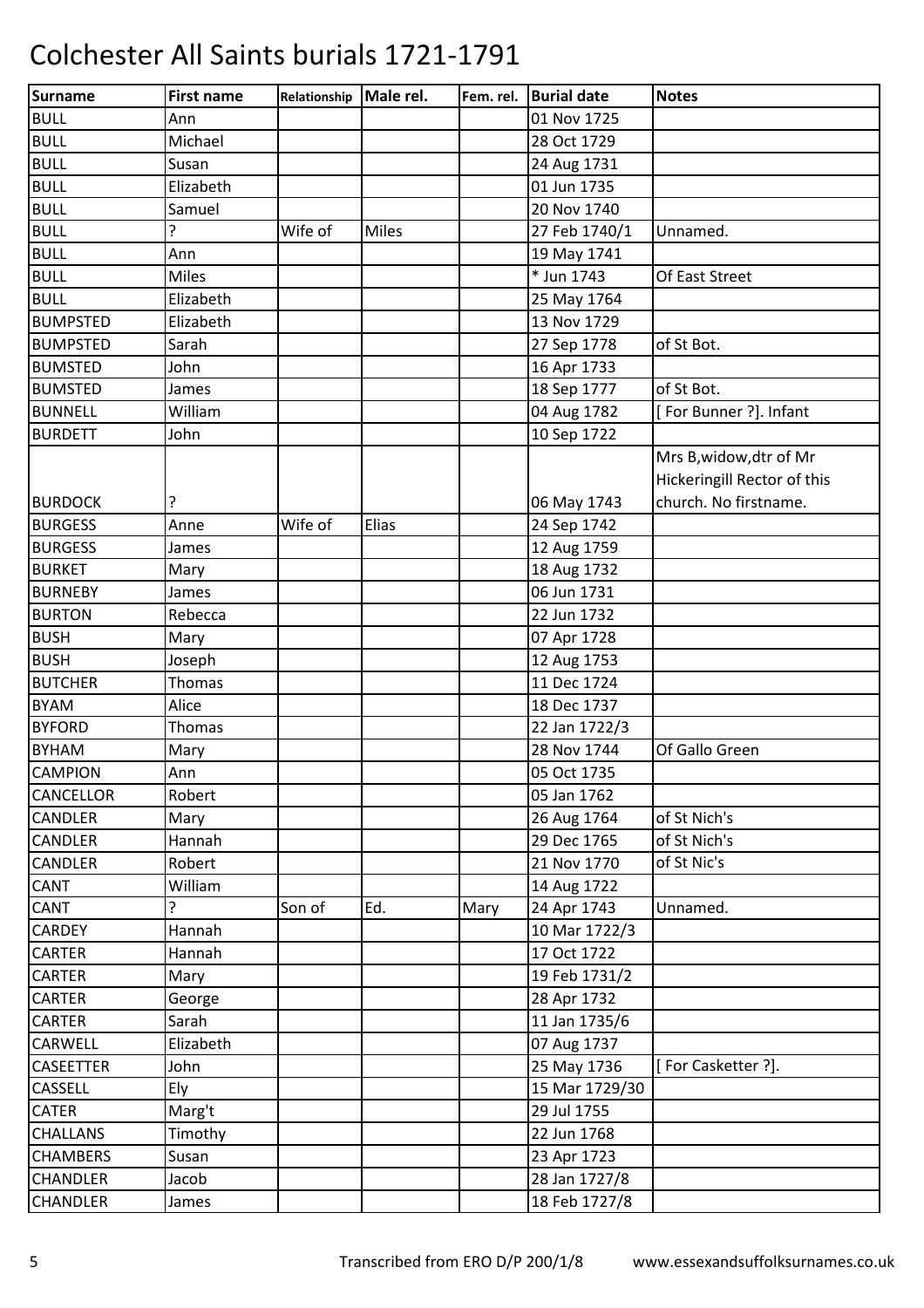| <b>Surname</b>     | <b>First name</b> | Relationship | Male rel. | Fem. rel. | <b>Burial date</b> | <b>Notes</b>                   |
|--------------------|-------------------|--------------|-----------|-----------|--------------------|--------------------------------|
| <b>CHANDLER</b>    | Jacob             |              |           |           | 13 Mar 1731/2      |                                |
| CHANDLER           | Joseph            |              |           |           | 13 Mar 1731/2      |                                |
| <b>CHAP</b>        | John              |              |           |           | 21 Feb 1764        |                                |
| CHAPMAN            | Daniel            |              |           |           | 19 Dec 1722        |                                |
| CHAPMAN            | Samuel            |              |           |           | 20 May 1736        |                                |
| CHAPMAN            | ?                 | Wife of      | Samuel    |           | 26 Oct 1740        | Unnamed.                       |
| CHAPMAN            | Samuel            |              |           |           | 19 Sep 1753        |                                |
| CHAPMAN            | Ann               |              |           |           | 20 Jun 1788        | infant                         |
| <b>CHIPPINGTON</b> | John              |              |           |           | 02 Jun 1721        |                                |
| <b>CHIPPINGTON</b> | Jacob             |              |           |           | 04 Jan 1724/5      |                                |
| <b>CHIPPINGTON</b> | Ann               |              |           |           | 14 Mar 1724/5      |                                |
| <b>CHISWICK</b>    |                   | Son of       | William   |           | 17 Apr 1725        | Unnamed.                       |
| <b>CHISWICK</b>    | Mary              |              |           |           | 20 Jul 1726        |                                |
|                    |                   |              |           |           |                    | Record completely crossed out. |
| <b>CHISWICK</b>    | William           |              |           |           | 01 Feb 1730/1      | [In wrong Register ?].         |
| <b>CHISWICK</b>    | Mary              |              |           |           | 30 Jan 1731/2      |                                |
| <b>CHISWICK</b>    | Mary              | Widow of     |           |           | 12 Mar 1741/2      |                                |
| <b>CLAGHOR?</b>    | Susan             |              |           |           | 25 Mar 1739        |                                |
| <b>CLAMTREE</b>    | Baron Tho.        |              |           |           | 09 Apr 1753        |                                |
| <b>CLARK</b>       | Alice             |              |           |           | 13 Dec 1723        |                                |
| <b>CLARK</b>       | Elizabeth         |              |           |           | 10 Oct 1738        |                                |
| <b>CLARK</b>       | 5.                |              |           |           | 15 Jan 1741/2      | Mrs. No firstname.             |
| <b>CLARK</b>       | Elizabeth         |              |           |           | 24 Dec 1751        |                                |
| <b>CLARK</b>       | John              |              |           |           | 01 Dec 1752        |                                |
| <b>CLARKE</b>      | Martha            |              |           |           | 16 Mar 1722/3      |                                |
| <b>CLAY</b>        | Ann               |              |           |           | 11 Mar 1728/9      |                                |
| <b>CLAY</b>        | Simon             |              |           |           | 03 Jun 1759        |                                |
| <b>CLAY</b>        | Mary              |              |           |           | 16 Sep 1764        |                                |
| <b>CLUB</b>        | Roger             |              |           |           | 07 Aug 1778        | of St Bot.                     |
| <b>CLUB</b>        | Mary              |              |           |           | 25 Nov 1788        | of St Botolph's                |
| <b>COBELL</b>      | Margarett         |              |           |           | 28 Oct 1756        |                                |
| <b>COBELL</b>      | Mary              |              |           |           | 06 Nov 1757        |                                |
| <b>COCK</b>        | John              |              |           |           | 03 Feb 1741/2      |                                |
| <b>COKER</b>       | Martha            |              |           |           | 15 Jun 1738        |                                |
| <b>COLE</b>        | Trephaney         |              |           |           | 27 Feb 1748/9      |                                |
| <b>COLETON</b>     |                   | Son of       | Thomas    |           | 12 Mar 1738/9      | Unnamed.                       |
| <b>CONSTABLE</b>   | Abraham           |              |           |           | 23 Aug 1723        |                                |
| <b>CONSTABLE</b>   | Rebecca           |              |           |           | 26 Aug 1723        |                                |
| <b>CONSTABLE</b>   | Harrington        |              |           |           | 17 Feb 1724/5      |                                |
| <b>CONSTABLE</b>   | Hannah            |              |           |           | 19 May 1725        |                                |
| COOK               | Elizabeth         |              |           |           | 24 Dec 1722        |                                |
| <b>COOK</b>        | Mary              |              |           |           | 19 Mar 1723/4      |                                |
| <b>COOK</b>        | Daniel            |              |           |           | 17 May 1724        |                                |
| <b>COOK</b>        | Thomas            |              |           |           | 30 Apr 1725        |                                |
| COOK               | Robert            |              |           |           | 13 Jan 1728/9      |                                |
| <b>COOK</b>        | Peter             |              |           |           | 14 May 1740        |                                |
| COOK               | Daniel            |              |           |           | 07 Sep 1741        |                                |
| <b>COOKE</b>       | Samuel            |              |           |           | 25 Mar 1722        |                                |
| COOKE              | Thomas            |              |           |           | 09 Apr 1723        |                                |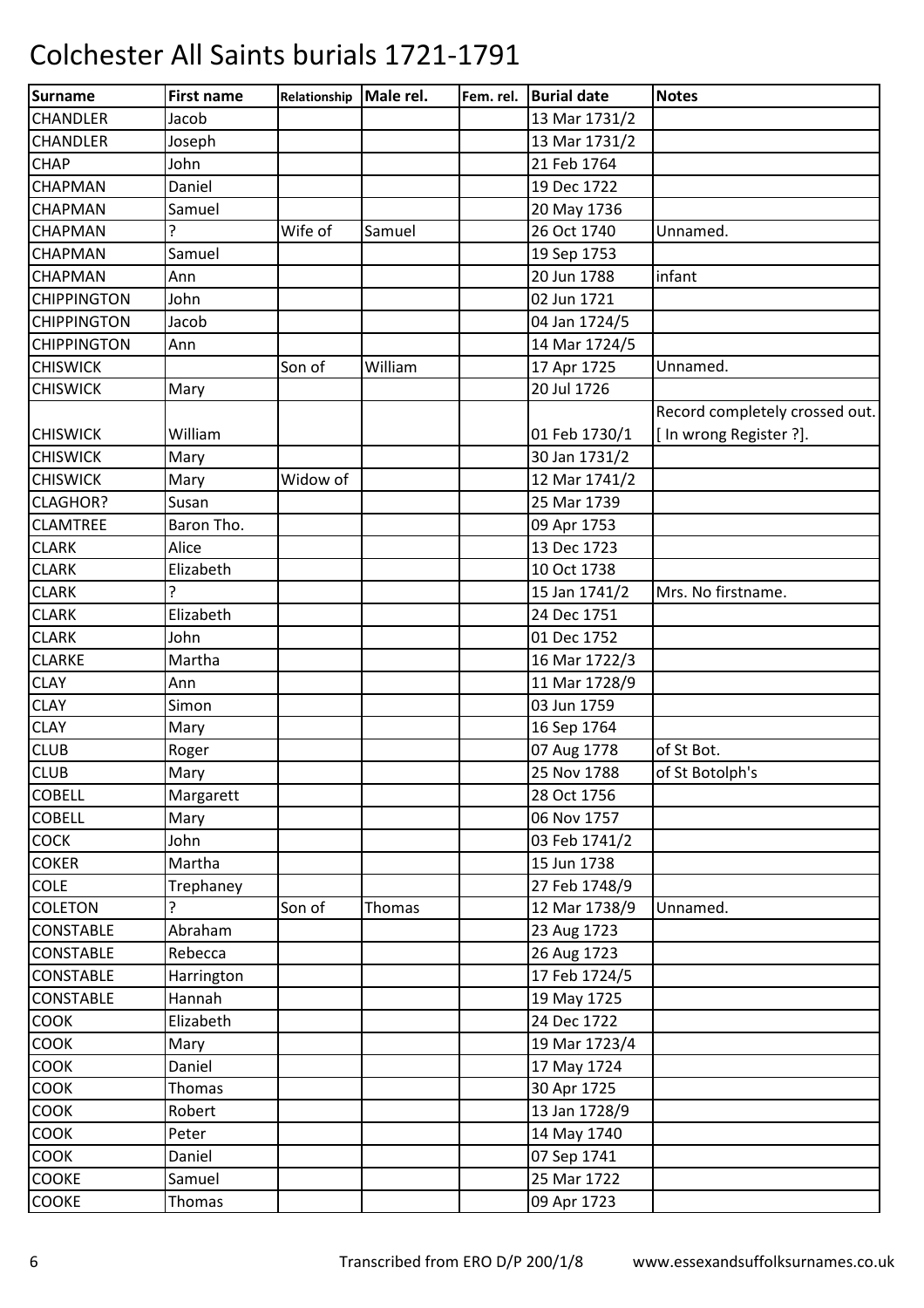| <b>Surname</b>  | <b>First name</b> | Relationship | Male rel. | Fem. rel. | <b>Burial date</b> | <b>Notes</b>              |
|-----------------|-------------------|--------------|-----------|-----------|--------------------|---------------------------|
| <b>COOPER</b>   | Samuel            |              |           |           | 08 Nov 1735        |                           |
| <b>COOPER</b>   | Samuel            |              |           |           | 20 Jul 1739        |                           |
| <b>COOPER</b>   | Martha            |              |           |           | 13 Sep 1739        |                           |
| <b>COOPER</b>   | Magdalin          |              |           |           | 20 Jul 1740        |                           |
| <b>COOPER</b>   | Martha            |              |           |           | 25 Aug 1740        |                           |
| <b>COOPER</b>   | Susanna           |              |           |           | 24 Apr 1755        |                           |
| <b>COOPER</b>   | William           |              |           |           | 26 Apr 1757        |                           |
| <b>COOPER</b>   | William           |              |           |           | 01 Jun 1766        |                           |
| <b>COPPING</b>  | Elizabeth         |              |           |           | 03 Aug 1779        |                           |
| CORNWALL        | Robert            |              |           |           | 18 Sep 1778        |                           |
| <b>COSLY</b>    | John              |              |           |           | 18 Aug 1732        |                           |
| COWELL          | Jane              |              |           |           | 11 Nov 1722        |                           |
| <b>COWELL</b>   | Hananh            |              |           |           | 22 Nov 1722        |                           |
| <b>CRADDOCK</b> | Francis           |              |           |           | 07 Mar 1725/6      |                           |
| <b>CREEK</b>    | Deborah           |              |           |           | 04 Mar 1758        |                           |
| <b>CRETON</b>   | Robert            |              |           |           | 05 Oct 1767        |                           |
| <b>CRICKET</b>  | Joshua            |              |           |           | 23 Jul 1729        |                           |
| <b>CRICKET</b>  | Jane              |              |           |           | 28 Oct 1750        |                           |
| <b>CRISP</b>    | Mark              |              |           |           | 29 Aug 1723        |                           |
| <b>CROUCH</b>   | Mary              |              |           |           | 03 Jan 1741/2      |                           |
| <b>CROW</b>     | Mary              |              |           |           | 28 Apr 1728        |                           |
| <b>CROW</b>     | John              |              |           |           | 24 Dec 1776        |                           |
| CRUSSWELL       | James             |              |           |           | 09 Oct 1783        | Infant, of St Runwald's   |
| <b>CUER</b>     | John              |              |           |           | 02 Mar 1725/6      |                           |
| <b>CURTIS</b>   | Susan             |              |           |           | 10 Nov 1763        |                           |
| <b>CUTLER</b>   | Sarah             |              |           |           | 03 Jan 1741/2      |                           |
| <b>CUTLER</b>   | <b>Thomas</b>     |              |           |           | 03 Nov 1749        |                           |
| <b>CUTTER</b>   | Ann               |              |           |           | 30 Sep 1776        |                           |
| <b>CUTTER</b>   | Thomas            |              |           |           | 27 Mar 1778        | of St Nic's               |
| <b>DAMMANT</b>  | Elizabeth         |              |           |           | 14 Sep 1749        |                           |
| <b>DANIEL</b>   | Elizabeth         |              |           |           | 04 Sep 1735        |                           |
| <b>DANIEL</b>   | Judith            | Wife of      | Jeremiah  |           | 21 Aug 1763        | JD,Esq.                   |
| <b>DANN</b>     | Margaret          |              |           |           | 04 Jan 1770        |                           |
| <b>DARSLEY</b>  | Elizabeth         |              |           |           | 25 Aug 1729        | [ QV Dearsley?].          |
| <b>DAVIES</b>   | Michael           |              |           |           | 06 Jun 1725        |                           |
| <b>DAVIS</b>    | Sarah             |              |           |           | 12 Jun 1767        |                           |
| <b>DAWES</b>    | William           |              |           |           | 07 Sep 1722        |                           |
| <b>DAWES</b>    | Mary              |              |           |           | 16 Jun 1754        |                           |
| <b>DAWES</b>    | William           |              |           |           | 31 Mar 1756        |                           |
| <b>DAWKINS</b>  | Richard           |              |           |           | 16 Jan 1721/2      |                           |
| <b>DAWKINS</b>  | John              |              |           |           | 14 Feb 1732/3      |                           |
| <b>DAWKINS</b>  | Sam'l             |              |           |           | 02 Mar 1747/8      |                           |
| <b>DAWKINS</b>  | Samuel            |              |           |           | 10 Oct 1751        |                           |
| <b>DAWKINS</b>  | Mary              |              |           |           | 21 Apr 1755        |                           |
| <b>DAWKINS</b>  | Richard           |              |           |           | 13 Dec 1771        | of St Bot. Child          |
| <b>DAWKINS</b>  | ŗ                 |              |           |           | 18 Sep 1782        | No firstname. Of St Bot's |
| <b>DAWS</b>     | Margaret          |              |           |           | 25 Nov 1724        |                           |
| <b>DAWSON</b>   | John              |              |           |           | 06 Mar 1729/30     |                           |
| <b>DAY</b>      | Daniel            |              |           |           | 20 Oct 1740        | Mr.                       |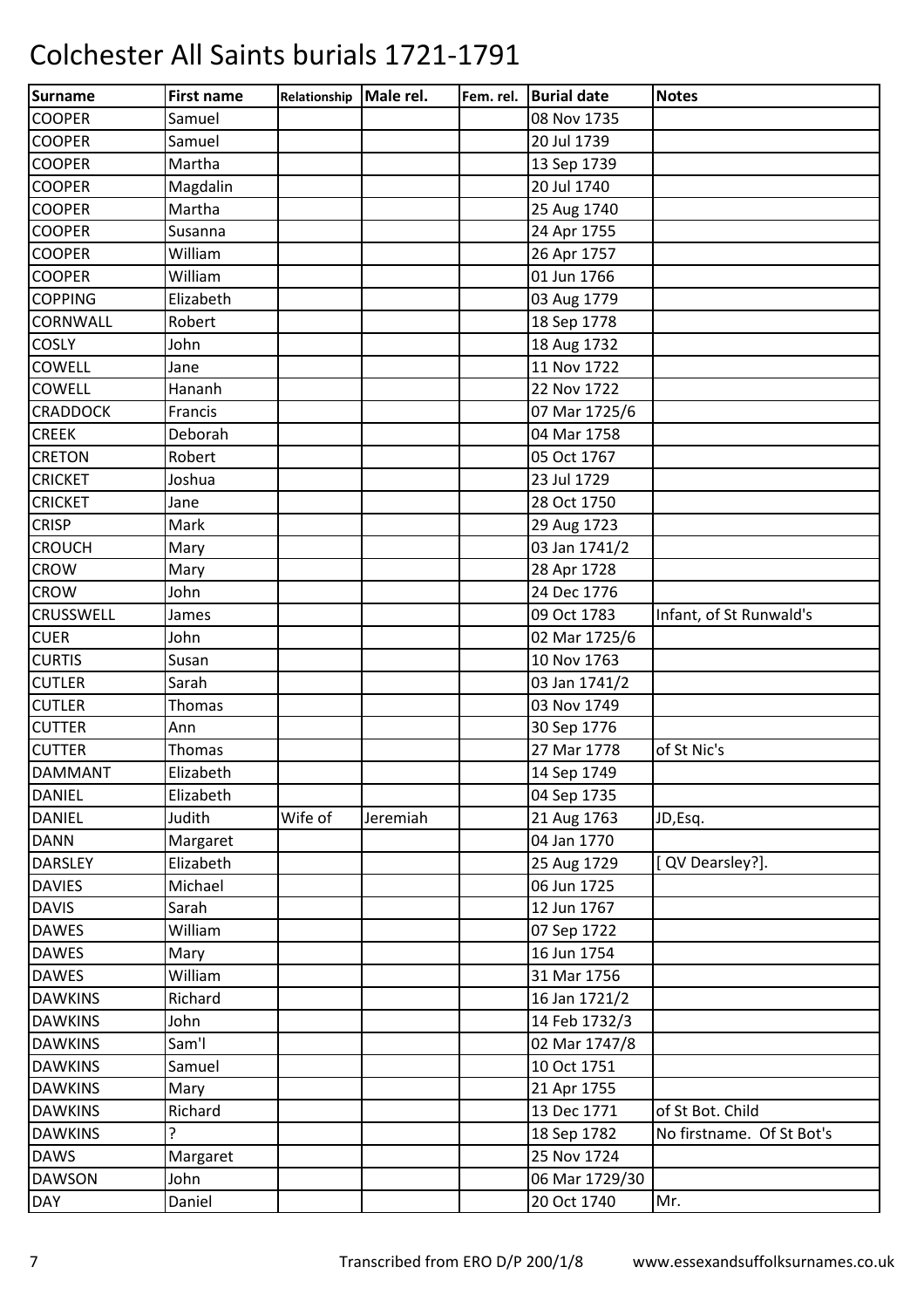| Surname           | <b>First name</b> | Relationship Male rel. | Fem. rel. | <b>Burial date</b> | <b>Notes</b>                 |
|-------------------|-------------------|------------------------|-----------|--------------------|------------------------------|
| <b>DAY</b>        | Rachel            |                        |           | 06 Feb 1741/2      | Mrs.                         |
| <b>DEAN</b>       | Anne              |                        |           | 21 Aug 1732        |                              |
| <b>DEAN</b>       | Jane              |                        |           | 22 Aug 1739        |                              |
|                   |                   |                        |           |                    | Mr Dean's sister's child.    |
| <b>DEAN</b>       | ?                 |                        |           | 06 Jul 1740        | Unnamed.                     |
| <b>DEAN</b>       | Mary              |                        |           | 09 Nov 1761        | of St Bot. [St Botolph's ].  |
| <b>DEANE</b>      | James             |                        |           | 15 Dec 1722        |                              |
| <b>DEANE</b>      | ?                 | Widow of               |           | 09 Feb 1745/6      | No firstname.                |
| <b>DEANE</b>      | James             |                        |           | 21 Aug 1765        | of St Bot.                   |
| <b>DEANE</b>      | William           |                        |           | 16 Jan 1766        | of St Bot.                   |
| <b>DEATH</b>      | Ambrose           |                        |           | 05 Oct 1722        |                              |
| <b>DEATH</b>      | Elizabeth         |                        |           | 17 Sep 1723        |                              |
| <b>DEATH</b>      | John              |                        |           | 16 May 1725        |                              |
| <b>DEATH</b>      | Ambrose           |                        |           | 13 Mar 1725/6      |                              |
| <b>DEATH</b>      | Ambrose           |                        |           | 06 Mar 1756        |                              |
| <b>DEATH</b>      | Susannah          |                        |           | 09 Apr 1756        |                              |
| <b>DEEKES</b>     | Phebe             |                        |           | 16 Nov 1785        |                              |
| <b>DENNIS</b>     | <b>Thomas</b>     |                        |           | 19 Jun 1723        |                              |
| <b>DENNIS</b>     | Mary              |                        |           | 06 Aug 1724        |                              |
| <b>DENNIS</b>     | Elizabeth         |                        |           | 13 Dec 1724        |                              |
| <b>DENNY</b>      | Mary              |                        |           | 20 Apr 1760        |                              |
|                   |                   |                        |           |                    | Altered by a later hand from |
| <b>DERSELEY</b>   | John              |                        |           | 19 Feb 1729/30     | Darseley. [ QV Dearsley ?].  |
| <b>DERSLY</b>     | Eliza.            |                        |           | 01 May 1730        | [For Dearsley etc ?].        |
| <b>DINKTELS</b>   | Mary              |                        |           | 25 May 1735        |                              |
| <b>DIXON</b>      | Elizabeth         |                        |           | 07 Feb 1769        |                              |
| <b>DOBBS</b>      | Richard           |                        |           | 05 Jan 1774        | of St Bot.                   |
| <b>DOBBS</b>      | Sarah             |                        |           | 30 Dec 1777        | of St Bot.                   |
| <b>DOBSON</b>     | William           |                        |           | 20 Jul 1724        |                              |
| <b>DOMAN</b>      | William           |                        |           | 02 Jan 1722/3      |                              |
| <b>DOMAN</b>      | William           |                        |           | 01 Oct 1723        |                              |
| <b>DOOLE</b>      | Elizabeth         |                        |           | 15 Feb 1787        |                              |
| <b>DOWMAN</b>     | Charles           |                        |           | 27 Jul 1752        |                              |
| <b>DOWMAN</b>     | Sarah             |                        |           | 13 Sep 1753        |                              |
| <b>DOWMAN</b>     | Samuel            |                        |           | 01 Oct 1777        |                              |
| <b>DOWNHAM</b>    | Marg't            |                        |           | 08 Jan 1755        |                              |
| <b>DOWNS</b>      | John              |                        |           | 18 Nov 1722        |                              |
| <b>DOWNS</b>      | Thomas            |                        |           | 01 Mar 1725/6      |                              |
| <b>DOWNS</b>      | William           |                        |           | 31 Oct 1727        |                              |
| <b>DRAPER</b>     | Susannah          |                        |           | 10 Sep 1747        |                              |
| <b>DRAW</b>       | <b>Bridgett</b>   |                        |           | 28 May 1739        |                              |
| <b>DUCK</b>       | Mary              |                        |           | 26 Jul 1724        |                              |
| <b>DUFFIELD</b>   | Sarah             |                        |           | 14 Feb 1731/2      | Mrs SD, widow.               |
| <b>DUFFIELD</b>   | Joseph            |                        |           | 25 May 1747        | Esq.                         |
| <b>DUFFIELD</b>   | Mary              |                        |           | 17 Dec 1769        |                              |
| <b>DUFFIN</b>     | Anne              |                        |           | 13 Sep 1741        |                              |
| <b>DUNNINGHAM</b> | Elizabeth         |                        |           | 30 Aug 1783        |                              |
| <b>DUNTHORNE</b>  | Edward            |                        |           | 15 Apr 1784        | Infant, of St Nicholas's     |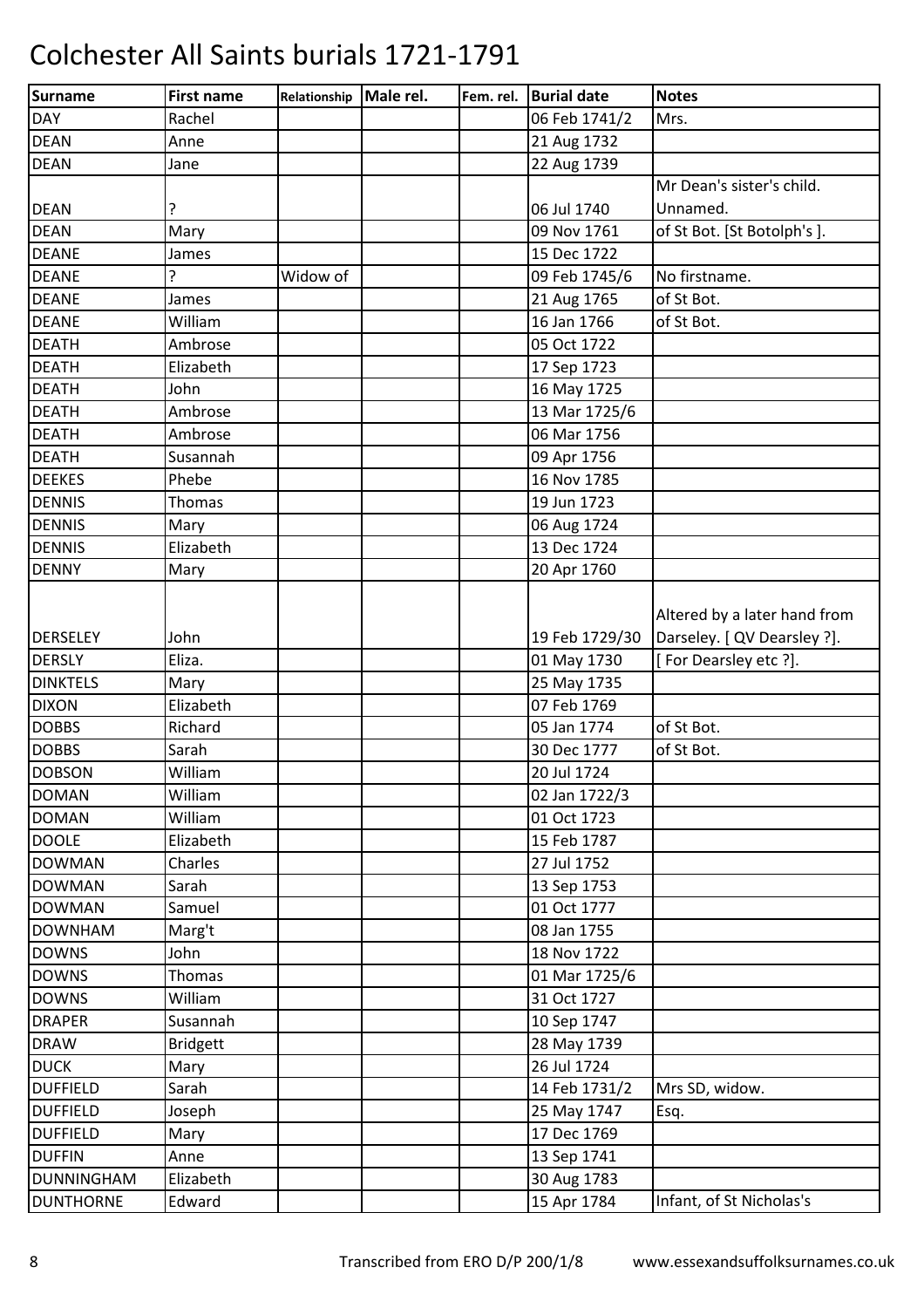| <b>Surname</b>     | <b>First name</b> | Relationship | Male rel. | Fem. rel. | <b>Burial date</b> | <b>Notes</b>                     |
|--------------------|-------------------|--------------|-----------|-----------|--------------------|----------------------------------|
| <b>DUNTHORNE</b>   | Ann               |              |           |           | 08 Nov 1786        | infant. Of St Nich's.            |
| <b>EAGLE</b>       | ŗ                 | Wife of      | John      |           | 31 Jan 1726/7      | Unnamed.                         |
| <b>EAGLE</b>       | Mary              |              |           |           | 14 Sep 1735        |                                  |
| <b>EARDLEY</b>     | John              |              |           |           | 29 Apr 1787        | The elder.                       |
| <b>EARDLEY</b>     | John              |              |           |           | 04 May 1787        |                                  |
| <b>EDWARDS</b>     | Ann               |              |           |           | 29 May 1726        |                                  |
| <b>EDWARDS</b>     | John              |              |           |           | 19 Jan 1735/6      |                                  |
| <b>EDWARDS</b>     | <b>Thomas</b>     |              |           |           | 18 Dec 1737        |                                  |
|                    |                   |              |           |           |                    |                                  |
| <b>EDWARDS</b>     |                   |              | John      | Susan     | 11 Mar 1743/4      | Unbaptised, unnamed child of.    |
| <b>EDWARDS</b>     | Sarah             | Widow of     |           |           | 16 Oct 1745        |                                  |
| <b>EDWARDS</b>     | 5.                |              | John      |           | 06 Mar 1746/7      | Unnamed child of.                |
|                    |                   |              |           |           |                    |                                  |
| <b>EDWARDS</b>     | 7                 | child of     | William   |           | 05 Feb 1758        | Unnamed, unbaptised child of.    |
| <b>EDWARDS</b>     | Ann               |              |           |           | 19 Oct 1766        |                                  |
| <b>EDWARDS</b>     | Susannah          |              |           |           | 22 Apr 1776        |                                  |
| <b>EDWARDS</b>     | John              |              |           |           | 18 Jan 1789        | of St Mary's                     |
| <b>EDWARDS</b>     | William           |              |           |           | 05 May 1789        | Jun'r.                           |
|                    |                   |              |           |           |                    |                                  |
|                    |                   |              |           |           |                    | Originally Ebling, but b crossed |
| <b>ELING</b>       | Eliz.             |              |           |           | 14 Feb 1754        | out. [ Perhaps for Eslin ?].     |
| <b>ELLIOT</b>      | William           |              |           |           | 27 Jun 1734        |                                  |
| <b>ELLIOTT</b>     | Judith            |              |           |           | 05 Feb 1789        | of St Botolph's                  |
| <b>ELLIS</b>       | Ann Yates         |              |           |           | 06 Jul 1761        |                                  |
| <b>ELLIS</b>       | Susannah          |              |           |           | 06 Oct 1773        | of St Bot.                       |
| <b>ELLIS</b>       | Mary              | Wife of      |           |           | 29 Mar 1791        |                                  |
| <b>ESLIN</b>       | John              |              |           |           | 28 Jun 1733        |                                  |
| <b>ESLIN</b>       | John              |              |           |           | 07 Aug 1737        |                                  |
| <b>EUSTON</b>      | Elizabeth         |              |           |           | 17 Mar 1784        | of St Botolph's                  |
| <b>EVERAT</b>      | Anne              |              |           |           | 01 Nov 1755        |                                  |
| <b>EVERIT</b>      | Elizabeth         | Wife of      | John      |           | 14 Sep 1742        | Bricklayer.                      |
| <b>EWENS</b>       | Rose              |              |           |           | 16 Nov 1722        |                                  |
| <b>FAIRBROTHER</b> |                   | Widow of     |           |           | 24 May 1721        | Unnamed.                         |
| FAIRBROTHER        | ŗ                 | Wife of      | Thomas    |           | 06 Dec 1739        | Unnamed.                         |
| <b>FAIRBROTHER</b> | Thos.             |              |           |           | 11 May 1755        |                                  |
| <b>FANE</b>        | ?                 | Wife of      | Rodney    |           | 02 Aug 1726        | Unnamed. RF Esq'r.               |
| <b>FARNHAM</b>     | Benjamin          |              |           |           | 09 Mar 1733/4      |                                  |
| <b>FINER</b>       | Hannah            |              |           |           | 09 Mar 1739/40     |                                  |
| <b>FIRMIN</b>      | Josias            |              |           |           | 08 Mar 1747/8      |                                  |
|                    |                   |              |           |           |                    | Unnamed, unbaptised child of     |
| <b>FISKE</b>       |                   |              | John      |           | 08 Jun 1757        | Mr JF.                           |
| <b>FISKE</b>       | <b>Thomas</b>     |              |           |           | 29 Dec 1766        | Infant                           |
| <b>FISKE</b>       | John              |              |           |           | 13 Mar 1782        | of St Bot.                       |
| <b>FITCH</b>       | John              |              |           |           | 13 Jan 1723/4      |                                  |
| <b>FITCH</b>       | Jacob             |              |           |           | 28 Nov 1744        |                                  |
| <b>FITCH</b>       | Joseph            |              |           |           | 05 May 1745        |                                  |
| <b>FITCH</b>       | Jacob             |              |           |           | 05 Aug 1745        |                                  |
| <b>FITCH</b>       | Ann               |              |           |           | 30 Jul 1749        |                                  |
| <b>FITCH</b>       | Jacob             |              |           |           | 08 Jun 1757        |                                  |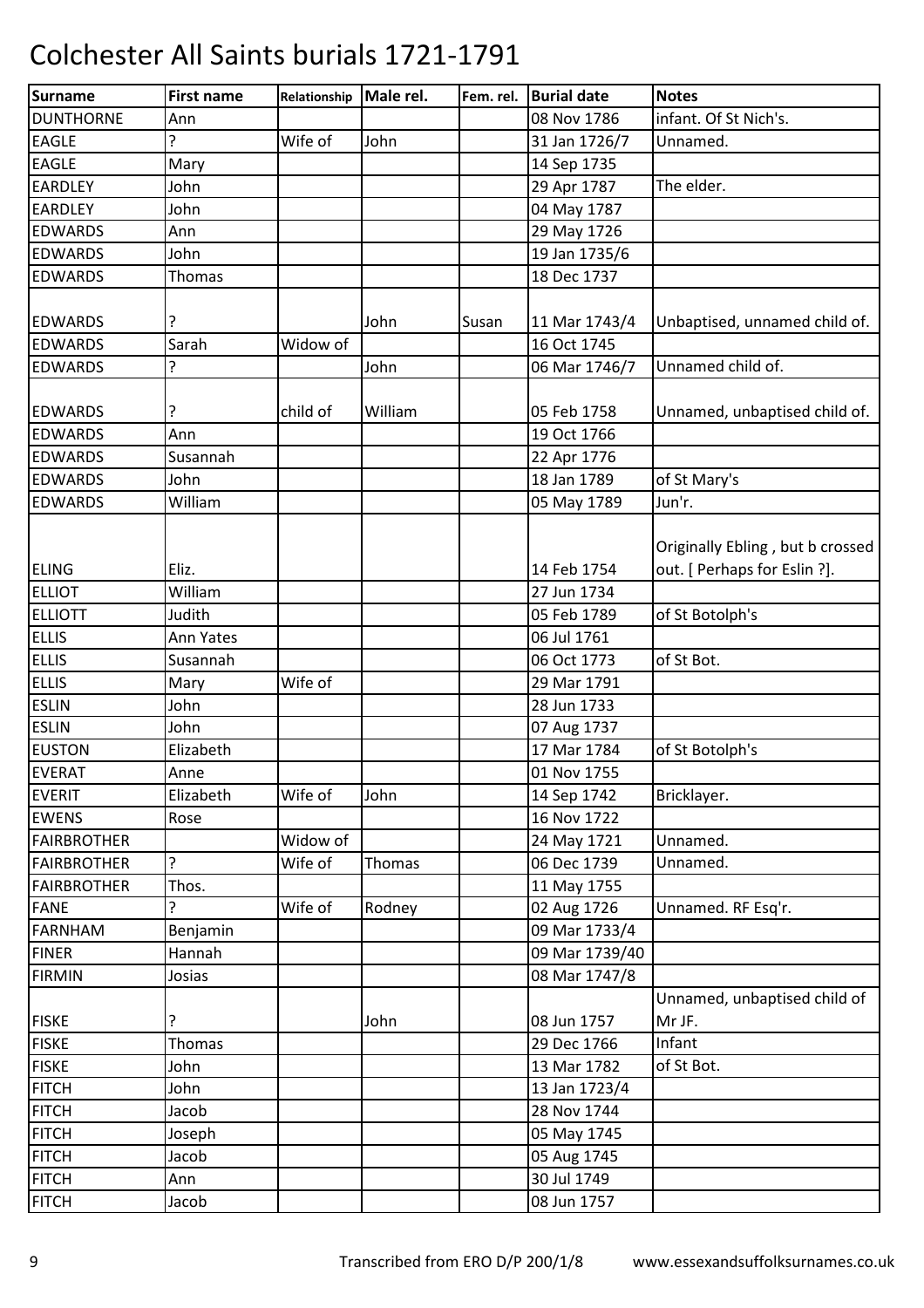| Surname        | <b>First name</b> | Relationship Male rel. |               | Fem. rel. | <b>Burial date</b> | <b>Notes</b>                  |
|----------------|-------------------|------------------------|---------------|-----------|--------------------|-------------------------------|
| <b>FITCH</b>   | Grace             |                        |               |           | 09 Jul 1761        |                               |
| <b>FITCH</b>   | Mary              |                        |               |           | 19 Nov 1762        |                               |
| <b>FITCH</b>   | William           |                        |               |           | 02 Jun 1769        |                               |
| <b>FITCH</b>   | Jemima            |                        |               |           | 19 Jan 1785        |                               |
| <b>FLANNER</b> | Alice             |                        |               |           | 02 Jul 1765        |                               |
| <b>FLOOD</b>   | Robert            |                        |               |           | 01 Jul 1735        |                               |
| FOGO           | William           |                        |               |           | 08 Apr 1726        |                               |
| <b>FOLLY</b>   | John              |                        |               |           | 02 Nov 1748        |                               |
| FORD           | James             |                        |               |           | 01 Dec 1735        |                               |
| <b>FORDHAM</b> | Robert            |                        |               |           | 08 Feb 1729/30     |                               |
| <b>FORDHAM</b> | <b>Thomas</b>     |                        |               |           | 30 Nov 1733        |                               |
| <b>FORDHAM</b> | Elizabeth         |                        |               |           | 01 Mar 1736/7      |                               |
| <b>FORDHAM</b> | Richard           | Son of                 |               |           | 11 Apr 1742        | Son of widow Fordham.         |
| <b>FORSTER</b> | David             |                        |               |           | 14 Mar 1760        | A Foundling.                  |
| <b>FORSTER</b> | Jane              |                        |               |           | 29 Oct 1773        |                               |
| <b>FORSTER</b> | Nathaniel         |                        |               |           | 21 Nov 1777        |                               |
|                |                   |                        |               |           |                    | Rev'd Dr, late Rect'r of this |
| <b>FORSTER</b> | Nat.              |                        |               |           | 20 Apr 1790        | parish.                       |
| <b>FRANKS</b>  | Sarah             |                        |               |           | 13 Dec 1722        |                               |
| <b>FRANKS</b>  | Mary              |                        |               |           | 24 Dec 1765        |                               |
| <b>FRENCH</b>  | Richard           |                        |               |           | 03 Jan 1737/8      |                               |
| <b>FRENCH</b>  | Sarah             |                        |               |           | 07 Aug 1738        |                               |
| <b>FRENCH</b>  | Mary              |                        |               |           | 16 May 1773        |                               |
| <b>FRIFF</b>   | George            |                        |               |           | 17 Jan 1737/8      | [For Frith ?].                |
| <b>FULLER</b>  | Elizabeth         |                        |               |           | 24 Apr 1724        |                               |
| <b>FULLER</b>  | Elizabeth         |                        |               |           | 30 Jun 1726        |                               |
| <b>FULLER</b>  | John              |                        |               |           | 25 Mar 1729        |                               |
| <b>FULLER</b>  | Elizabeth         |                        |               |           | 04 Jul 1762        |                               |
| GAD            | <b>Thomas</b>     |                        |               |           | 22 Dec 1724        |                               |
| <b>GAGE</b>    | Thomas            |                        |               |           | 28 Mar 1724        |                               |
| GARLAND        | Mary              |                        |               |           | 08 Jan 1735/6      |                               |
| <b>GARNET</b>  | Rachel            |                        |               |           | 01 Apr 1768        |                               |
| <b>GARNISH</b> | Mary              |                        |               |           | 02 Apr 1723        |                               |
| <b>GARRARD</b> | Robert            |                        |               |           | 26 Oct 1742        | From ye Castle.               |
| <b>GIBBS</b>   | Ann               |                        |               |           | 02 Jul 1725        |                               |
| <b>GIBBS</b>   | Edward            |                        |               |           | 07 Dec 1727        |                               |
| <b>GIBBS</b>   | John              |                        |               |           | 18 Jan 1727/8      | Jun'r.                        |
| <b>GIBBS</b>   | Mary              |                        |               |           | 25 Aug 1728        |                               |
| <b>GIBBS</b>   | William           |                        |               |           | 24 May 1731        |                               |
| <b>GIBBS</b>   | Judith            |                        |               |           | 07 Jul 1731        |                               |
| <b>GIBBS</b>   | William           |                        |               |           | 10 Nov 1736        |                               |
| <b>GIBBS</b>   | John              |                        |               |           | 30 Dec 1739        |                               |
| <b>GIBBS</b>   | William           |                        |               |           | 17 Apr 1740        |                               |
| <b>GIBBS</b>   | John              |                        |               |           | 28 Jun 1747        |                               |
| <b>GIBBS</b>   | Mary              |                        |               |           | 05 Oct 1766        | of Ipswich                    |
| <b>GIBSON</b>  | Susan             | Dau of                 | <b>Thomas</b> |           | 04 Apr 1742        |                               |
| <b>GIBSON</b>  | Martha            |                        |               |           | 21 Sep 1749        |                               |
| <b>GIBSON</b>  | Susan             |                        |               |           | 03 Feb 1750/1      |                               |
| <b>GIBSON</b>  | James             |                        |               |           | 09 Mar 1780        |                               |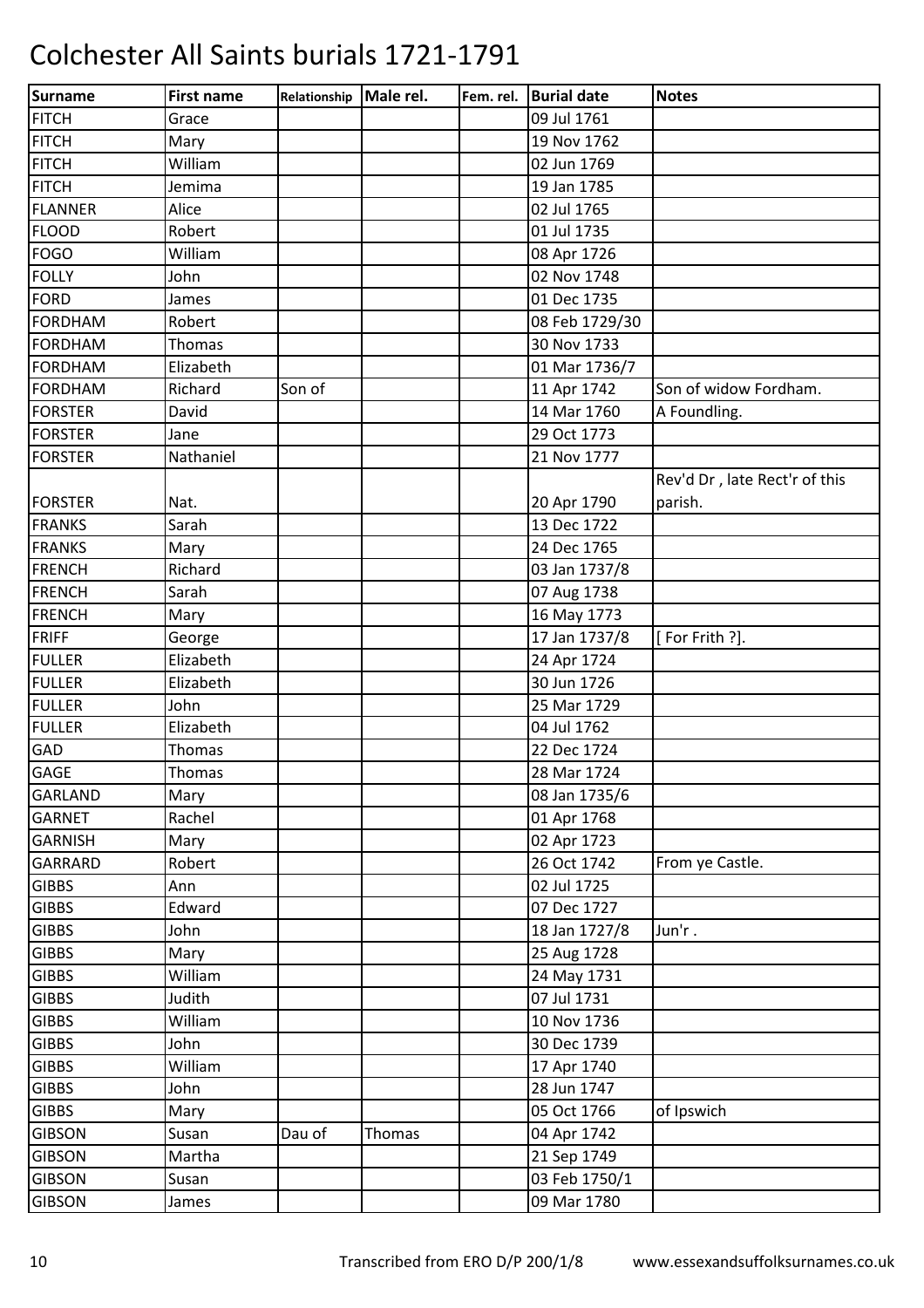| <b>Surname</b>  | <b>First name</b> | Relationship | Male rel. | Fem. rel. | <b>Burial date</b> | <b>Notes</b>                   |
|-----------------|-------------------|--------------|-----------|-----------|--------------------|--------------------------------|
| <b>GIBSON</b>   | Thomas            |              |           |           | 13 Nov 1781        |                                |
| <b>GIBSON</b>   | Susannah          |              |           |           | 21 Nov 1784        | child                          |
|                 |                   |              |           |           |                    | Unnamed child of. [For Gibson] |
| <b>GIPSON</b>   | ?                 |              | Thomas    |           | 17 Oct 1740        | ?].                            |
| <b>GLOSIER</b>  | Elizabeth         |              |           |           | 23 Dec 1723        |                                |
| <b>GLOSIER</b>  | Hannah            |              |           |           | 16 Jan 1726/7      |                                |
| <b>GLOSIER</b>  | George            |              |           |           | 08 May 1727        |                                |
| <b>GODFREY</b>  | Robert            |              |           |           | 12 Sep 1766        | of St Mary's                   |
| <b>GODFREY</b>  | Elizabeth         |              |           |           | 24 Aug 1785        | of St Runwald's                |
| <b>GODSELL</b>  | Tabitha           |              |           |           | 05 Jul 1789        |                                |
| <b>GOODWIN</b>  | Ann               |              |           |           | 26 Sep 1754        |                                |
| <b>GOODWIN</b>  | William           |              |           |           | 26 May 1768        |                                |
| <b>GOODWYN</b>  | Thomas            |              |           |           | 08 Sep 1785        |                                |
| <b>GOSLING</b>  | Robert            |              |           |           | 04 Oct 1751        |                                |
| <b>GOSLING</b>  | Rachel            |              |           |           | 22 Aug 1754        |                                |
| <b>GOSLING</b>  | Esther            |              |           |           | 27 Dec 1754        |                                |
| <b>GOUDGE</b>   | Mary              |              |           |           | 28 May 1760        |                                |
| <b>GOUGH</b>    | William           |              |           |           | 20 May 1766        |                                |
| <b>GOWERS</b>   | John              |              |           |           | 06 May 1766        |                                |
| <b>GRAINGE</b>  | Elizabeth         |              |           |           | 18 Jan 1722/3      |                                |
| <b>GRANT</b>    | Ann               |              |           |           | 13 Nov 1743        | Mrs AG, widow.                 |
|                 | Charllote         |              |           |           |                    |                                |
| <b>GRAY</b>     | Rachel            |              |           |           | 06 Dec 1743        |                                |
| <b>GRAY</b>     | Mary              |              |           |           | 10 Oct 1749        |                                |
| GRAY            | Sarah             |              |           |           | 11 Jun 1751        |                                |
| <b>GRAY</b>     | Charles           |              |           |           | 20 Dec 1782        | Esq'r.                         |
| <b>GREEN</b>    | Elizabeth         |              |           |           | 12 Oct 1766        |                                |
| <b>GREEN</b>    | James             |              |           |           | 25 Jun 1789        |                                |
| <b>GRIGGS</b>   | John              |              |           |           | 14 Oct 1751        |                                |
| GRIGS           | Mary              |              |           |           | 05 May 1739        |                                |
| <b>GROOM</b>    | John              |              |           |           | 19 Nov 1722        |                                |
| <b>GROOM</b>    | Martha            |              |           |           | 11 Jun 1732        |                                |
| <b>HALL</b>     | Ann               |              |           |           | 26 Feb 1772        |                                |
| <b>HALLOWAY</b> | William           |              |           |           | 23 Dec 1722        |                                |
| <b>HALLS</b>    | Anne              |              |           |           | 11 May 1756        |                                |
| HAM             | Elias             |              |           |           | 04 Nov 1748        |                                |
| <b>HAMBLIN</b>  | Richard           |              |           |           | 16 Apr 1730        |                                |
| <b>HAMBLIN</b>  | James             |              |           |           | 06 Nov 1735        |                                |
| <b>HAMBLIN</b>  | Elizabeth         |              |           |           | 14 Feb 1741/2      |                                |
| <b>HAMILTON</b> | William           |              |           |           | 08 Sep 1779        | infant                         |
| <b>HAMILTON</b> | Martha            |              |           |           | 02 Oct 1783        | of St Martin's                 |
| <b>HAMILTON</b> | Mary              |              |           |           | 23 Mar 1784        | of St Martin's                 |
| <b>HAMMOND</b>  | Elizabeth         |              |           |           | 27 Apr 1773        |                                |
| <b>HARDEN</b>   | Mary              |              |           |           | 07 Nov 1752        |                                |
| <b>HARRIS</b>   | Mary              |              |           |           | 25 Jul 1722        |                                |
| <b>HARRIS</b>   | John              |              |           |           | 15 Jun 1733        |                                |
| <b>HARRISON</b> | Richard           |              |           |           | 13 Mar 1777        |                                |
| <b>HARVEY</b>   | John              |              |           |           | 14 Nov 1721        |                                |
| <b>HARVEY</b>   | Thomas            |              |           |           | 16 Oct 1722        |                                |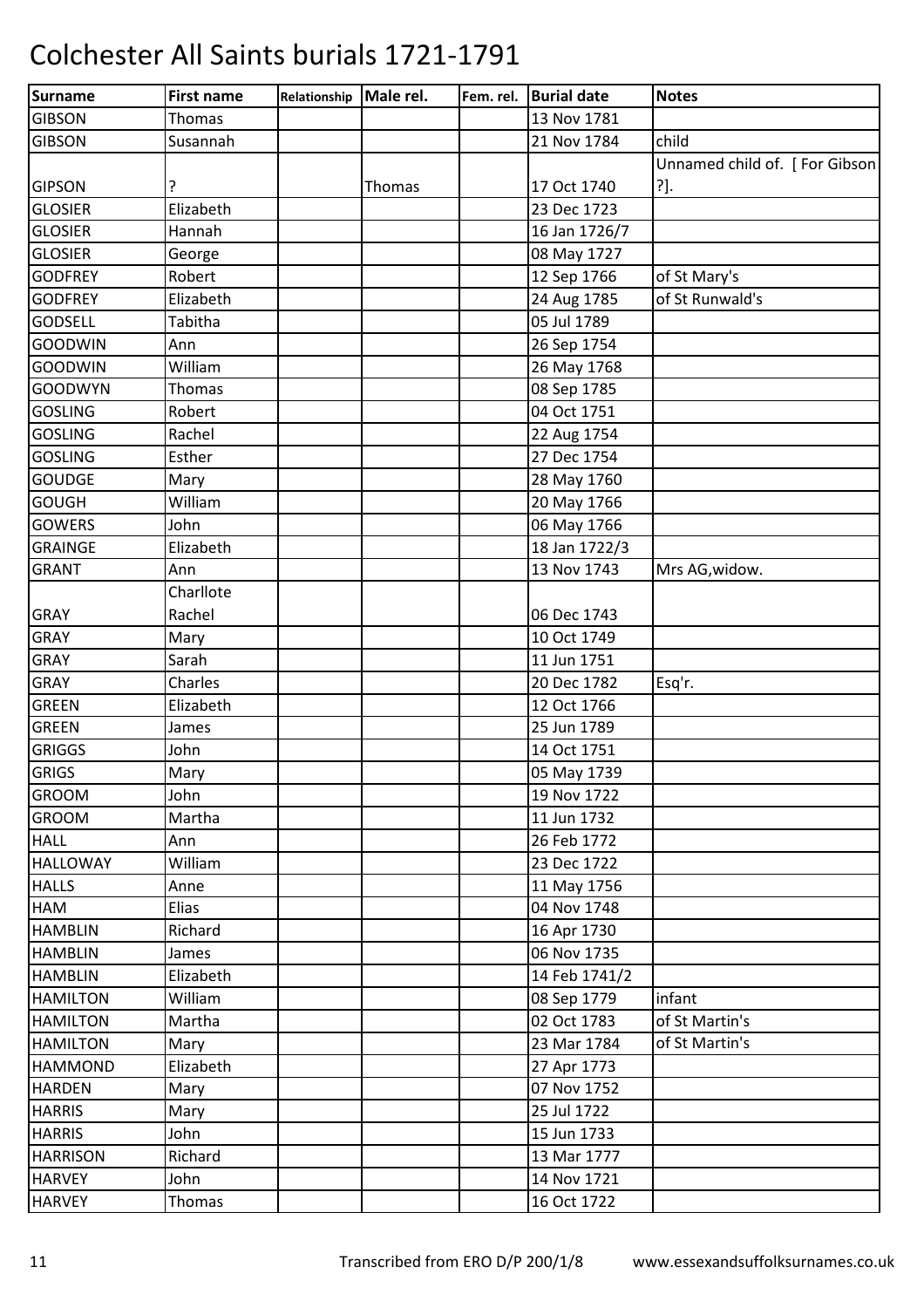| <b>Surname</b>                    | <b>First name</b> | Relationship | Male rel. | Fem. rel. | <b>Burial date</b> | <b>Notes</b>                    |
|-----------------------------------|-------------------|--------------|-----------|-----------|--------------------|---------------------------------|
| <b>HARVEY</b>                     | James             |              |           |           | 20 Dec 1724        |                                 |
| <b>HARVEY</b>                     | Mary              |              |           |           | 17 May 1726        |                                 |
| <b>HARVEY</b>                     | Daniel            |              |           |           | 24 Nov 1726        |                                 |
| <b>HARVEY</b>                     | Mary              |              |           |           | 17 Sep 1751        |                                 |
| <b>HARVEY</b>                     | Eliz'h            |              |           |           | 19 Dec 1756        |                                 |
| <b>HARVEY</b>                     | James             |              |           |           | 27 Mar 1758        |                                 |
|                                   |                   |              |           |           |                    |                                 |
|                                   |                   |              |           |           |                    | different person to previous    |
| <b>HARVEY</b>                     | James             |              |           |           | 20 Aug 1758        | record' (also James Harvey).    |
| <b>HARVEY</b>                     | John              |              |           |           | 18 May 1764        | infant                          |
| <b>HARVEY</b>                     | Amy               |              |           |           | 03 Jun 1766        | child                           |
| <b>HARVEY</b>                     | William           |              |           |           | 12 Jun 1771        | infant                          |
| <b>HARVEY</b>                     | <b>Thomas</b>     |              |           |           | 28 Apr 1772        | infant                          |
| <b>HARVEY</b>                     | Ruth              |              |           |           | 13 Apr 1774        | infant                          |
| <b>HARVEY</b>                     | Joseph            |              |           |           | 08 Aug 1780        |                                 |
| <b>HARVY</b>                      | Daniel            |              |           |           | 27 Apr 1735        |                                 |
| <b>HARWOOD</b>                    | <b>Thomas</b>     |              |           |           | 20 Apr 1725        |                                 |
| <b>HARWOOD</b>                    | Elizabeth         |              |           |           | 10 May 1730        |                                 |
| <b>HASTEAD</b>                    | Anne              |              |           |           | 13 Jan 1734/5      |                                 |
| <b>HAWARD</b>                     | Ann               |              |           |           | 06 Mar 1721/2      |                                 |
|                                   |                   |              |           |           |                    |                                 |
| <b>HAYES</b>                      | Ann               |              |           |           | 17 May 1779        |                                 |
| <b>HAYES</b>                      | Ann               |              |           |           | 03 Oct 1779        |                                 |
| <b>HAYLE</b>                      | Elizabeth         |              |           |           | 29 Mar 1721        |                                 |
| <b>HAYLES</b>                     | Mary              |              |           |           | 03 Jul 1721        |                                 |
| <b>HAYLES</b>                     | ?                 | Widow of     |           |           | 11 Dec 1735        | Unnamed.                        |
| <b>HAYS</b>                       | Elizabeth         |              |           |           | 25 Jan 1738/9      |                                 |
| <b>HAYWARD</b>                    | Mary              |              |           |           | 11 Feb 1736/7      |                                 |
| <b>HAZEL</b>                      | Alice             |              |           |           | 05 Mar 1747/8      |                                 |
| <b>HEATHFIELD</b>                 | Martha            |              |           |           | 28 Sep 1756        |                                 |
|                                   | ŗ                 | child of     | ?         |           | 31 Oct 1757        | Unnamed, still born child of Mr |
| <b>HEATHFIELD</b><br><b>HEDGE</b> |                   |              |           |           | 03 Dec 1723        | Η.                              |
|                                   | Joseph            |              |           |           |                    |                                 |
| <b>HEDGE</b>                      | Joseph            |              |           |           | 15 Mar 1731/2      |                                 |
| <b>HEDGE</b>                      | Sarah             |              |           |           | 23 Nov 1735        |                                 |
| <b>HEDGE</b>                      | Sarah             |              |           |           | 03 Dec 1735        |                                 |
| <b>HEDGE</b>                      | Joseph            |              |           |           | 13 Apr 1742        | Barber.                         |
| <b>HEDGE</b>                      | Charles           | Son of       | Nat.      |           | 27 May 1742        |                                 |
| <b>HEDGE</b>                      | Sarah             | Dau of       | Nathaniel | Sarah     | 04 May 1743        | Clockmaker.                     |
| <b>HEDGE</b>                      | James             |              |           |           | 13 Sep 1743        |                                 |
| <b>HEDGE</b>                      | <sub>5</sub>      |              | Nathaniel |           | 28 Aug 1745        | Unnamed child of.               |
| <b>HEDGE</b>                      | William           |              |           |           | 14 Sep 1746        |                                 |
| <b>HEDGE</b>                      | Joseph            |              |           |           | 23 Nov 1746        |                                 |
| <b>HEDGE</b>                      | Margret           |              |           |           | 03 Jun 1747        |                                 |
| <b>HEDGE</b>                      | Sarah             |              |           |           | 06 May 1770        |                                 |
| <b>HEDGE</b>                      | John              |              |           |           | 06 Apr 1772        | infant                          |
| <b>HEDGE</b>                      | Ann               |              |           |           | 21 Sep 1774        |                                 |
| <b>HEDGE</b>                      | Alexander         |              |           |           | 18 Dec 1774        | Infant, of St Runwald's         |
| <b>HEDGE</b>                      | John              |              |           |           | 05 Mar 1778        |                                 |
| <b>HEMBLIN</b>                    | Margrett          |              |           |           | 19 Nov 1729        |                                 |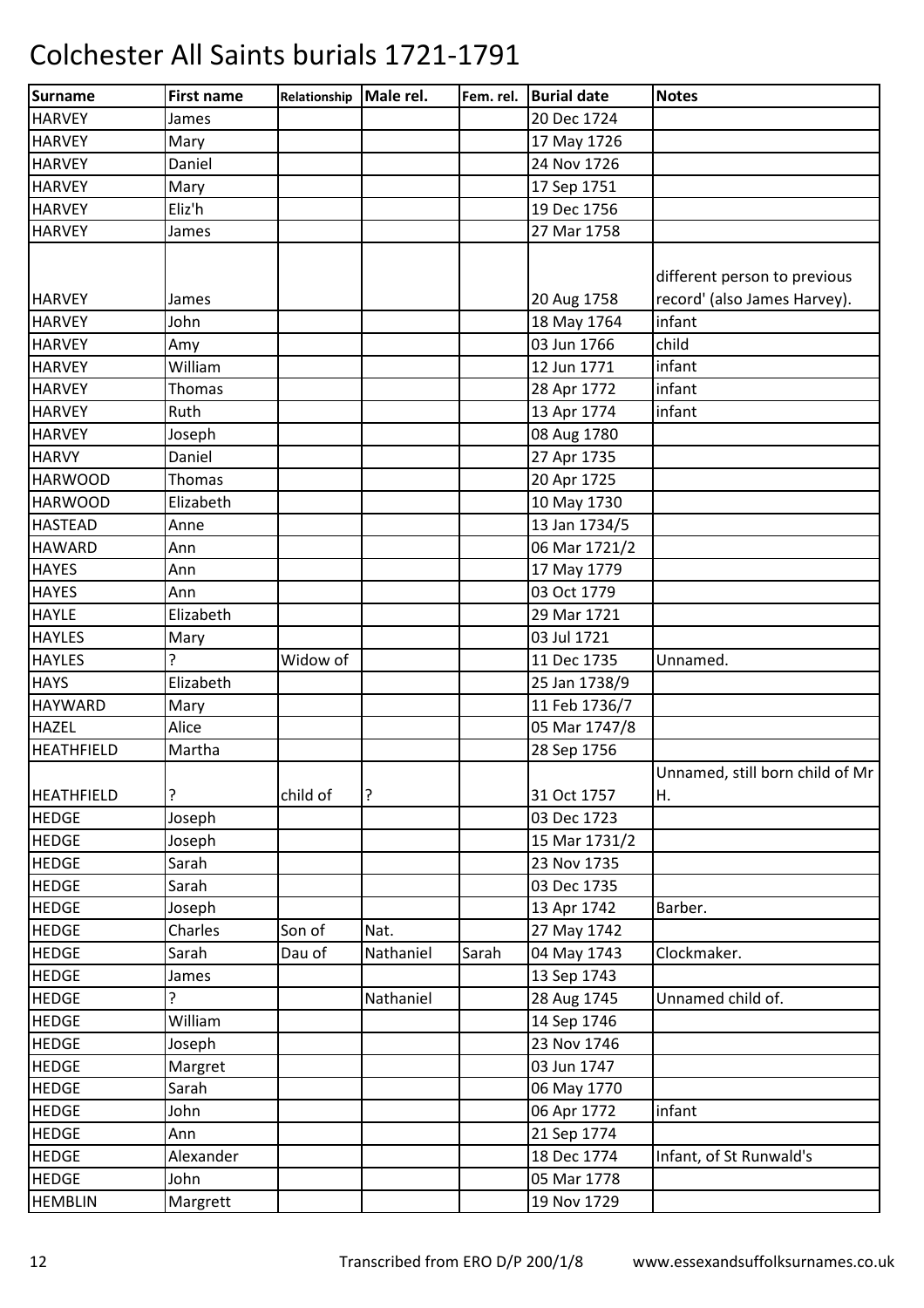| Surname           | <b>First name</b> | Relationship | Male rel. | Fem. rel. | <b>Burial date</b> | <b>Notes</b>                  |
|-------------------|-------------------|--------------|-----------|-----------|--------------------|-------------------------------|
| <b>HEMBLIN</b>    | James             |              |           |           | 23 Jul 1739        |                               |
| <b>HENDRICK</b>   | Peter             |              |           |           | 15 Jul 1725        |                               |
| <b>HERBAUT</b>    | Peter             |              |           |           | 02 Apr 1743        | Captain.                      |
| <b>HERD</b>       | William           |              |           |           | 14 Jan 1741/2      |                               |
| <b>HERD</b>       | Judith            |              |           |           | 17 Jan 1741/2      |                               |
| <b>HERD</b>       | John              |              |           |           | 29 Jan 1741/2      |                               |
| <b>HERRINGTON</b> | Mary              |              |           |           | 17 Jul 1755        |                               |
| <b>HIBBLE</b>     | Elizabeth         |              |           |           | 08 Nov 1778        |                               |
| <b>HIBBLE</b>     | George            |              |           |           | 27 Aug 1792        | Pr.                           |
| <b>HILLEKER</b>   | Samuel            |              |           |           | 28 Dec 1759        |                               |
| <b>HOCKER</b>     | ?                 |              | Thomas    |           | 28 Nov 1739        | Unnamed child of TH, Jun'r.   |
| <b>HOCKER</b>     | John              |              |           |           | 28 Jun 1743        |                               |
| <b>HOCKER</b>     | Hannah            |              |           |           | 13 Oct 1747        |                               |
| <b>HOCKER</b>     | Samuel            |              |           |           | 17 Apr 1750        |                               |
| <b>HOLDEN</b>     | Adam              |              |           |           | 22 Aug 1783        | [Baptised as Holding ?].      |
| <b>HOLDEN</b>     | Moses             |              |           |           | 05 Nov 1783        |                               |
| <b>HOLDEN</b>     | Esther            |              |           |           | 19 Jan 1784        |                               |
| <b>HOOPER</b>     | Martha            |              |           |           | 22 Mar 1724/5      |                               |
|                   |                   |              |           |           |                    | Rev'd EH, Vicar of Cubington, |
| <b>HORNE</b>      | Edward            |              |           |           | 26 Aug 1762        | Warwick.                      |
| <b>HORNEDGE</b>   | Mary              |              |           |           | 02 Jan 1721/2      |                               |
| <b>HOWE</b>       | Henry Job         |              |           |           | 31 Mar 1759        |                               |
| <b>HUDSON</b>     | Mary              |              |           |           | 12 Dec 1721        |                               |
| <b>HUDSON</b>     | Susan             |              |           |           | 23 Aug 1730        |                               |
| <b>HUDSON</b>     | Mary              |              |           |           | 15 Apr 1733        |                               |
| <b>HUDSON</b>     | James             |              |           |           | 18 Jun 1739        |                               |
| <b>HUDSON</b>     | Ann               |              |           |           | 03 Dec 1764        |                               |
| <b>HUGGINS</b>    | Martha            |              |           |           | 20 Nov 1739        |                               |
| <b>HUNNUCKS</b>   | John Day          |              |           |           | 09 Jun 1783        |                               |
| <b>HUNNUCKS</b>   | John              |              |           |           | 24 Jan 1787        | infant                        |
| <b>HUNNUCKS</b>   | Charles           |              |           |           | 22 Jun 1788        | infant                        |
| <b>HUNT</b>       | Hannah            |              |           |           | 29 May 1779        | of St Runwald's               |
| <b>HUNT</b>       | James             |              |           |           | 22 Jul 1779        | of St Runwald's               |
| <b>HUNT</b>       | William           |              |           |           | 11 Sep 1782        | of St Runwald's               |
| <b>HUPSON</b>     | Ann               |              |           |           | 14 Sep 1723        | [For Upson or Hudson ?].      |
| <b>HUTTON</b>     | Sarah             |              |           |           | 02 Apr 1754        |                               |
| <b>INMAN</b>      | Timothy           |              |           |           | 15 Apr 1723        |                               |
| <b>INMAN</b>      | James             |              |           |           | 08 May 1724        |                               |
| <b>INMAN</b>      | James Wells       |              |           |           | 09 Apr 1725        |                               |
| <b>INMAN</b>      | Alice             |              |           |           | 03 Nov 1738        |                               |
| <b>IRELAND</b>    | Samuel            |              |           |           | 06 May 1733        |                               |
| <b>IRELAND</b>    | Mary              |              |           |           | 07 Sep 1735        |                               |
| <b>IRELAND</b>    | John              |              |           |           | 03 Apr 1744        |                               |
| <b>JACKMAN</b>    | John              |              |           |           | 09 Apr 1738        |                               |
| <b>JACKSON</b>    | Nathaniel         |              |           |           | 07 Jan 1727/8      |                               |
|                   |                   |              |           |           |                    | [For Garland ? Or for Iarland |
| <b>JARLAND</b>    | Mary              |              |           |           | 25 Sep 1737        | =Ireland].                    |
| <b>JARLAND</b>    | Mark              |              |           |           | 05 Feb 1749/50     | [See Garland ?].              |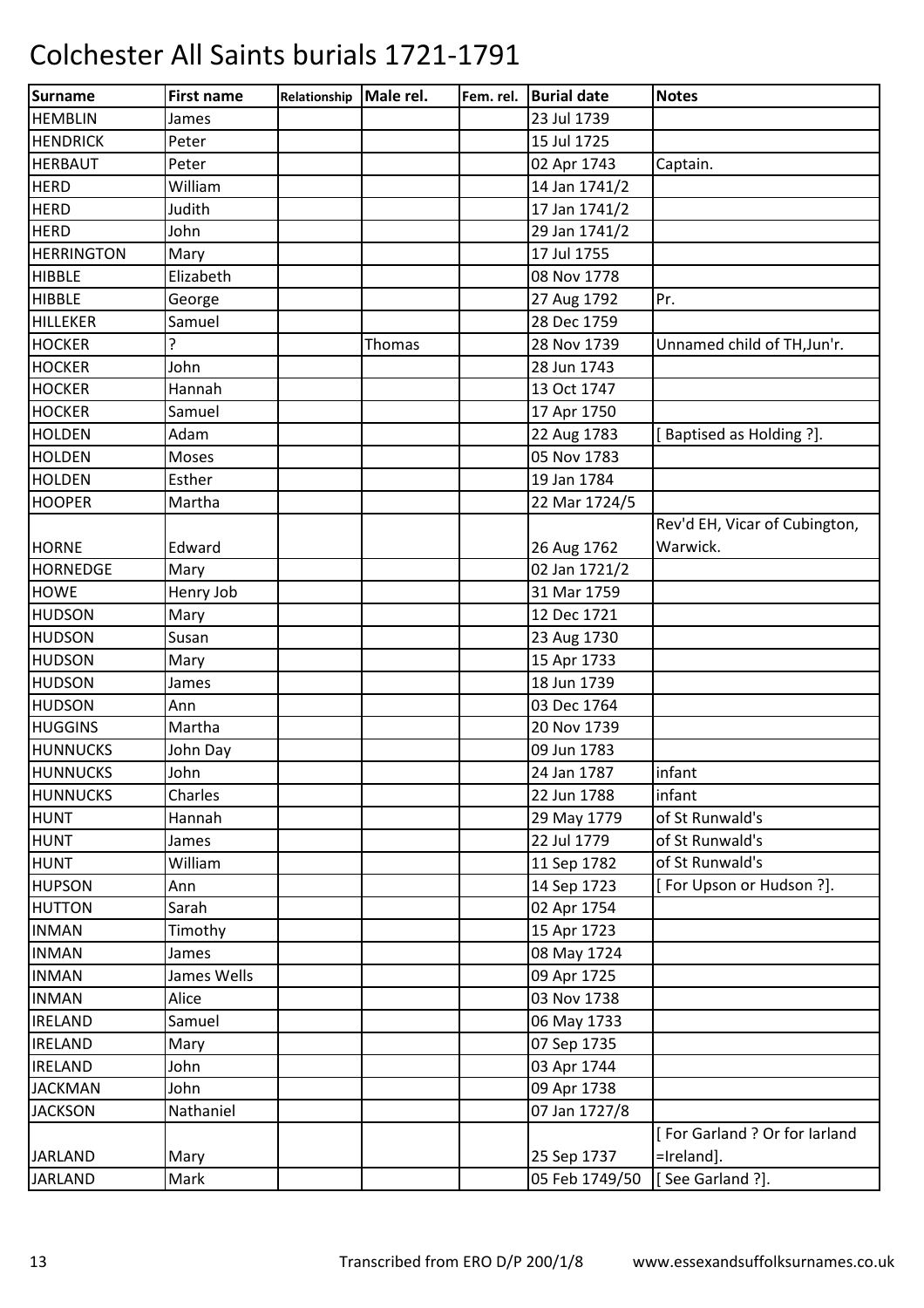| Surname          | <b>First name</b> | Relationship | Male rel.  | Fem. rel. | <b>Burial date</b> | <b>Notes</b>                   |
|------------------|-------------------|--------------|------------|-----------|--------------------|--------------------------------|
|                  |                   |              |            |           |                    | Mr TJ, Rec'r of Grinstead. [   |
| <b>JARLIN</b>    | Pauline           | Wife of      | Theodosius |           | 28 Mar 1727        | Greenstead ?].                 |
|                  |                   |              |            |           |                    | Mr TJ, Rec'r of Grinstead. [   |
| <b>JARLIN</b>    | Theod.            |              |            |           | 20 Feb 1728/9      | Greenstead ?].                 |
| <b>JARMENY</b>   | John              |              |            |           | 29 Dec 1750        |                                |
|                  |                   |              |            |           |                    |                                |
|                  |                   |              |            |           |                    | No surname. [ Possibly Jarrold |
|                  |                   |              |            |           |                    | which was later inserted in    |
| JARROLD?         | Elizabeth         |              |            |           | 11 Apr 1722        | previous record, by mistake?]. |
| <b>JEFFERIES</b> | Hannah            |              |            |           | 19 May 1782        |                                |
| <b>JEFFERY</b>   | Mary              |              |            |           | 16 Sep 1753        |                                |
| <b>JEFFRIES</b>  | Thomas            |              |            |           | 20 Jun 1775        |                                |
| <b>JENKINS</b>   | Elizabeth         |              |            |           | 20 Jul 1734        |                                |
| <b>JENKINS</b>   | Richard           |              |            |           | 22 Oct 1754        |                                |
| <b>JENKINS</b>   | Alice             |              |            |           | 31 May 1759        |                                |
| <b>JOHNSON</b>   | William           |              |            |           | 19 Nov 1729        |                                |
| <b>JOHNSON</b>   | William           |              |            |           | 12 Dec 1732        |                                |
| <b>JOHNSON</b>   | Margaret          |              |            |           | 22 Sep 1735        |                                |
| <b>JOHNSON</b>   | Samuel            |              |            |           | 15 May 1737        |                                |
| <b>JOHNSON</b>   | Mary              | Dau of       | Henry      |           | 08 Mar 1741/2      |                                |
| <b>JOHNSON</b>   | Matthew           |              |            |           | 20 Feb 1745/6      |                                |
| <b>JOHNSON</b>   | <b>Thomas</b>     |              |            |           | 23 Nov 1756        |                                |
| <b>JOHNSON</b>   | Martin            |              |            |           | 07 Jan 1759        |                                |
| <b>JOHNSON</b>   | Thomas            |              |            |           | 06 May 1770        |                                |
| KELLEY           | Joseph            |              |            |           | 19 Nov 1721        |                                |
| <b>KEMP</b>      | William           |              |            |           | 28 Nov 1727        |                                |
| <b>KEMP</b>      | William           |              |            |           | 23 Mar 1731/2      |                                |
| <b>KEMP</b>      | Sarah             |              |            |           | 01 Jul 1735        |                                |
| <b>KEMP</b>      | Elizabeth         |              |            |           | 23 Mar 1738/9      |                                |
| <b>KEMP</b>      | William           |              |            |           | 14 May 1740        |                                |
| <b>KEMP</b>      | ?                 |              | William    |           | 03 Oct 1740        | Unnamed child of.              |
| <b>KEMP</b>      | ŗ                 | Son of       | William    |           | 29 Nov 1741        | Unnamed.                       |
| <b>KEMP</b>      | Susanna           |              |            |           | 22 Jun 1759        |                                |
| <b>KING</b>      | Shaw              | Son of       |            |           | 11 Aug 1756        | Mr King.                       |
| <b>KING</b>      | William           |              |            |           | 27 Dec 1762        |                                |
| <b>KING</b>      | Sarah             |              |            |           | 03 Sep 1766        | of St Bot.                     |
| KINGSBOROUGH     | Mary              |              |            |           | 29 Apr 1772        |                                |
| KINGSBOROUGH     | Richard           |              |            |           | 03 May 1772        |                                |
| <b>KIRK</b>      | Robert            |              |            |           | 30 Dec 1731        |                                |
| <b>KISSER</b>    | Peter             |              |            |           | 22 Oct 1767        |                                |
| <b>KISSER</b>    | Rebecca           |              |            |           | 14 Mar 1769        |                                |
| <b>KISSER</b>    | Sarah             |              |            |           | 06 May 1775        |                                |
| <b>KNOWLES</b>   | John              |              |            |           | ** 1760            |                                |
| <b>LACEY</b>     | William           |              |            |           | 15 Dec 1727        |                                |
| LAGDEN           | Mary              |              |            |           | 11 Nov 1755        |                                |
| <b>LAMB</b>      | ŗ                 |              |            |           | 25 Jun 1727        | Mrs L. No firstname.           |
| <b>LAMBERT</b>   | Wade              |              |            |           | 20 Dec 1721        |                                |
| <b>LAMBERT</b>   | Mary              |              |            |           | 05 Feb 1726/7      |                                |
| LANE             | Jane              |              |            |           | 30 Aug 1729        |                                |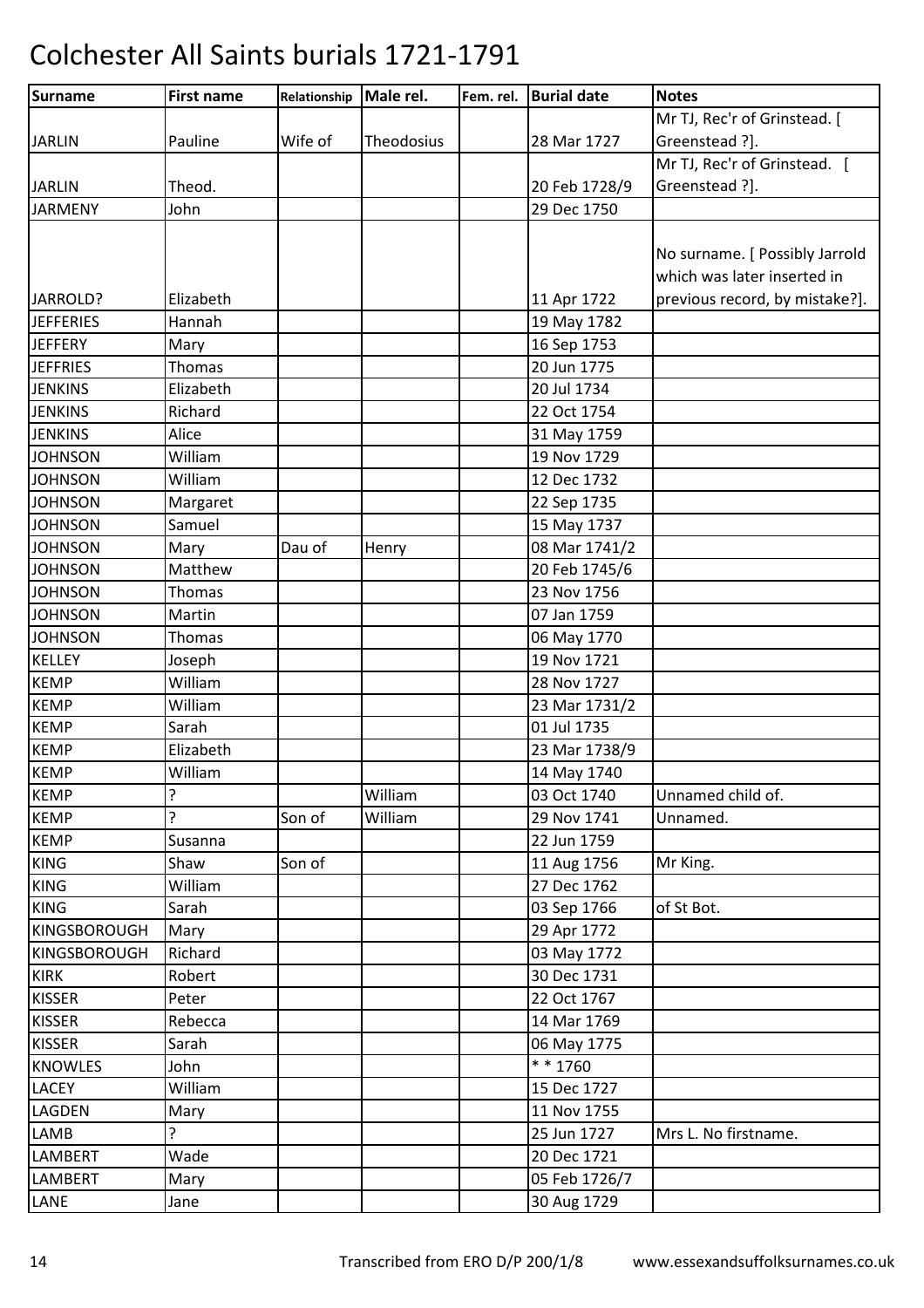| <b>Surname</b>   | <b>First name</b> | Relationship | Male rel. | Fem. rel. | <b>Burial date</b> | <b>Notes</b>           |
|------------------|-------------------|--------------|-----------|-----------|--------------------|------------------------|
| LANHAM           | Mary              |              |           |           | 28 Aug 1743        | Mrs.                   |
| LARDEAU          | John              |              |           |           | 07 Feb 1732/3      | Reverend Mr.           |
| LARKE            | Robert            |              |           |           | 15 Dec 1723        |                        |
| LAUGHLIN         | John              |              |           |           | 22 Apr 1763        |                        |
| LAWRENCE         | Susanna           |              |           |           | 18 Jul 1754        |                        |
| LAY              | Elizabeth         |              |           |           | 13 Nov 1721        |                        |
| LAY              | Sarah             |              |           |           | 23 Sep 1722        |                        |
| LAY              | Sarah             |              |           |           | 10 May 1730        |                        |
| LAY              | John              |              |           |           | 04 Nov 1731        |                        |
| LAY              | Mary              |              |           |           | 15 Dec 1752        |                        |
| LAY              | Mary              |              |           |           | 26 Aug 1753        |                        |
| LAY              | Sarah             |              |           |           | 02 Sep 1754        |                        |
| LAY              | Sarah             |              |           |           | 10 May 1780        |                        |
| LAY              | William           |              |           |           | 12 Feb 1781        |                        |
| LAYER            | John              |              |           |           | 31 Oct 1758        |                        |
| <b>LEACH</b>     | John              |              |           |           | 01 Jun 1753        |                        |
| <b>LEACH</b>     | Nathnaiel         |              |           |           | 24 Jun 1780        |                        |
| LEAPINGWELL      | Mark              |              |           |           | 28 Aug 1782        | of St Bot.             |
| LEAPINGWELL      | Mark              |              |           |           | 13 Oct 1783        | From Birch Work-house. |
| <b>LECHMERE</b>  | Lucy              |              |           |           | 30 Oct 1764        |                        |
| <b>LECHMORE</b>  | Eliz.             |              |           |           | 17 Jan 1753        |                        |
| LECKMERE         | Maria Sophia      |              |           |           | 28 Apr 1785        | of St Peter's          |
| <b>LEE</b>       | Sarah             |              |           |           | 10 Aug 1781        |                        |
| <b>LEECH</b>     | Joseph            |              |           |           | 12 May 1791        |                        |
| <b>LEECH</b>     | Anne              |              |           |           | 17 Nov 1791        |                        |
| LENHAM           | <b>Thomas</b>     |              |           |           | * Oct 1737         |                        |
| LENHAM           | ?                 | Widow of     |           |           | 27 Aug 1741        | Unnamed.               |
| LENHAM           | Ann               |              |           |           | 18 Sep 1745        |                        |
| LEPPINGWELL      | Sarah             |              |           |           | 20 Aug 1776        |                        |
| <b>LETCH</b>     | Susan             | Wife of      | Thos.     |           | 25 May 1792        |                        |
| <b>LETCHMERE</b> | Rebeccah          |              |           |           | 24 Sep 1757        | [See Lechmore ?].      |
| <b>LEWAS</b>     | ?                 | child of     | George    |           | 30 Dec 1725        | Unnamed child of.      |
| LEWIS            | Alice             |              |           |           | 26 Dec 1769        |                        |
| LILLY            | Mary              |              |           |           | 13 May 1722        |                        |
| LILLY            | Edmond            |              |           |           | 08 Jul 1725        |                        |
| LIN[CE]OFF       | Francis           |              |           |           | 10 Nov 1736        |                        |
| <b>LINCETT</b>   | Mary              |              |           |           | 01 Feb 1756        |                        |
| <b>LINGOOD</b>   | Elizabeth         |              |           |           | 21 Jul 1732        |                        |
| <b>LOCK</b>      | Joseph            |              |           |           | 26 Aug 1722        |                        |
| LOCK             | Joseph            |              |           |           | 30 Jan 1728/9      |                        |
| <b>LOCK</b>      | Susan             |              |           |           | 19 Dec 1740        |                        |
| <b>LOCK</b>      | Edw'd             |              |           |           | 12 Aug 1754        |                        |
| <b>LOFLY</b>     | Wainwright        |              |           |           | 18 Feb 1722/3      |                        |
| <b>LOFLY</b>     | Mary              |              |           |           | 10 Dec 1723        |                        |
| <b>LUCAS</b>     | John              |              |           |           | 17 May 1721        |                        |
| <b>LUCAS</b>     | Elizabeth         |              |           |           | 29 Mar 1730        |                        |
| <b>LUCAS</b>     | John              |              |           |           | 14 Jan 1739/40     |                        |
| <b>LUCAS</b>     | Abigail           | Wife of      | John      |           | 18 Mar 1741/2      |                        |
| LUCAS            | John              |              |           |           | 06 Sep 1751        |                        |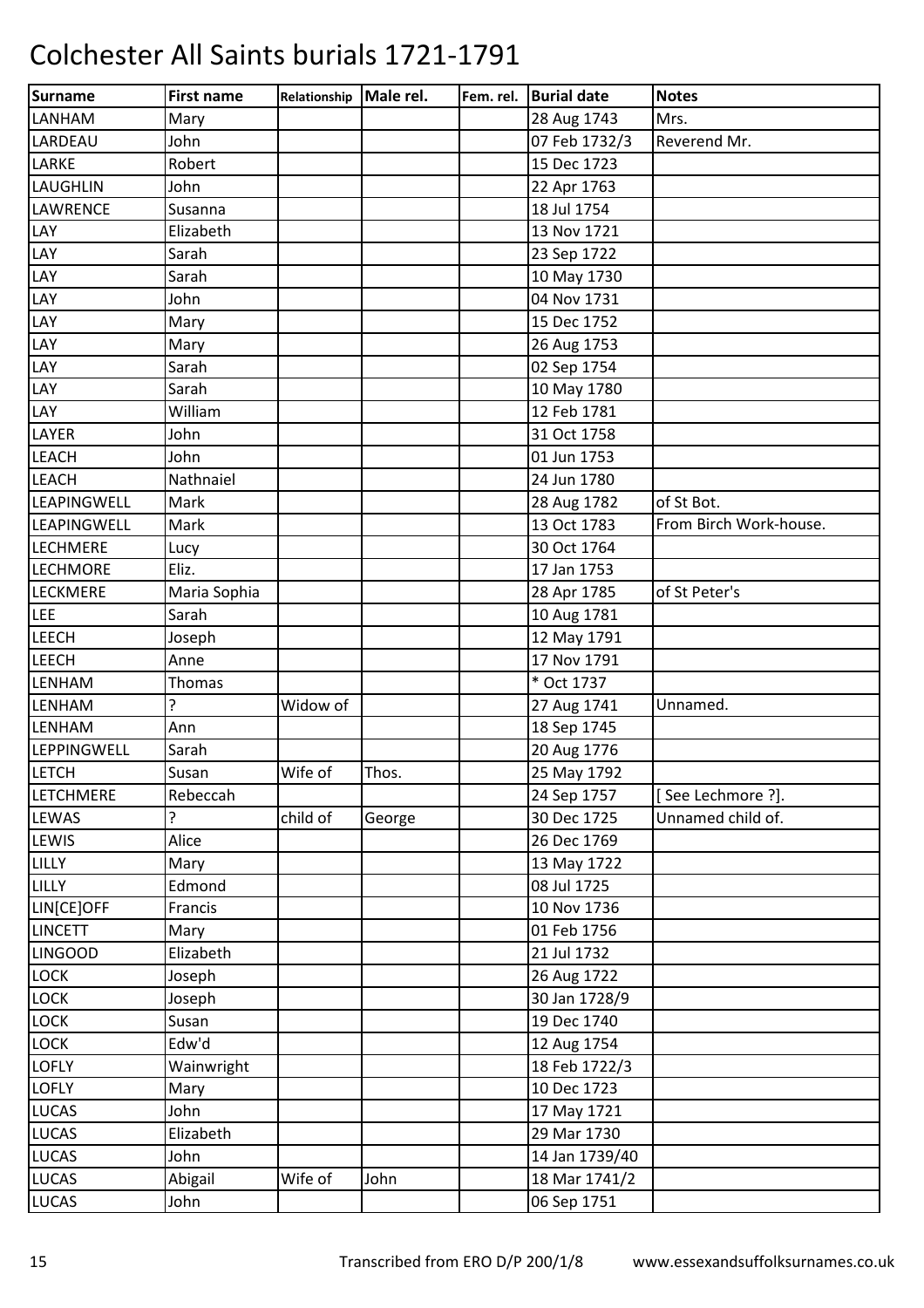| Surname          | <b>First name</b> | Relationship | Male rel. | Fem. rel. | <b>Burial date</b> | <b>Notes</b>                  |
|------------------|-------------------|--------------|-----------|-----------|--------------------|-------------------------------|
| <b>LUFFKIN</b>   | Abr.              |              |           |           | 08 Dec 1752        |                               |
| <b>LUFKIN</b>    | Joyce             |              |           |           | 15 Aug 1721        |                               |
| <b>LYNCETT</b>   | John              |              |           |           | 02 Aug 1751        |                               |
|                  |                   |              |           |           |                    |                               |
| <b>LYND</b>      | Catherine         | Dau of       |           |           | 19 Sep 1739        | New born dtr of Rever'd Mr L. |
| <b>MAFFLIN</b>   | Mary              |              |           |           | 09 Apr 1738        |                               |
| <b>MAINES</b>    | Susannah          |              |           |           | 24 Jan 1770        | of St Bot.                    |
| <b>MALLEY</b>    | William           |              |           |           | 04 Sep 1722        |                               |
| <b>MANES</b>     | Jacob             |              |           |           | 21 May 1761        |                               |
| <b>MANES</b>     | Jacob             |              |           |           | 13 Feb 1778        |                               |
| <b>MANNING</b>   | Susan             |              |           |           | 02 Apr 1721        |                               |
| <b>MANNING</b>   | Joseph            |              |           |           | 18 Feb 1721/2      |                               |
| <b>MANNING</b>   | John              |              |           |           | 07 Apr 1723        |                               |
| <b>MANNING</b>   | Elizabeth         |              |           |           | 01 Jul 1724        |                               |
| <b>MANNING</b>   | Elizabeth         |              |           |           | 08 Jul 1726        |                               |
| <b>MANNING</b>   | Elizabeth         |              |           |           | 13 Jun 1727        |                               |
| <b>MANNING</b>   | Joseph            |              |           |           | 03 Mar 1727/8      |                               |
| <b>MANNING</b>   | Ann               |              |           |           | 12 Feb 1729/30     |                               |
| <b>MANNING</b>   | James             |              |           |           | 27 Dec 1730        |                               |
| <b>MANNING</b>   | Jonathan          |              |           |           | 16 Apr 1731        |                               |
| <b>MANNING</b>   | Joseph            |              |           |           | 24 Jun 1733        |                               |
| <b>MANNING</b>   | Joseph            |              |           |           | 11 Jan 1739/40     |                               |
| <b>MANNING</b>   | Sarah             |              |           |           | 21 Dec 1749        |                               |
| <b>MANNING</b>   | Henry             |              |           |           | 14 May 1751        |                               |
| <b>MANNING</b>   | Benjamin          |              |           |           | 05 Jul 1767        |                               |
| <b>MARCHANT</b>  | Eliz.             | Wife of      | Jonathan  |           | 19 May 1747        |                               |
| <b>MARCHANT</b>  | Jonathan          |              |           |           | 06 Nov 1748        |                               |
| <b>MARJORAM</b>  | William           |              |           |           | 07 Feb 1759        |                               |
| <b>MARTIN</b>    | John              |              |           |           | 04 Dec 1722        |                               |
| <b>MARTIN</b>    |                   | Son of       | James     |           | 09 Mar 1723/4      | Unnamed.                      |
| <b>MARTIN</b>    | George            |              |           |           | 30 Nov 1727        |                               |
| <b>MARTIN</b>    | Mary              | Widow of     |           |           | 11 Feb 1736/7      |                               |
| <b>MAYHEW</b>    | Robert            |              |           |           | 25 Jun 1756        |                               |
| <b>MAYHEW</b>    | Robert            |              |           |           | 10 Sep 1761        |                               |
| <b>MAYHEW</b>    | Mary              |              |           |           | 12 Dec 1773        |                               |
| <b>MAYHEW</b>    | Robert            |              |           |           | 23 May 1784        |                               |
| <b>MEANE</b>     | Sarah             |              |           |           | 29 Dec 1757        |                               |
| <b>MELLER</b>    | Sarah             |              |           |           | 13 Feb 1741/2      |                               |
| <b>MERCHANT</b>  | Jonathan          |              |           |           | 26 Oct 1731        |                               |
| <b>MIDDLETON</b> | Elizabeth         |              |           |           | 14 Dec 1780        |                               |
| <b>MILLAR</b>    | Mary              |              |           |           | 19 Sep 1765        |                               |
|                  |                   |              |           |           |                    | Two unnamed daughters         |
| <b>MILLER</b>    | ŗ                 |              | James     |           | 31 Oct 1744        | (twins) of.                   |
| <b>MILLER</b>    | Jno.              |              |           |           | 23 May 1792        | infant                        |
| <b>MILTON</b>    | Mary              |              |           |           | 11 Nov 1749        |                               |
| <b>MITCHEL</b>   | Ann               |              |           |           | 03 Jul 1732        |                               |
| <b>MITCHEL</b>   | Elizabeth         |              |           |           | 15 Nov 1749        |                               |
| <b>MIXER</b>     | John              |              |           |           | 25 Nov 1722        |                               |
| <b>MOLYNE</b>    | John              |              |           |           | 05 Dec 1725        |                               |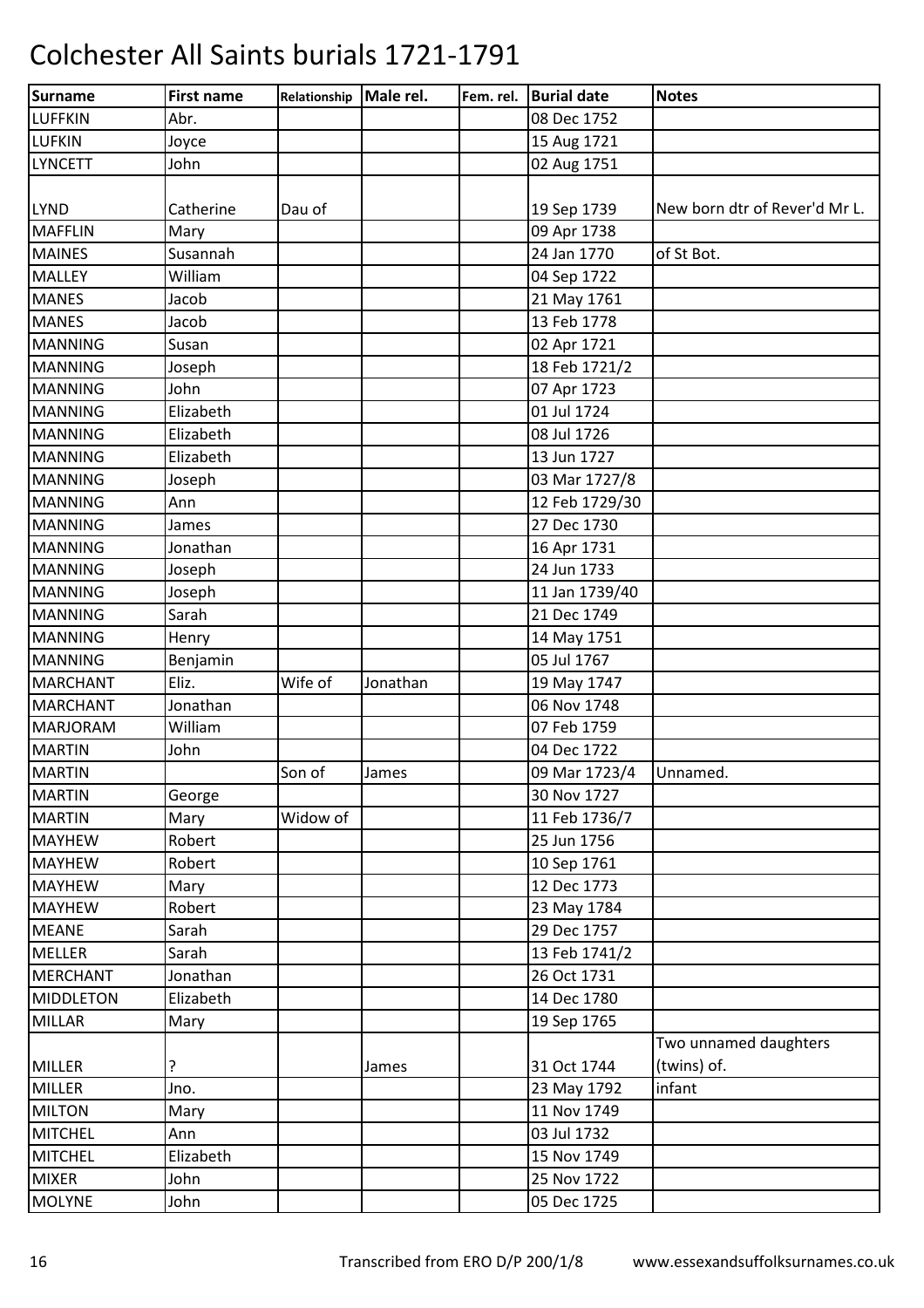| Surname         | <b>First name</b> | Relationship | Male rel. | Fem. rel. | <b>Burial date</b> | <b>Notes</b>                  |
|-----------------|-------------------|--------------|-----------|-----------|--------------------|-------------------------------|
| <b>MONK</b>     | Jane              |              |           |           | 07 Sep 1747        |                               |
| <b>MONK</b>     | Mary              |              |           |           | 04 Aug 1754        |                               |
| <b>MONK</b>     | Michael           |              |           |           | 09 Dec 1755        |                               |
| <b>MONK</b>     | Mary              |              |           |           | 07 Oct 1770        |                               |
| <b>MOORE</b>    | William           |              |           |           | 24 May 1724        |                               |
| <b>MOORE</b>    |                   |              |           |           | 27 Jun 1725        | Mr. No firstname.             |
| <b>MOORE</b>    | William           |              |           |           | 14 Mar 1725/6      | Mr.                           |
| <b>MORGAN</b>   | Elizabeth         |              |           |           | 08 Feb 1784        | of St Giles's                 |
| <b>MORLEY</b>   | Thomas            |              |           |           | 31 Aug 1740        |                               |
|                 |                   |              |           |           |                    | Daughter of Edward & Susan    |
| <b>MORLEY</b>   | Susan             | Dau of       | Edward    | Susan     | 23 Dec 1740        | Morley                        |
| <b>MORLEY</b>   | Susannah          |              |           |           | 08 Jan 1782        |                               |
| <b>MOSHEIR</b>  | John              |              |           |           | 11 Dec 1754        |                               |
| <b>MOUNTAIN</b> | Jacob             |              |           |           | 05 Aug 1785        | of St Botolph's               |
| <b>MUNS</b>     | Mary              |              |           |           | 17 Apr 1724        |                               |
| <b>MURKIN</b>   | Mary              |              |           |           | 07 Apr 1754        |                               |
| <b>MURRILS</b>  | William           |              |           |           | 29 May 1739        |                               |
| <b>MUSKET</b>   | Sarah             |              |           |           | 06 Jul 1730        |                               |
| <b>MUTTON</b>   | Mary              |              |           |           | 07 Jun 1730        | [Error for Hutton ?].         |
| <b>NEALE</b>    | Mary              |              |           |           | 12 Feb 1725/6      |                               |
| <b>NEVILLE</b>  | Mary              |              |           |           | 03 Jan 1721/2      |                               |
| <b>NEVILLE</b>  | <b>Thomas</b>     |              |           |           | 03 Nov 1723        |                               |
| <b>NEVILLE</b>  |                   | Wife of      | Abram     |           | 16 Jan 1723/4      | Unnamed.                      |
| <b>NEWBORN</b>  | Sam'l             |              |           |           | 06 Oct 1747        |                               |
| <b>NEWMAN</b>   | Mary              |              |           |           | 06 Dec 1743        |                               |
| <b>NICHOLLS</b> | Eleanor           |              |           |           | 04 Jun 1759        |                               |
| <b>NOBLE</b>    | William           |              |           |           | 15 Sep 1780        |                               |
| <b>NORRIS</b>   | Ann               |              |           |           | 19 Nov 1750        |                               |
| <b>NUTMAN</b>   | John              |              |           |           | 02 Sep 1725        |                               |
| <b>OAKLEY</b>   | Ann               |              |           |           | 02 Apr 1751        |                               |
| <b>ONYON</b>    | John              |              |           |           | 11 Jun 1724        |                               |
| <b>OSBORN</b>   | <b>Barbara</b>    |              |           |           | 24 Jan 1722/3      |                               |
| <b>OSBORN</b>   | 5.                | Widow of     |           |           | 12 May 1731        | Unnamed.                      |
| <b>OSBORN</b>   | John              |              |           |           | 25 Jan 1748/9      |                               |
| <b>OSBORNE</b>  | Elizabeth         |              |           |           | 13 Jan 1726/7      |                               |
| <b>OSBORNE</b>  | Elizabeth         |              |           |           | 30 Nov 1727        |                               |
| <b>OSBORNE</b>  | Edward            |              |           |           | 01 Dec 1728        |                               |
| <b>PAGE</b>     | Mary              |              |           |           | 17 May 1724        |                               |
|                 |                   |              |           |           |                    |                               |
| <b>PAIN</b>     | ?                 | child of     | John      |           | 25 Aug 1751        | Unnamed, unbaptised child of. |
| <b>PAINE</b>    | Robert            |              |           |           | 07 Dec 1721        |                               |
|                 |                   |              |           |           |                    | Altered by a later hand from  |
| PANNELL         | Sarah             |              |           |           | 16 Nov 1727        | Pairnell or similar.          |
| <b>PANNELL</b>  | Daniel            |              |           |           | 03 Jan 1728/9      |                               |
| PANNELL         | William           |              |           |           | 22 May 1737        |                               |
| <b>PANNELL</b>  | Deborah           |              |           |           | 25 Jan 1760        |                               |
| <b>PARK</b>     | <b>Bridget</b>    |              |           |           | 18 Aug 1732        |                               |
| <b>PARKER</b>   | Joseph            |              |           |           | 19 Mar 1722/3      |                               |
| <b>PARKER</b>   | Ann               |              |           |           | 26 Mar 1773        | of St Nich's                  |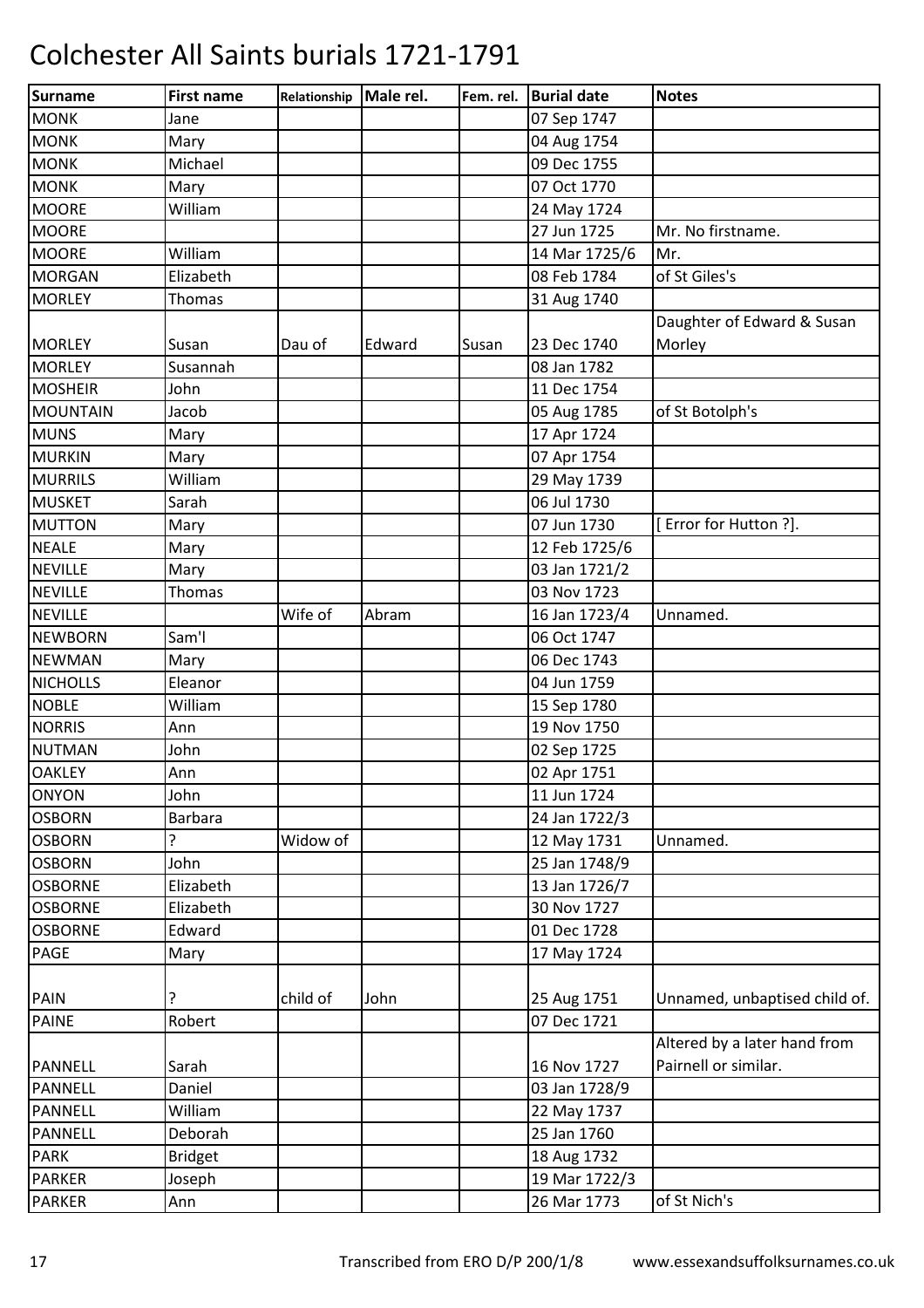| <b>Surname</b>  | <b>First name</b> | Relationship | Male rel. | Fem. rel. | <b>Burial date</b> | <b>Notes</b>                |
|-----------------|-------------------|--------------|-----------|-----------|--------------------|-----------------------------|
| <b>PARR</b>     | Ann               |              |           |           | 18 Mar 1767        |                             |
| PASS            | William           |              |           |           | 29 Mar 1743        | Infant                      |
| <b>PATRICK</b>  | Richard           |              |           |           | 19 Apr 1786        |                             |
| <b>PEAK</b>     | Samuel            |              |           |           | 07 Dec 1729        |                             |
| <b>PEAK</b>     | Sarah             |              |           |           | 26 Sep 1762        |                             |
| <b>PEAK</b>     | William           |              |           |           | 08 Jul 1777        |                             |
| <b>PEARCE</b>   | Mary              | Widow of     |           |           | 17 Jun 1736        |                             |
| <b>PEARCE</b>   | Thamar            |              |           |           | 27 Feb 1766        |                             |
| <b>PEASE</b>    | Martha            |              |           |           | 26 Nov 1722        |                             |
| <b>PEERS</b>    | Elizabeth         |              |           |           | 05 May 1726        |                             |
| PEGRIM          | Philadelphia      |              |           |           | 27 Sep 1761        | of St Nicholas'             |
| PEGRIM          | Isaac             |              |           |           | 28 Oct 1762        | of St Nich's [St Nicholas]. |
| PEIRCE          | Mary              |              |           |           | 05 Jul 1730        |                             |
| <b>PEIRS</b>    | Morris            |              |           |           | 01 Jun 1730        | [Maurice Pierce ?].         |
| <b>PERKINS</b>  | Sarah             |              |           |           | 27 Aug 1727        |                             |
| PERRIMAN        | John              |              |           |           | 29 Apr 1730        |                             |
| <b>PEWTER</b>   | Elizabeth         |              |           |           | 04 Jun 1733        |                             |
| PHILANDER       | William           |              |           |           | 13 Mar 1757        | [For Verlander ?].          |
| <b>PHILIPS</b>  | William           |              |           |           | 18 Nov 1735        |                             |
| PHILLIPS        | Marmaduke         |              |           |           | 03 Dec 1721        |                             |
| <b>PHILLIPS</b> | Elizabeth         |              |           |           | 01 Sep 1726        |                             |
| PHILLIPS        | Samuel            |              |           |           | 25 Oct 1729        |                             |
| <b>PHILLIPS</b> | Rebecca           |              |           |           | 02 Oct 1765        | of St Bot. Infant           |
|                 |                   |              |           |           |                    | Unnamed child of. From St   |
| <b>PHILLIPS</b> | ?                 |              | Samuel    |           | 20 Jul 1767        | Runwald's                   |
| <b>PICKETT</b>  | William           |              |           |           | 27 Jan 1740/1      |                             |
| <b>PICKIN</b>   | Richard           |              |           |           | 24 Aug 1735        |                             |
| <b>PIKE</b>     | Simon             |              |           |           | 29 Dec 1741        |                             |
| <b>PIKE</b>     | Sarah             |              |           |           | 09 Jan 1750/1      |                             |
| PIT             | Ç                 |              |           |           | 15 Sep 1774        | No firstname. Infant        |
| <b>PITT</b>     | Sarah             |              |           |           | 20 May 1722        |                             |
| <b>PITT</b>     | John              |              |           |           | 10 Jan 1725/6      |                             |
| <b>PITT</b>     | John              |              |           |           | 04 Jun 1771        | infant                      |
| PITT            | John Pilgrim      |              |           |           | 15 Dec 1774        | infant                      |
| <b>PLAMPIN</b>  | Sarah             |              |           |           | 13 Nov 1729        |                             |
| <b>PLUM</b>     | Ann               |              |           |           | 25 Mar 1748        |                             |
| <b>PLUMB</b>    | Ann               |              |           |           | 29 Apr 1754        |                             |
| <b>PLUMB</b>    | Catharine         |              |           |           | 05 Jul 1785        |                             |
| PLUMM           | James             |              |           |           | 12 May 1757        |                             |
| <b>POOLEY</b>   |                   | Widow of     |           |           | 29 Sep 1728        | Unnamed.                    |
| <b>POPE</b>     | Letitia           |              |           |           | 23 Oct 1791        | infant                      |
| <b>POSHELL</b>  | William           |              |           |           | 21 Feb 1738/9      |                             |
| <b>POULTER</b>  | Hannah            |              |           |           | 11 Jan 1722/3      |                             |
| <b>POULTER</b>  | William           |              |           |           | 10 Feb 1722/3      |                             |
| <b>POWELL</b>   | Jane              | Dau of       | F.        |           | 11 Oct 1721        | [Rector's dtr].             |
| <b>POWELL</b>   | Joseph            | Son of       | Fr.       |           | 15 Jun 1722        | Rector of this parish.      |
| <b>POWELL</b>   | Joseph            | Son of       | F.        |           | 20 Dec 1722        | Rector of this parish.      |
| <b>POWELL</b>   | Ann               | Dau of       | F.        |           | 20 Jan 1724/5      | Rec'r of this parish.       |
| <b>POWELL</b>   | Jane              | Dau of       | F.        |           | 12 Sep 1725        | Rec'r of this parish.       |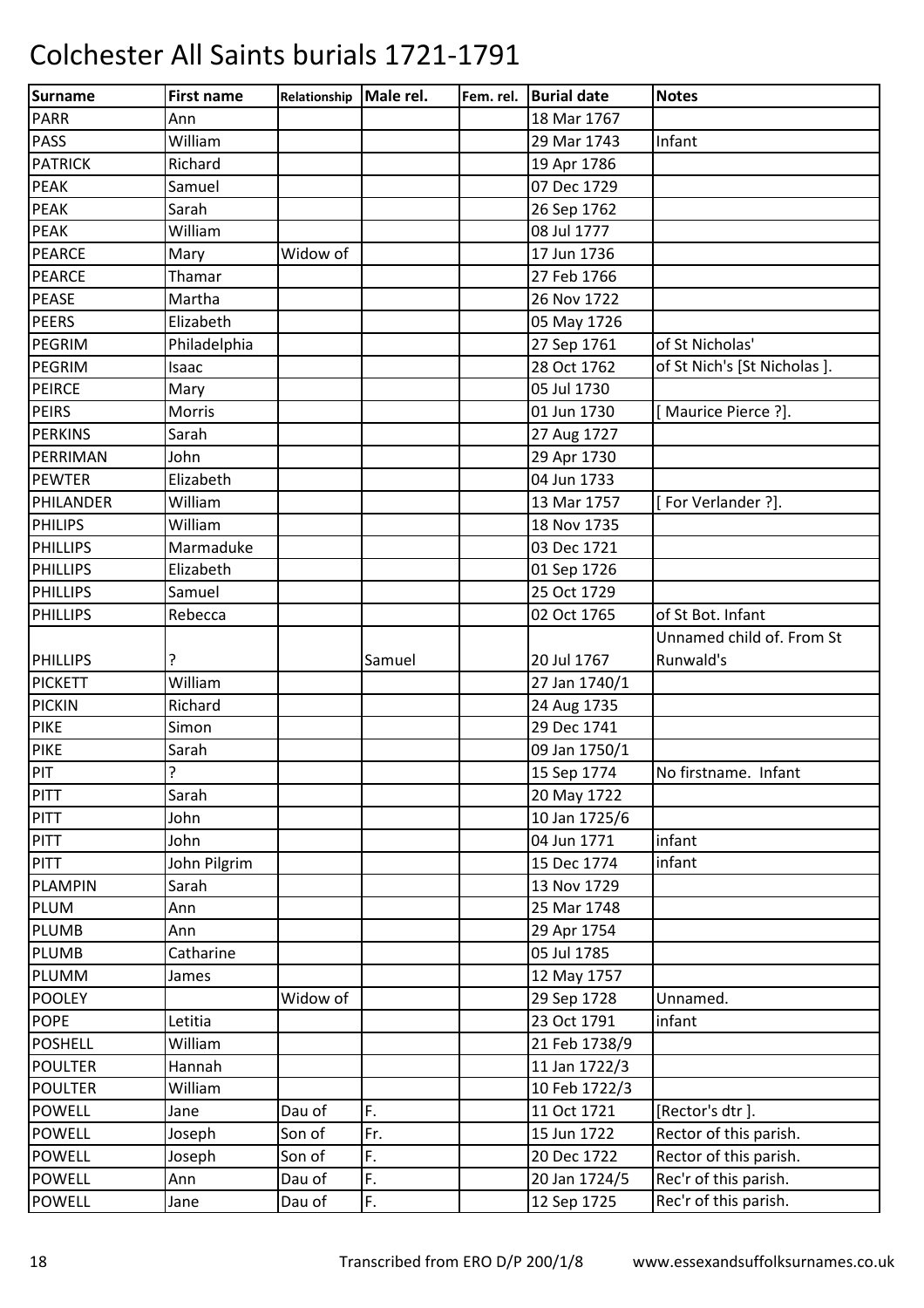| Surname          | <b>First name</b> | Relationship Male rel. |        | Fem. rel. | <b>Burial date</b> | <b>Notes</b>               |
|------------------|-------------------|------------------------|--------|-----------|--------------------|----------------------------|
| <b>POWELL</b>    | Susanna           |                        |        |           | 07 Jun 1750        |                            |
| <b>PRETTY</b>    | Samuel            |                        |        |           | 07 Feb 1773        | infant                     |
| <b>PRETTY</b>    | Miriam            |                        |        |           | 31 Aug 1773        | infant                     |
| <b>PRICE</b>     | Elizabeth         |                        |        |           | 21 Jan 1778        | From London                |
| <b>PRICK</b>     | James             |                        |        |           | 23 Aug 1734        |                            |
| <b>PRIOR</b>     | Philadelphia      |                        |        |           | 05 Feb 1758        |                            |
| <b>PRIOR</b>     | Abraham           |                        |        |           | 19 Jun 1781        | of St Bot.                 |
| <b>PRIOR</b>     | Sarah             |                        |        |           | 03 Dec 1781        | of St Runwald's            |
| <b>PRYKE</b>     | Elisabeth         |                        |        |           | 17 Apr 1791        | Pr. Infant.                |
| <b>PRYOR</b>     | Elizabeth         |                        |        |           | 17 Mar 1727/8      |                            |
| <b>PRYOR</b>     | George            |                        |        |           | 14 Feb 1739/40     |                            |
| <b>PURCAS</b>    | 5.                | Wife of                | Joshua |           | 25 Aug 1739        | Unnamed.                   |
| <b>PURCAS</b>    | Mary              |                        |        |           | 30 Jun 1779        |                            |
| <b>PURCHIS</b>   | Martha            |                        |        |           | 01 May 1732        |                            |
| <b>PURKIS</b>    | Sarah             |                        |        |           | 20 Mar 1743/4      |                            |
| <b>PURKIS</b>    | Joshua            |                        |        |           | 02 Dec 1744        |                            |
| <b>PURKIS</b>    | Rose              |                        |        |           | 04 Apr 1766        | of St Bot.                 |
| <b>PURKIS</b>    | Joshua            |                        |        |           | 03 Oct 1766        | of St Bot.                 |
| <b>PURKIS</b>    | Elizabeth         |                        |        |           | 25 Jan 1767        | of St Bot.                 |
| <b>PURKISS</b>   | Margaret          |                        |        |           | 19 Jun 1723        |                            |
| <b>RABY</b>      | Benjamin          |                        |        |           | 01 Jun 1721        |                            |
| <b>RABY</b>      | John              |                        |        |           | 27 Feb 1725/6      |                            |
| <b>RABY</b>      | Eliz.             |                        |        |           | 05 May 1726        |                            |
| <b>RABY</b>      | Amos              |                        |        |           | 25 Dec 1728        |                            |
| <b>RABY</b>      | <b>Thomas</b>     |                        |        |           | 05 Nov 1729        |                            |
| <b>RAISIN</b>    | Phoebe            |                        |        |           | 25 Jul 1777        | child, of St Martin's      |
| <b>RANDALL</b>   | Anne              |                        |        |           | 24 Apr 1757        |                            |
| <b>RAOUL</b>     | Mary              | Wife of                |        |           | 17 Mar 1726/7      | Dr. Raoul.                 |
| <b>RAWLINSON</b> | Mary              |                        |        |           | 09 Mar 1758        |                            |
| <b>RAY</b>       | Sarah             |                        |        |           | 02 Oct 1728        |                            |
| RAYNER           | Moses             |                        |        |           | 13 Mar 1723/4      |                            |
| <b>RAYNER</b>    | Mary              |                        |        |           | 29 Oct 1729        |                            |
| <b>RAYNER</b>    | Sarah             |                        |        |           | 16 Feb 1747/8      |                            |
| <b>READ</b>      | ?                 | Wife of                | Henry  |           | 15 Sep 1741        | Unnamed.                   |
| <b>READING</b>   | Isabella          |                        |        |           | 18 Oct 1733        |                            |
| <b>READING</b>   | <b>Barnard</b>    |                        |        |           | 27 May 1755        |                            |
| <b>READING</b>   | Isabel            |                        |        |           | 12 Jun 1769        |                            |
| <b>READING</b>   | <b>Barnet</b>     |                        |        |           | 20 Dec 1787        |                            |
| <b>REED</b>      | <b>Thomas</b>     |                        |        |           | 15 Oct 1727        |                            |
| <b>RENNOS</b>    | Mary              |                        |        |           | 13 Apr 1739        | [For Reynolds ?].          |
| <b>REYNOLDS</b>  | Mary              |                        |        |           | 25 Mar 1739        |                            |
|                  |                   |                        |        |           |                    | Unnamed child of. Father a |
| <b>REYNOLDS</b>  | ŗ                 |                        | John   |           | 06 Jan 1746/7      | soldier.                   |
| <b>ROALS</b>     | John              |                        |        |           | 23 Nov 1737        | Phisitian.                 |
| <b>ROBERTSON</b> | Richard           |                        |        |           | 03 Aug 1762        |                            |
| <b>ROBINSON</b>  | Joseph            |                        |        |           | 04 Jan 1746/7      |                            |
| <b>ROBINSON</b>  | Mary              |                        |        |           | 17 Nov 1749        |                            |
| <b>ROBINSON</b>  | Richard           |                        |        |           | 13 Aug 1750        |                            |
| <b>ROGERS</b>    | Elizabeth         |                        |        |           | 29 May 1775        | of St Bot. Infant          |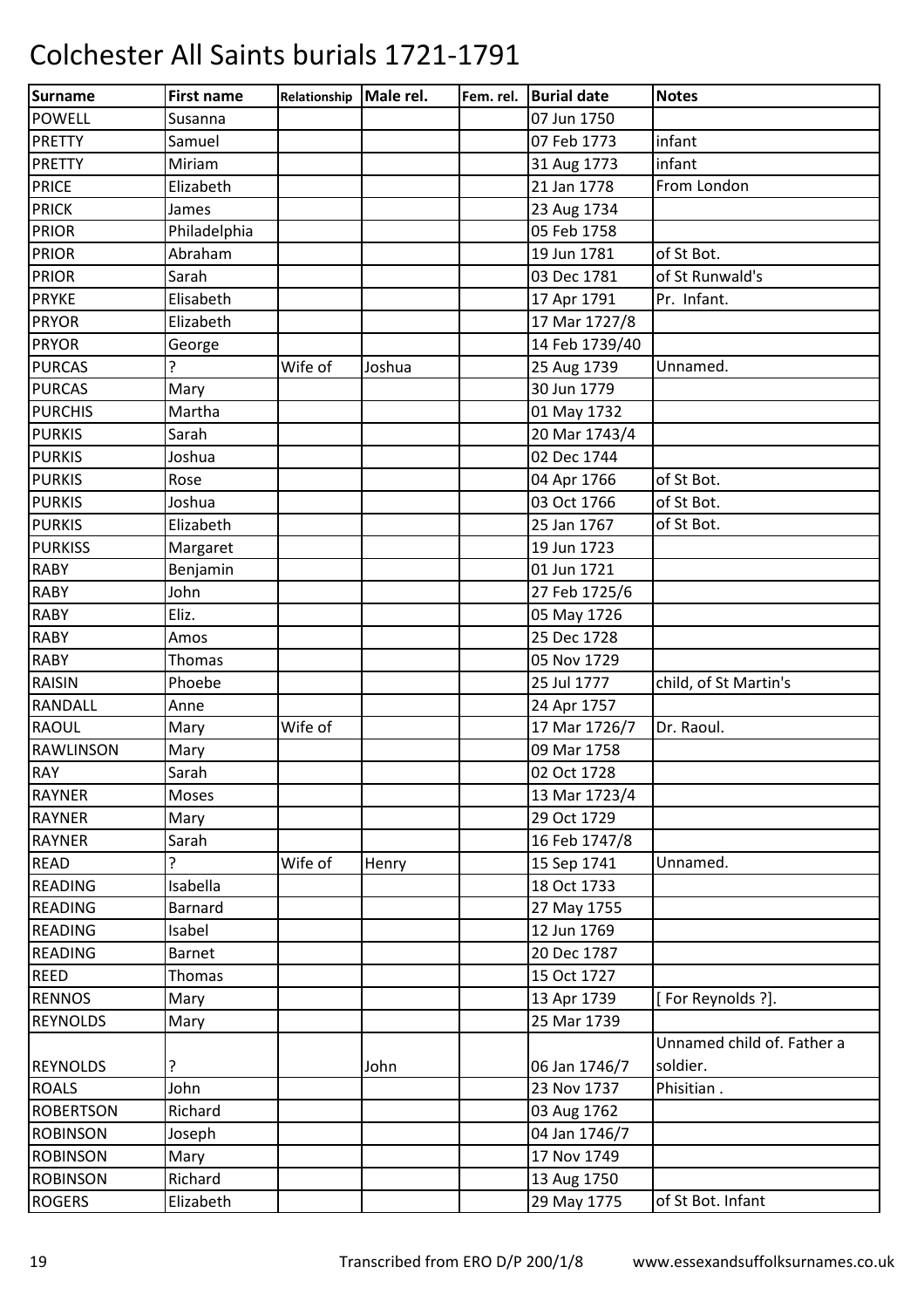| <b>Surname</b>   | <b>First name</b> | Relationship | Male rel. | Fem. rel. | <b>Burial date</b> | <b>Notes</b>                                                   |
|------------------|-------------------|--------------|-----------|-----------|--------------------|----------------------------------------------------------------|
| <b>ROGERSON</b>  | Charles           |              |           |           | 19 Nov 1721        | Rev'd Mr.                                                      |
| <b>ROSE</b>      | Mary              |              |           |           | 11 Jun 1722        |                                                                |
| <b>ROWE</b>      | Susannah          |              |           |           | 29 Jul 1784        | of St Runwald's                                                |
| <b>ROWE</b>      | John              |              |           |           | 23 Mar 1791        | of St Runwald's                                                |
| <b>ROWLAND</b>   | James             |              |           |           | 20 May 1741        |                                                                |
| <b>ROWLING</b>   | Elizabeth         |              |           |           | 01 Mar 1722/3      |                                                                |
| <b>RUDLIN</b>    | Adam              | Son of       | Edward    |           | 18 Oct 1723        | Buried same day as father.                                     |
| <b>RUDLIN</b>    | Edward            |              |           |           | 18 Oct 1723        |                                                                |
| <b>RUFFLE</b>    | Elisabeth         |              |           |           | 17 Jun 1790        | infant                                                         |
| <b>RUSH</b>      | William           |              |           |           | 28 Oct 1743        |                                                                |
| <b>RUSH</b>      | Martha            |              |           |           | 28 Jul 1754        |                                                                |
| <b>SACRE</b>     | William           |              |           |           | 17 Feb 1722/3      | Altered by a later hand from<br>Secree? [ Should be Sacret ?]. |
| <b>SACRE</b>     | Samuel            |              |           |           | 24 Apr 1723        | Altered by a later hand from<br>Secree? [ Should be Sacret ?]. |
| <b>SACRE</b>     | James             |              |           |           | 06 Feb 1723/4      | Altered by a later hand from<br>Secree? [ Should be Sacret ?]. |
| <b>SACRE</b>     | Elizabeth         |              |           |           | 06 Mar 1725/6      | Altered by a later hand from<br>Secree? [ Should be Sacret ?]. |
| <b>SACRY</b>     | Ann               |              |           |           | 22 Jun 1754        |                                                                |
| SADLER           | Benjamin          |              |           |           | 16 Dec 1725        |                                                                |
| <b>SADLER</b>    | Susanna           |              |           |           | 31 Jan 1734/5      |                                                                |
| SAFFRANS         | William           |              |           |           | 12 Jun 1781        | of St Bot.                                                     |
| SALISBURY        | Sarah             |              |           |           | 05 Nov 1737        |                                                                |
| SALLOWS          | John              |              |           |           | 23 May 1727        |                                                                |
| <b>SALLOWS</b>   | Elizabeth         |              |           |           | 09 May 1735        |                                                                |
| <b>SALLOWS</b>   | Richard           |              |           |           | 30 Sep 1776        |                                                                |
| <b>SALLOWS</b>   | Richard           |              |           |           | 18 Sep 1777        |                                                                |
| SALMON           | Ann               |              |           |           | 02 Nov 1762        |                                                                |
| SALTER           | Mary              |              |           |           | 07 Mar 1782        |                                                                |
| <b>SANCKSTER</b> | Elizabeth         |              |           |           | 03 Sep 1727        |                                                                |
| <b>SANGSTER</b>  | Thomas            |              |           |           | 21 May 1735        |                                                                |
| SANSOM           | Elizabeth         |              |           |           | 28 Dec 1738        |                                                                |
| SANSOM           | Elizabeth         |              |           |           | 26 Aug 1739        |                                                                |
| SANSOM           | Elizabeth         |              |           |           | 30 Aug 1772        |                                                                |
| SANSOM           | George            |              |           |           | 16 Oct 1772        |                                                                |
| SANSOM           | Ann               |              |           |           | 16 Mar 1773        |                                                                |
| SANSOM           | Philip            |              |           |           | 10 Mar 1789        |                                                                |
| SANSOME          | Susanna           |              |           |           | 09 Jul 1759        |                                                                |
| SANSOME          | Mary              |              |           |           | 04 May 1764        |                                                                |
| SANSOME          | George            |              |           |           | 11 Dec 1765        |                                                                |
| SANSUM           | Phillip           |              |           |           | 04 Jul 1744        |                                                                |
| <b>SCHOFIELD</b> | Sarah             |              |           |           | 11 Dec 1776        |                                                                |
| <b>SEABER</b>    | Mary              |              |           |           | 25 Sep 1728        |                                                                |
| <b>SEABER</b>    | John              |              |           |           | 11 Jun 1729        |                                                                |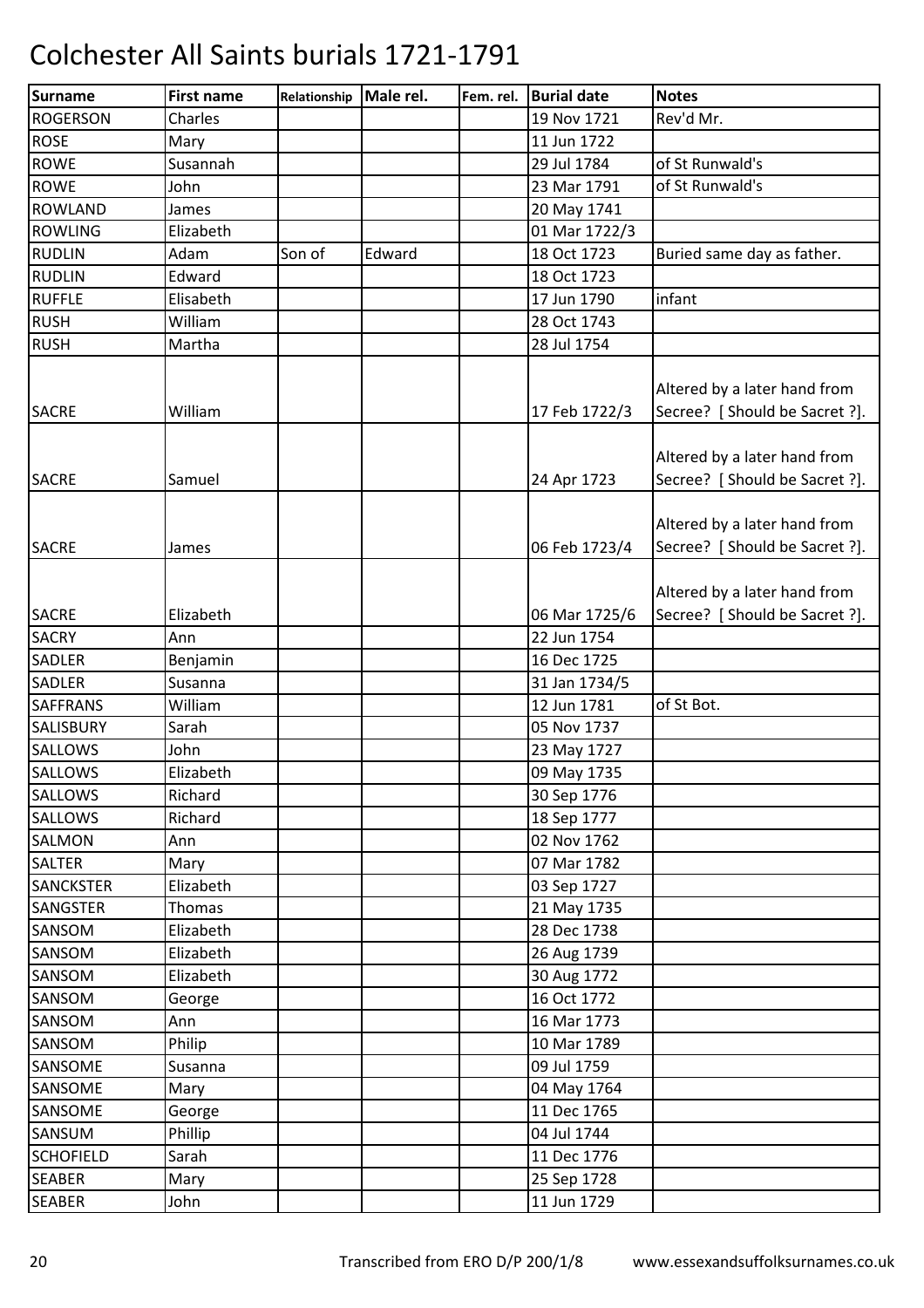| Surname           | <b>First name</b> | Relationship | Male rel. | Fem. rel. | <b>Burial date</b> | <b>Notes</b>                  |
|-------------------|-------------------|--------------|-----------|-----------|--------------------|-------------------------------|
| <b>SEABER</b>     | Hubblin           |              |           |           | 25 May 1737        |                               |
| <b>SEABER</b>     | William           |              |           |           | 28 May 1746        |                               |
| <b>SEABER</b>     | Mary              |              |           |           | 12 Jan 1748/9      |                               |
|                   |                   |              |           |           |                    | Mayor of this Corporation. Of |
| <b>SEABER</b>     | William           |              |           |           | 14 Nov 1784        | St Nicholas's.                |
| <b>SEAGER</b>     | Mary              |              |           |           | 05 Jul 1722        | [For Seagers or Seaber ?].    |
| <b>SEAGRAVE</b>   | John              |              |           |           | 21 Oct 1722        |                               |
| <b>SEARLES</b>    | John              |              |           |           | 09 Nov 1726        |                               |
| <b>SECRET</b>     | Rachel            |              |           |           | 03 Nov 1765        | of St Bot.                    |
| <b>SECRET</b>     | John              |              |           |           | 29 Mar 1782        | of St Bot.                    |
| <b>SEWELL</b>     | Hannah            |              |           |           | * * 1760           | No date, March or April.      |
| <b>SHARPE</b>     | Amy               |              |           |           | 22 Oct 1725        |                               |
| SHAW              | Sarah             |              |           |           | 14 Aug 1726        |                               |
| <b>SHAW</b>       | Henry             |              |           |           | 16 Aug 1726        |                               |
|                   |                   |              |           |           |                    | Altered by a later hand from  |
| <b>SHAW</b>       | John              |              |           |           | 15 Dec 1728        | Shair or similar.             |
| <b>SHEARCROFT</b> | Samuel            |              |           |           | 16 Jan 1763        |                               |
| <b>SHEARCROFT</b> | Sarah             |              |           |           | 28 Dec 1784        | child                         |
| <b>SHEDD</b>      | John              |              |           |           | 23 Sep 1741        |                               |
| SHELDRAKE         | Mary              |              |           |           | 13 Oct 1725        |                               |
| SHELDRAKE         | Rachael           |              |           |           | 23 Feb 1728/9      |                               |
| <b>SHELDRECK</b>  | Thomas            |              |           |           | 12 Jul 1727        |                               |
| <b>SHELDRICH</b>  | Hannah            |              |           |           | 24 Nov 1738        |                               |
| <b>SHELDRICK</b>  | Rachel            |              |           |           | 30 Aug 1732        |                               |
| <b>SHEPHERD</b>   | Dorothy           |              |           |           | 22 Sep 1724        |                               |
| <b>SHEPHERD</b>   | Mary              |              |           |           | 15 Mar 1727/8      |                               |
| <b>SHERMAN</b>    | James             |              |           |           | 30 May 1724        |                               |
| <b>SHERMAN</b>    | Wm.               |              |           |           | 14 Feb 1753        |                               |
| <b>SHERMAN</b>    | Mary              |              |           |           | 16 Dec 1755        |                               |
| SHERMAN           | Rachel            |              |           |           | 23 Dec 1764        | child. Of St Bot.             |
| SHERMAN           | John              |              |           |           | 21 Nov 1766        | of St Bot. Infant             |
| SHERMAN           | Celia             |              |           |           | 08 Sep 1785        | child                         |
| SHERMAN           | Celia             |              |           |           | 18 Oct 1787        | child                         |
| <b>SHILLITO</b>   | Ephraim           |              |           |           | 30 Dec 1762        |                               |
| <b>SHILLITO</b>   | Richard           |              |           |           | 30 Mar 1763        |                               |
| <b>SHILLITO</b>   | Ann               |              |           |           | 21 Jan 1764        | child                         |
| <b>SHILLITO</b>   | Mary              |              |           |           | 06 Feb 1766        | child                         |
| <b>SHILLITO</b>   | Elizabeth         |              |           |           | 02 Sep 1772        |                               |
| <b>SHILLITO</b>   | Rose              |              |           |           | 04 May 1781        |                               |
| <b>SHILLITO</b>   | Ephraim           |              |           |           | 11 Mar 1791        |                               |
| <b>SHILLITO</b>   | Susannah          |              |           |           | 28 Oct 1792        | child                         |
| <b>SHILLITOE</b>  | Peter             |              |           |           | 20 Apr 1726        |                               |
| <b>SHILLITOE</b>  | Samuel            |              |           |           | 22 Nov 1762        | child                         |
| <b>SIMMS</b>      | Sarah             |              |           |           | 31 Dec 1727        |                               |
| <b>SIMPSON</b>    | Thomas            |              |           |           | 08 Sep 1762        |                               |
| <b>SIMPSON</b>    | Grace             |              |           |           | 25 Jan 1773        |                               |
| <b>SKINSLEY</b>   | Ann               |              |           |           | 04 Oct 1729        |                               |
| <b>SMITH</b>      | Mary              |              |           |           | 12 Jan 1722/3      |                               |
| <b>SMITH</b>      | Mary              |              |           |           | 02 Dec 1723        |                               |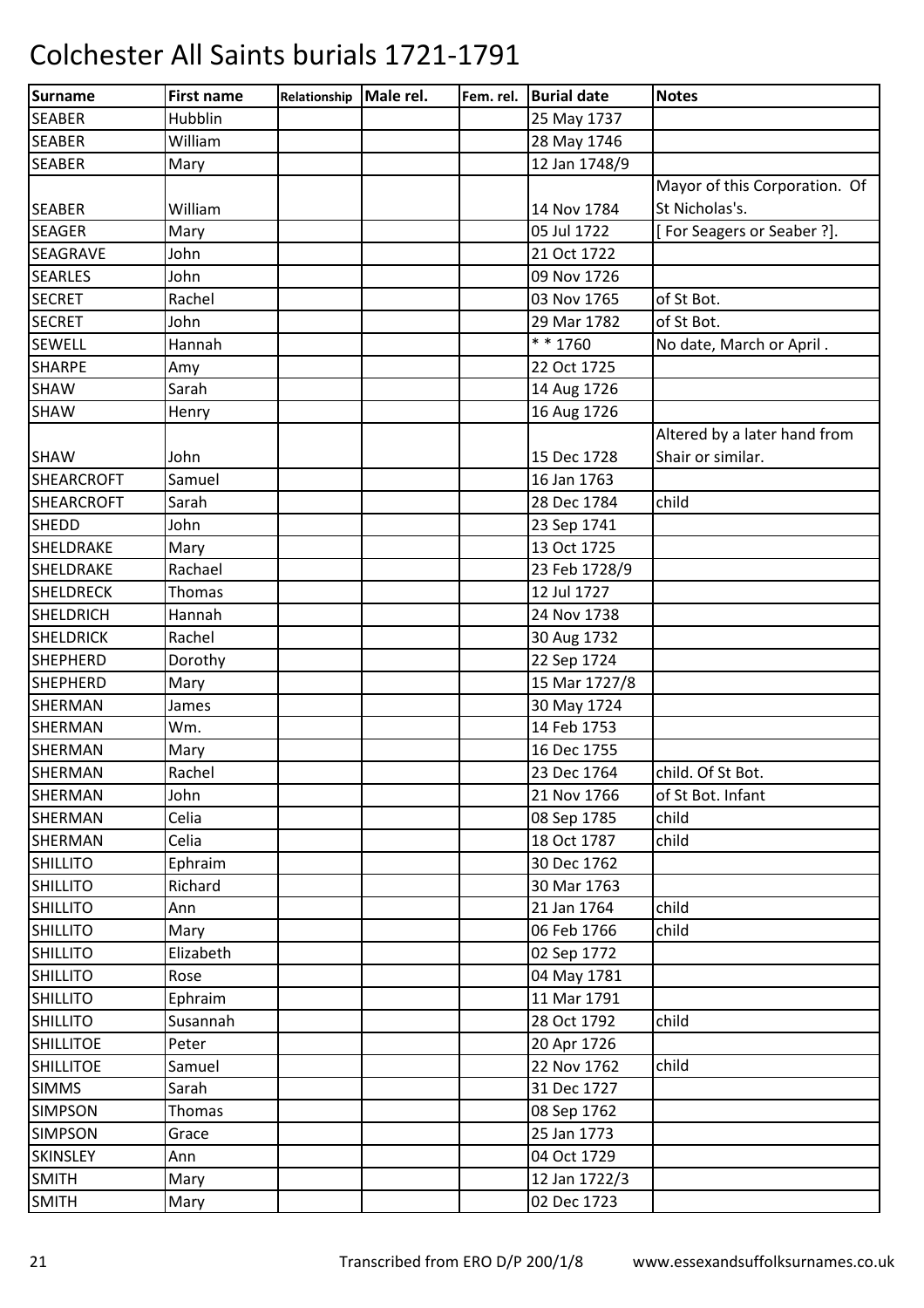| Surname          | <b>First name</b> | Relationship Male rel. |        | Fem. rel. | <b>Burial date</b> | <b>Notes</b>       |
|------------------|-------------------|------------------------|--------|-----------|--------------------|--------------------|
| <b>SMITH</b>     | Hannah            |                        |        |           | 21 Dec 1725        |                    |
| <b>SMITH</b>     | Solomon           |                        |        |           | 21 Dec 1725        |                    |
| <b>SMITH</b>     | Mary              |                        |        |           | 16 Apr 1739        | Jun'r.             |
| <b>SMITH</b>     | ?                 | Son of                 | Thomas |           | 15 Sep 1741        | Unnamed.           |
| <b>SMITH</b>     | <b>Thomas</b>     |                        |        |           | 29 Nov 1741        |                    |
| <b>SMITH</b>     | Edward            |                        |        |           | 12 Apr 1742        | Soldier.           |
| <b>SMITH</b>     | Henry             |                        |        |           | 02 Jun 1752        |                    |
| <b>SMITH</b>     | John              |                        |        |           | 01 Oct 1754        |                    |
| <b>SMITH</b>     | Susanna           |                        |        |           | 20 Oct 1754        |                    |
| <b>SMITH</b>     | Elizabeth         |                        |        |           | 02 May 1760        |                    |
| <b>SMITH</b>     | John              |                        |        |           | 19 Sep 1765        |                    |
| <b>SMITH</b>     | Elizabeth         |                        |        |           | 05 Feb 1767        | of St Bot.         |
| <b>SMITH</b>     | Mary              |                        |        |           | 25 Feb 1768        | of St Nich's       |
| <b>SMITH</b>     | Solomon           |                        |        |           | 24 Dec 1771        |                    |
| <b>SMITH</b>     | Abigail           |                        |        |           | 30 Nov 1773        |                    |
| <b>SMITH</b>     | Hannah            |                        |        |           | 14 Jan 1781        | of St Bot.         |
| <b>SMITHSON</b>  | John              |                        |        |           | 28 May 1743        |                    |
| <b>SMITHSON</b>  | Sarah             |                        |        |           | 05 Mar 1744/5      |                    |
| <b>SMITHSON</b>  | Sarah             |                        |        |           | 06 Mar 1766        |                    |
| SMORTHWAIT       | John              |                        |        |           | 07 Jan 1738/9      |                    |
| SMORTHWAYT       | 5.                |                        |        |           | 20 Aug 1741        | Mrs, no firstname. |
| <b>SMYTH</b>     | Solomon           |                        |        |           | 07 Oct 1722        |                    |
| <b>SMYTH</b>     | John              |                        |        |           | 21 Dec 1726        |                    |
| <b>SMYTH</b>     | William           |                        |        |           | 29 Dec 1726        |                    |
| <b>SMYTH</b>     | Elizabeth         |                        |        |           | 22 Jan 1735/6      |                    |
| <b>SMYTH</b>     | Samuel            |                        |        |           | 28 Mar 1736        | Mr.                |
| <b>SNIPE</b>     | Mary              |                        |        |           | 06 Dec 1782        | of St Bot.         |
| <b>SNIPE</b>     | Isaac             |                        |        |           | 21 Feb 1785        |                    |
| <b>SNIPES</b>    | Mary              |                        |        |           | 05 Mar 1728/9      |                    |
| SPALDING         | Eliz'h            |                        |        |           | 10 Jun 1756        |                    |
| SPANTEN          | Richard           |                        |        |           | 21 Feb 1728/9      |                    |
| <b>SPANTIN</b>   | Ursula            |                        |        |           | 15 Nov 1732        |                    |
| <b>SPARK</b>     | Elizabeth         |                        |        |           | 20 Jan 1722/3      |                    |
| SPARROW          | John              |                        |        |           | 03 Mar 1754        |                    |
| SPILSDEN         | William           |                        |        |           | 08 Aug 1742        |                    |
| SPINDLE          | Rachael           |                        |        |           | 31 Mar 1726        |                    |
| <b>SPRAY</b>     | William           |                        |        |           | 22 Jan 1726/7      |                    |
| <b>SQUIRREL</b>  | 5.                |                        | Jer.   |           | 03 Feb 1731/2      | Unnamed child of.  |
| <b>STANDFORD</b> | Elizabeth         |                        |        |           | 12 Mar 1724/5      |                    |
| <b>STANWAY</b>   | Ralph             |                        |        |           | 22 Jan 1786        | child              |
| <b>STANWAY</b>   | Randle            |                        |        |           | 11 Jan 1789        |                    |
| <b>STERLING</b>  | Elizabeth         |                        |        |           | 01 Sep 1769        |                    |
| <b>STEWARD</b>   | Philip            |                        |        |           | 27 Feb 1773        | infant             |
| <b>STODDARD</b>  | ŗ                 | Wife of                | Daniel |           | 20 Nov 1739        | Unnamed.           |
| <b>STONE</b>     | Mary              |                        |        |           | 07 Sep 1731        |                    |
| <b>STONEHOLD</b> | Oliver            |                        |        |           | 29 May 1728        |                    |
| <b>STOWERS</b>   | Phillip           |                        |        |           | 10 Jan 1723/4      |                    |
| <b>STRATON</b>   | Thomas            |                        |        |           | 11 Jan 1746/7      | [For Streaton ?].  |
| <b>STREETON</b>  | Abigail           |                        |        |           | 03 Dec 1730        |                    |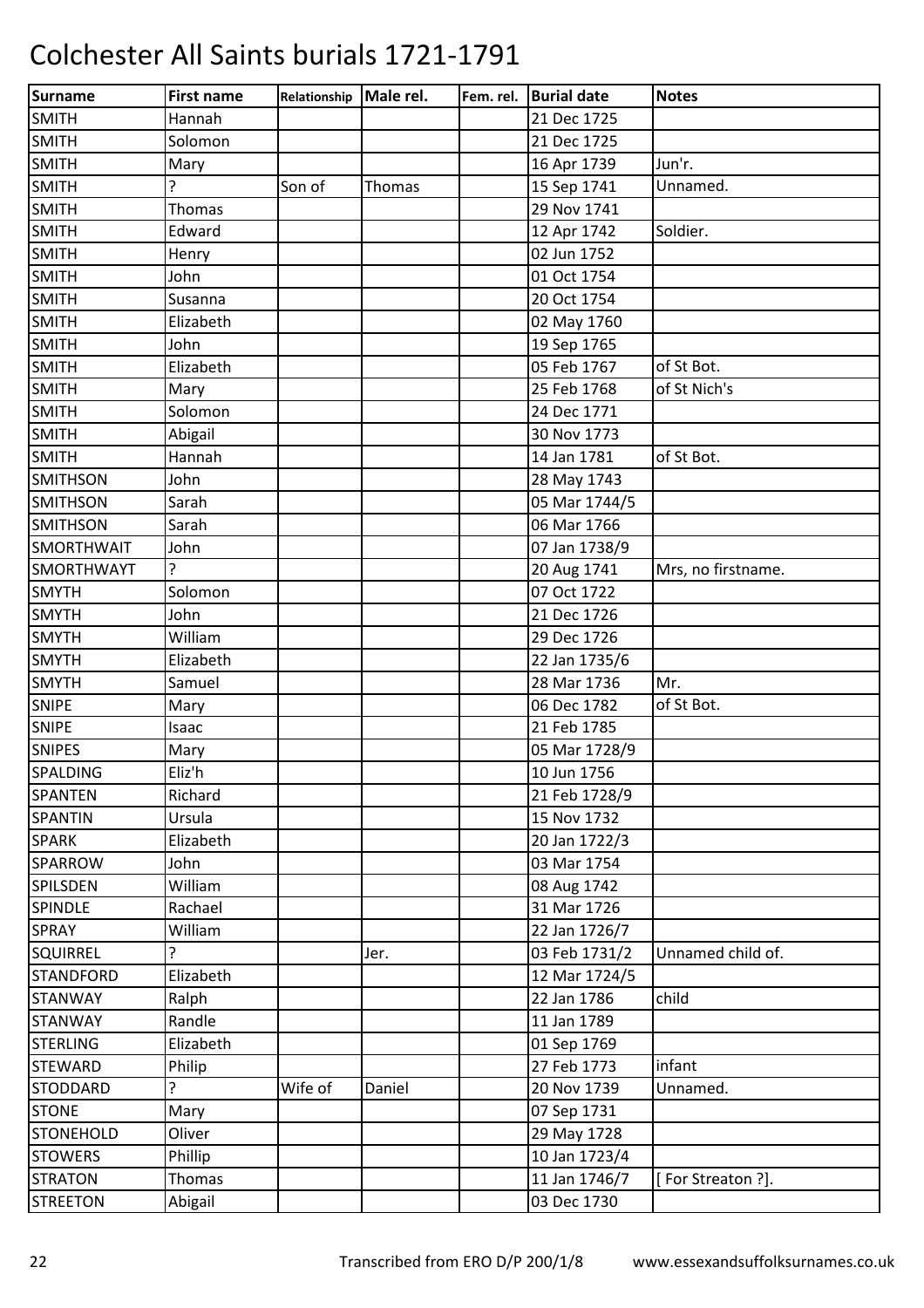| <b>Surname</b>    | <b>First name</b> | Relationship | Male rel.      | Fem. rel. | <b>Burial date</b> | <b>Notes</b>        |
|-------------------|-------------------|--------------|----------------|-----------|--------------------|---------------------|
| <b>STRICLIVE</b>  | Thomas            |              |                |           | 06 Nov 1762        |                     |
| <b>SUMMERS</b>    | John              |              |                |           | 08 Nov 1728        |                     |
| <b>SUMMERS</b>    | ?                 |              |                |           | 02 Mar 1741/2      | Mrs Summers, widow. |
| <b>SWINBOURNE</b> | Hannah            |              |                |           | 14 Oct 1782        | of St Bot.          |
| <b>SWINBURNE</b>  | Elizabeth         |              |                |           | 24 Mar 1766        |                     |
| <b>SYMONS</b>     | Alice             |              |                |           | 15 May 1761        |                     |
| <b>SYMPSON</b>    | Sarah             |              |                |           | 22 Nov 1730        |                     |
| SYMPSON           | Robert            |              |                |           | 04 Jan 1739/40     |                     |
| <b>SYMPSON</b>    | John              |              |                |           | 19 Oct 1755        |                     |
| <b>TALWORTH</b>   | Sarah             |              |                |           | 22 Jun 1730        |                     |
| <b>TALWORTH</b>   | Hannah            |              |                |           | 04 Mar 1736/7      |                     |
| <b>TALWORTH</b>   | Catharine         |              |                |           | 23 Feb 1766        | of St Nich's        |
| <b>TALWORTH</b>   | John              |              |                |           | 16 Jan 1774        | of St James's       |
| <b>TALWORTH</b>   | Jno.              |              |                |           | 21 Jun 1792        | of St James's       |
| <b>TANNER</b>     | William           |              |                |           | 02 Jan 1725/6      |                     |
| <b>TANNER</b>     | Mary              |              |                |           | 05 Jul 1727        |                     |
| <b>TAYLOR</b>     | Mary              |              |                |           | 18 Oct 1727        |                     |
| <b>TAYLOR</b>     | Ann               |              |                |           | 20 Sep 1728        |                     |
| <b>TAYLOR</b>     | Thomas            |              |                |           | 26 Apr 1730        |                     |
| <b>TELL</b>       | Mary              |              |                |           | 24 Apr 1738        |                     |
| <b>THOMPSON</b>   | William           |              |                |           | 16 Dec 1726        |                     |
| <b>THOMPSON</b>   | Alice             |              |                |           | 14 Apr 1731        |                     |
| <b>THOMPSON</b>   | William           |              |                |           | 10 Dec 1758        |                     |
| <b>THORN</b>      | Richard           |              |                |           | 15 Nov 1737        |                     |
| <b>THORN</b>      | Peter             |              |                |           | 03 Oct 1740        |                     |
| <b>THURMWOOD</b>  | Thomas            |              |                |           | 24 Dec 1725        |                     |
| <b>THURNWOOD</b>  | James             |              |                |           | 01 Aug 1725        | [See Thirmwood].    |
| <b>THURSBY</b>    | Martha            |              |                |           | 19 Sep 1726        |                     |
| <b>TILLET</b>     | Charles           |              |                |           | 03 Mar 1729/30     |                     |
| <b>TILLET</b>     | William           |              |                |           | 05 Apr 1741        |                     |
| <b>TILLET</b>     | Charles           |              |                |           | 01 Aug 1779        | of St Peter's       |
| <b>TILLETT</b>    | Elizabeth         |              |                |           | 26 Oct 1729        |                     |
| <b>TILLETT</b>    | Sarah             |              |                |           | 03 Mar 1736/7      |                     |
| <b>TILLETT</b>    | Mary              |              |                |           | * Oct 1737         |                     |
| <b>TILLETT</b>    | Sarah             |              |                |           | 30 Sep 1761        | of St Peter's       |
| <b>TILLEY</b>     | John              |              |                |           | 28 Nov 1727        | [ For Tillett ?].   |
| <b>TILLS</b>      | Sarah             |              |                |           | 20 Jul 1722        |                     |
| <b>TILLS</b>      | Edward            |              |                |           | 19 Mar 1726/7      |                     |
| <b>TILLS</b>      | George            |              |                |           | 17 May 1733        |                     |
| <b>TILLS</b>      | Sarah             |              |                |           | 26 Nov 1738        |                     |
| <b>TODD</b>       | Ann               |              |                |           | 24 Feb 1737/8      |                     |
| <b>TODD</b>       | ?                 | child of     | Joseph         |           | 05 Sep 1741        | Unnamed child of.   |
| <b>TODD</b>       | ?                 | Dau of       | Joseph         |           | 25 Oct 1741        | Unnamed.            |
| <b>TORY</b>       | Mary              |              |                |           | 24 Mar 1789        |                     |
| <b>TOTHAM</b>     | John              |              |                |           | 18 Nov 1786        | infant              |
| <b>TOWERS</b>     | Francis           |              |                |           | 26 Jul 1726        |                     |
| <b>TRAHERN</b>    | Philip            |              |                |           | 26 Jan 1734/5      |                     |
| <b>TRAHERN</b>    | Susan             | Dau of       | <b>Brandon</b> |           | 03 Oct 1735        |                     |
| <b>TRAHERN</b>    | Dorothy           |              |                |           | 14 Apr 1746        |                     |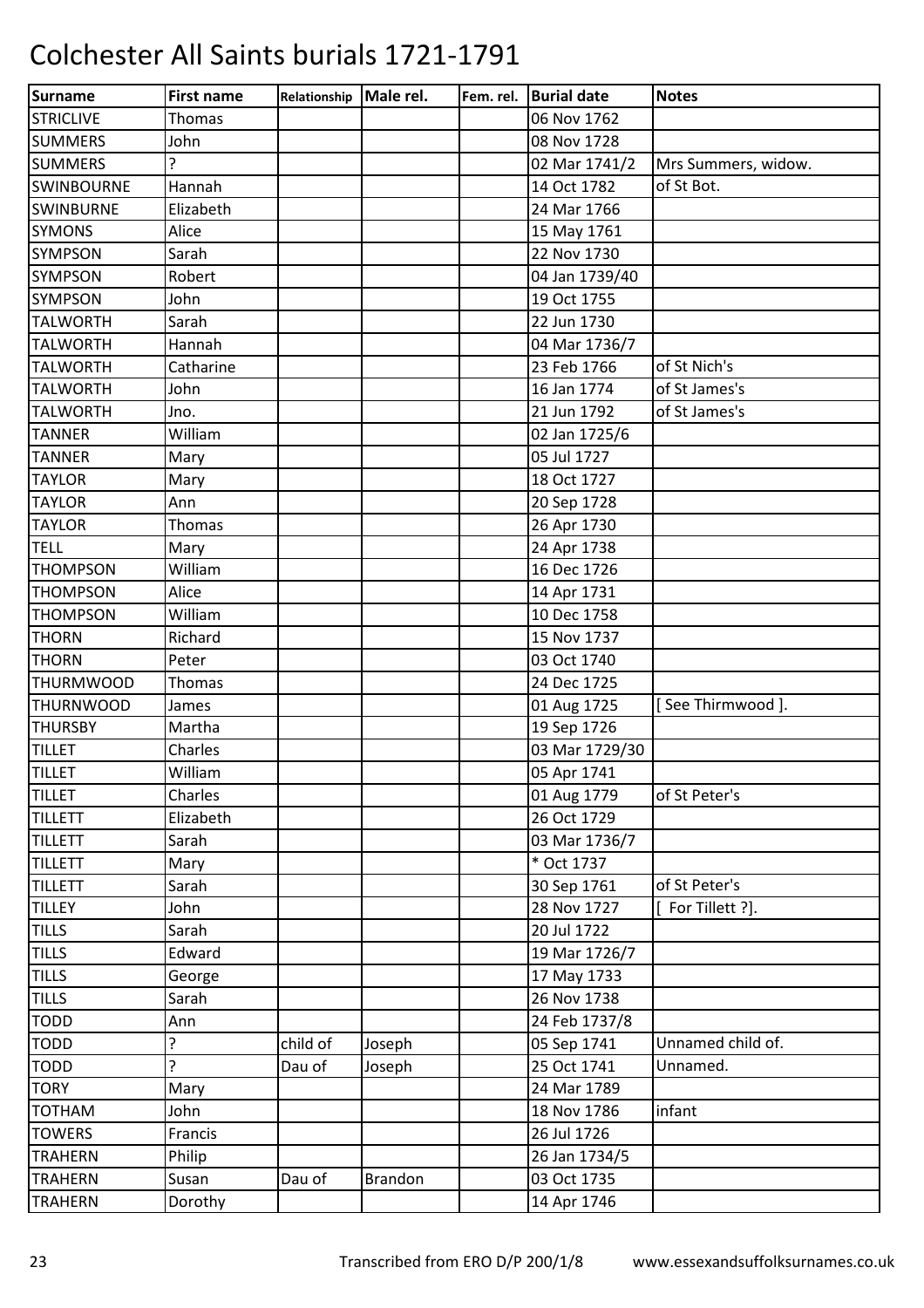| <b>Surname</b>   | <b>First name</b> | Relationship | Male rel. | Fem. rel. | <b>Burial date</b> | <b>Notes</b>                 |
|------------------|-------------------|--------------|-----------|-----------|--------------------|------------------------------|
| <b>TRAHERNE</b>  | William           |              |           |           | 12 Dec 1758        |                              |
| <b>TRAHORN</b>   | Ann               |              |           |           | 10 Mar 1748/9      |                              |
| <b>TRAHORN</b>   | Rowland           |              |           |           | 22 Feb 1749/50     |                              |
| <b>TRAYHORN</b>  | Elizabeth         |              |           |           | 04 Dec 1729        |                              |
| <b>TUPLETT</b>   | Sarah             |              |           |           | 04 Oct 1747        |                              |
| <b>TURNER</b>    | Hannah            |              |           |           | 07 Dec 1721        |                              |
| <b>TURNER</b>    | Elizabeth         |              |           |           | 31 Jan 1722/3      |                              |
| <b>TURNER</b>    | Wm.               |              |           |           | 31 Jan 1725/6      | Mr WM, Free School M'r.      |
| <b>TURNER</b>    | ς                 | Wife of      | Tho.      |           | 31 Aug 1753        | Unnamed.                     |
| <b>TURNER</b>    | <b>Thomas</b>     |              |           |           | 06 Sep 1757        |                              |
| <b>TURNER</b>    | ?                 |              |           |           | 25 Mar 1787        | No firstname. Infant         |
| <b>TURVEY</b>    | William           |              |           |           | 20 Dec 1778        |                              |
| <b>TURVEY</b>    | Susannah          |              |           |           | 11 May 1790        | infant                       |
| <b>TURVY</b>     | Lucy              |              |           |           | 29 Jan 1792        | infant                       |
| <b>TWEENE</b>    | Mary              |              |           |           | 09 May 1756        |                              |
| <b>TYLER</b>     | Ann               |              |           |           | 06 Nov 1778        |                              |
| <b>TYLER</b>     | Hannah            |              |           |           | 05 Oct 1792        | child                        |
| <b>UNWIN</b>     | Peter             |              |           |           | 13 Jan 1726/7      |                              |
| <b>UNWIN</b>     | Margaret          |              |           |           | 06 Dec 1759        |                              |
| <b>UNWIN</b>     | Prudence          |              |           |           | 29 May 1760        |                              |
| <b>UNWIN</b>     | <b>Thomas</b>     |              |           |           | 29 May 1760        |                              |
| <b>UNWIN</b>     | 5                 |              |           |           | 03 Dec 1761        | Unnamed infant               |
| <b>UNWIN</b>     | Mary              |              |           |           | 13 Jan 1768        |                              |
| <b>UNWIN</b>     | Alice             | Widow of     |           |           | 16 Jan 1771        |                              |
| <b>UNWYN</b>     | Henry             |              |           |           | 02 Jan 1732/3      |                              |
| <b>URIN</b>      | Elizabeth         |              |           |           | 24 May 1739        | [For Orrin ?].               |
| <b>URIN</b>      | William           |              |           |           | 22 Jun 1747        | [For Orrin ?].               |
| VAILLANT         | Sarah             |              |           |           | 14 Jul 1762        |                              |
| VALLANT          | ?                 |              |           |           | 19 Oct 1739        | Mrs V, no firstname.         |
| VERLANDER        | Sarah             |              |           |           | 08 Aug 1753        |                              |
| <b>VERLANDER</b> | Lucy              |              |           |           | 22 Mar 1758        |                              |
| <b>VICARS</b>    | Mary              |              |           |           | 02 Aug 1737        |                              |
|                  |                   |              |           |           |                    | Altered by a later hand from |
| <b>VINCE</b>     | John              |              |           |           | 01 Jun 1727        | Winie or similar.            |
| <b>VINCE</b>     | Elizabeth         |              |           |           | 05 Sep 1780        | infant                       |
| <b>VINCE</b>     | James             |              |           |           | 07 Sep 1781        | infant                       |
| <b>VINCE</b>     | Rachel            |              |           |           | 27 Jan 1785        | child                        |
| <b>VINCE</b>     | James             |              |           |           | 25 Nov 1785        |                              |
| <b>VINCE</b>     | Rachel            |              |           |           | 02 Nov 1786        | infant                       |
| VINEYARD         | Sarah             |              |           |           | 08 Jan 1723/4      |                              |
| <b>WALFORD</b>   | ŗ                 |              |           |           | 18 Feb 1745/6      | No firstname.                |
| WALFORD          | John              |              |           |           | 12 Nov 1758        |                              |
| <b>WALFORD</b>   | Mary              |              |           |           | 10 Apr 1768        | of St Nich's                 |
| WALFORD          | James             |              |           |           | 16 Jan 1785        | of St Botolph's              |
| WALKER           | William           |              |           |           | 28 Sep 1721        |                              |
| <b>WALKER</b>    | Sarah             | Dau of       | John      |           | 13 Apr 1743        |                              |
| <b>WALKER</b>    | John              |              |           |           | 27 Feb 1780        |                              |
| <b>WALKER</b>    | Dorcas            |              |           |           | 13 Jan 1788        |                              |
| <b>WALKER</b>    | Byat              |              |           |           | 13 Dec 1792        |                              |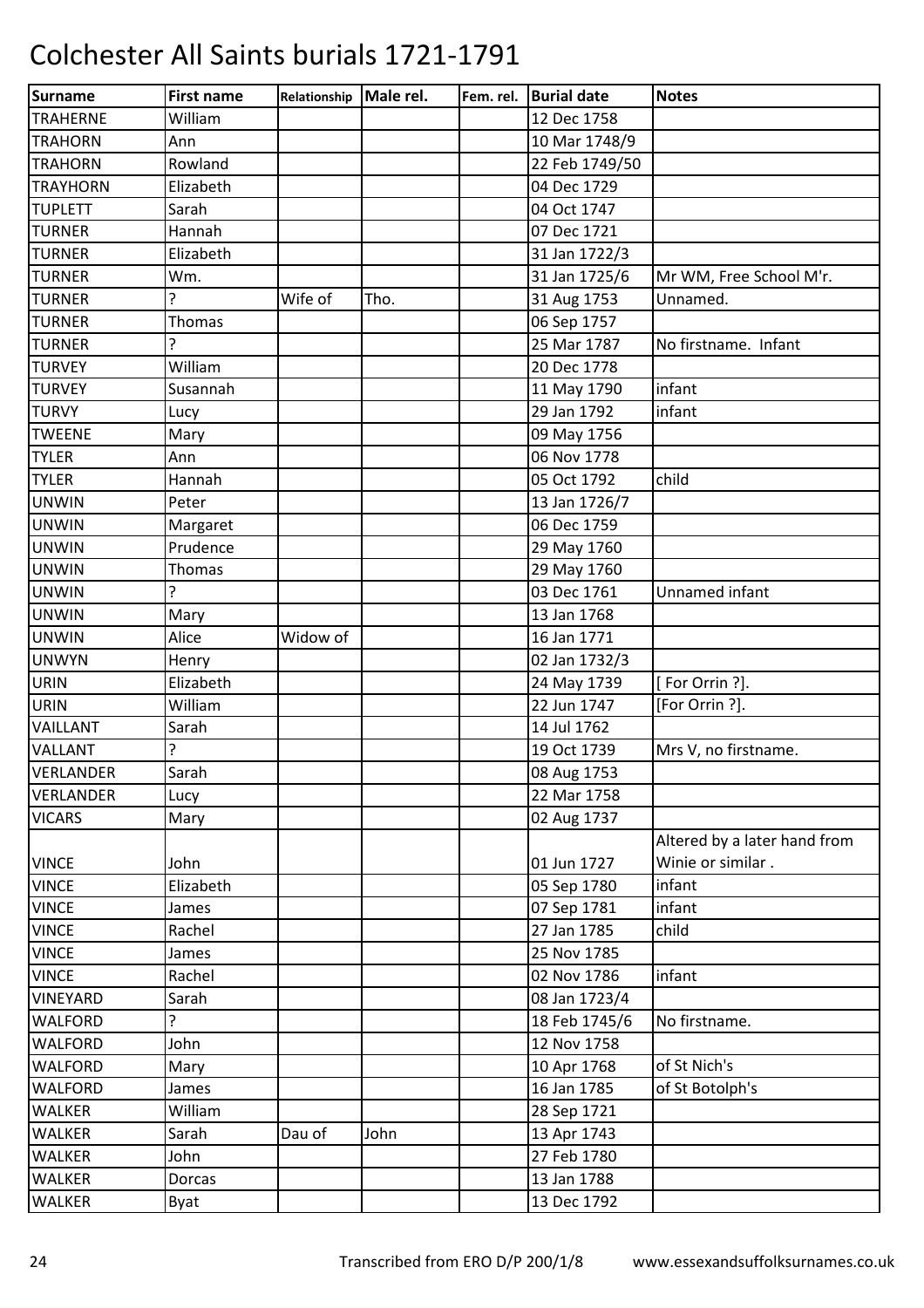| <b>Surname</b>    | <b>First name</b> | Relationship | Male rel. | Fem. rel. | <b>Burial date</b> | <b>Notes</b>     |
|-------------------|-------------------|--------------|-----------|-----------|--------------------|------------------|
| <b>WALLER</b>     | Elizabeth         |              |           |           | 23 Jan 1766        |                  |
| <b>WALTON</b>     | James Robert      |              |           |           | 03 Apr 1780        | child            |
| <b>WARD</b>       | Elizabeth         |              |           |           | 04 Dec 1721        |                  |
| <b>WARD</b>       | Edmond            |              |           |           | 30 Jul 1722        |                  |
| <b>WARD</b>       | Edward            |              |           |           | 30 Dec 1722        |                  |
| <b>WARD</b>       | Mary              |              |           |           | 19 May 1754        |                  |
| <b>WARFORD</b>    | Grace             |              |           |           | 23 Jan 1742/3      | [For Walford ?]. |
| <b>WARNER</b>     | ŗ                 |              |           |           | 10 May 1731        | No firstname.    |
| <b>WASS</b>       | Mary              |              |           |           | 28 Nov 1779        |                  |
| <b>WATSON</b>     | Robert            |              |           |           | 11 Jan 1741/2      |                  |
| <b>WATTS</b>      | Elizabeth         |              |           |           | 09 Feb 1723/4      |                  |
| <b>WATTS</b>      | Elizabeth         |              |           |           | 25 Nov 1724        |                  |
| <b>WATTS</b>      | Maurice           |              |           |           | 06 Mar 1725/6      |                  |
| <b>WATTS</b>      | Sarah             |              |           |           | 31 Oct 1728        |                  |
| <b>WATTS</b>      | <b>Thomas</b>     |              |           |           | 21 Dec 1774        |                  |
| <b>WATTS</b>      | Elizabeth         |              |           |           | 08 Jun 1777        | Infant           |
| <b>WATTS</b>      | Elizabeth         |              |           |           | 23 Sep 1777        |                  |
| <b>WATTS</b>      | <b>Barnet</b>     |              |           |           | 26 Jul 1782        | infant           |
| <b>WATTS</b>      | James             |              |           |           | 10 Feb 1784        | child            |
| <b>WATTS</b>      | Sophia            |              |           |           | 21 Aug 1787        | child            |
| <b>WAYMAN</b>     | William           |              |           |           | 10 Jul 1728        |                  |
| <b>WAYMAN</b>     | Rich'd            |              |           |           | 10 Mar 1748/9      |                  |
| <b>WAYPOLE</b>    | Joseph            |              |           |           | 17 Apr 1754        |                  |
| WEATHERELL        | Daniel            |              |           |           | 23 Aug 1751        |                  |
| <b>WEAVER</b>     | Ezra              |              |           |           | 06 Mar 1725/6      |                  |
| WEAVER            | Ephraim           |              |           |           | 21 May 1726        |                  |
| <b>WEAVER</b>     | Rebecca           |              |           |           | 06 Aug 1727        |                  |
| <b>WEAVER</b>     | Ezra              |              |           |           | 13 Sep 1727        |                  |
| <b>WEAVER</b>     | Elizabeth         |              |           |           | 14 Mar 1728/9      |                  |
| <b>WEBB</b>       | Elizabeth         |              |           |           | 10 Mar 1722/3      |                  |
| <b>WEBB</b>       | Thomas            |              |           |           | 14 Feb 1724/5      |                  |
| <b>WEBB</b>       | Thomas            |              |           |           | 25 Jan 1726/7      |                  |
| WEBB              | Sarah             |              |           |           | 07 Jul 1729        |                  |
| WEBB              | Phebe             |              |           |           | 07 May 1731        |                  |
| WEBB              | Mary              |              |           |           | 11 Nov 1755        |                  |
| <b>WEBSTER</b>    | Elizabeth         |              |           |           | 10 Oct 1728        |                  |
| <b>WEBSTER</b>    | Matthew           |              |           |           | 15 Nov 1738        |                  |
| <b>WEBSTER</b>    | Mary              |              |           |           | 23 Oct 1748        |                  |
| <b>WEBSTER</b>    | Rebecca           |              |           |           | 17 Nov 1748        |                  |
| <b>WEBSTER</b>    | Mary              |              |           |           | 17 Feb 1754        |                  |
| <b>WELBORN</b>    | Eliz.             |              |           |           | 05 Apr 1747        |                  |
| <b>WENLOCK</b>    | William           |              |           |           | 11 Jan 1789        |                  |
| <b>WEST</b>       | Thomas            |              |           |           | 25 Nov 1724        |                  |
| <b>WEST</b>       | John              |              |           |           | 20 Jul 1766        |                  |
| <b>WEST</b>       | Elizabeth         |              |           |           | 19 Mar 1780        |                  |
| WETHERLEY         | Susan             |              |           |           | 04 Oct 1757        |                  |
| WEYMAN            | ŗ                 | Wife of      | Rich.     |           | 24 Jun 1741        | Unnamed.         |
| <b>WHETHERLEY</b> |                   | Wife of      | Jos.      |           | 31 Aug 1723        | Unnamed.         |
| <b>WHISTLER</b>   | Jacob             |              |           |           | 30 Sep 1762        |                  |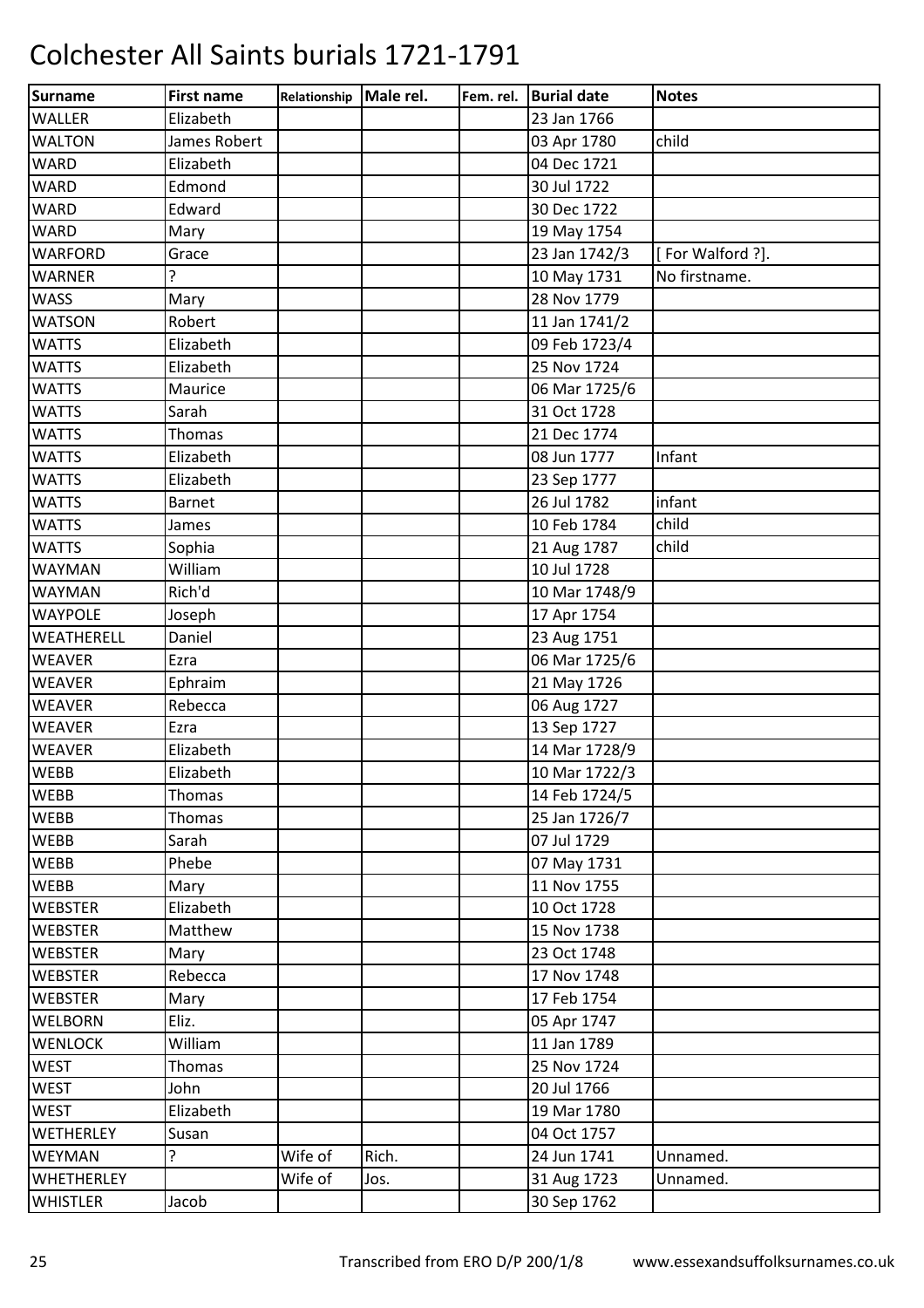| Surname           | <b>First name</b> | Relationship | Male rel. | Fem. rel. | <b>Burial date</b> | <b>Notes</b>                   |
|-------------------|-------------------|--------------|-----------|-----------|--------------------|--------------------------------|
| <b>WHITE</b>      | Obediah           |              |           |           | 02 Aug 1723        |                                |
| <b>WHITE</b>      | Ann               |              |           |           | 26 Jan 1725/6      |                                |
| <b>WHITE</b>      | Ann               |              |           |           | 19 Jul 1726        |                                |
| <b>WHITE</b>      | John              |              |           |           | 01 Oct 1759        |                                |
| WHITECAKE         | 5.                |              |           |           | 10 Nov 1773        | No firstname. Child.           |
| <b>WHITHERLEY</b> | Joseph            |              |           |           | 22 Sep 1723        |                                |
| <b>WHITMORE</b>   | Ann               |              |           |           | 31 Aug 1785        | of St Botolph's                |
| <b>WHITTOCK</b>   | Mary Jarrold      |              |           |           | 26 Mar 1722        |                                |
| <b>WHITWORTH</b>  | Mary              |              |           |           | 26 Jun 1754        |                                |
| <b>WHITWORTH</b>  | Ashwell           |              |           |           | 15 Jul 1754        |                                |
| <b>WILBY</b>      | Robert            |              |           |           | 19 Mar 1739/40     |                                |
| <b>WILBY</b>      | 5                 | Dau of       | Thomas    |           | 08 Nov 1741        | Unnamed.                       |
| <b>WILBY</b>      | Thomas            |              |           |           | 18 Oct 1761        |                                |
| <b>WILDER</b>     | Elizabeth         |              |           |           | 21 Apr 1724        |                                |
| <b>WILDER</b>     | Francis           |              |           |           | 28 Sep 1743        |                                |
| <b>WILDER</b>     | Francis           |              |           |           | 28 Oct 1750        |                                |
| <b>WILDER</b>     | Elizabeth         |              |           |           | 01 Apr 1762        |                                |
|                   |                   |              |           |           |                    | Was Willes but adjusted later  |
| <b>WILES</b>      | Thomas            |              |           |           | 28 Feb 1723/4      | to Wiles.                      |
|                   |                   |              |           |           |                    | Was Willes, later hand altered |
| <b>WILES</b>      | <b>Thomas</b>     |              |           |           | 06 Oct 1725        | it to Wiles.                   |
| <b>WILKIN</b>     | Elizabeth         |              |           |           | 28 Mar 1765        | Date unclear, 18th?            |
| <b>WILKINSON</b>  | Matthew           |              |           |           | 16 May 1722        |                                |
| <b>WILKINSON</b>  | Eliz.             |              |           |           | 30 Jun 1745        |                                |
| <b>WILKINSON</b>  | Peter             |              |           |           | 15 Mar 1747/8      |                                |
| <b>WILKINSON</b>  | Mary              |              |           |           | 14 Jul 1749        |                                |
| <b>WILKINSON</b>  | John              |              |           |           | 20 Feb 1755        |                                |
| <b>WILLIAMS</b>   | Joshua            |              |           |           | 22 Sep 1723        |                                |
| <b>WILLIAMS</b>   | Mary              |              |           |           | 03 Jun 1724        |                                |
| <b>WILLIMOT</b>   | Ann               |              |           |           | 26 Oct 1735        |                                |
| <b>WILMOTT</b>    | Hannah            |              |           |           | 10 Dec 1722        |                                |
| <b>WILSON</b>     | Steven            |              |           |           | 14 Sep 1755        |                                |
| <b>WINDALL</b>    | William           |              |           |           | 14 Jan 1721/2      |                                |
| <b>WING</b>       | Mary              |              |           |           | 28 Jan 1722/3      |                                |
| <b>WING</b>       | Mary              |              |           |           | 09 Mar 1723/4      |                                |
| <b>WINTER</b>     | John              |              |           |           | 10 Dec 1759        |                                |
| <b>WINYARD</b>    | William           |              |           |           | 28 Sep 1728        | [With Vineyard etc ?].         |
| <b>WIX</b>        | ŗ                 | Widow of     |           |           | 20 Oct 1741        | Unnamed.                       |
| <b>WOOD</b>       | Mary              |              |           |           | 25 Jan 1784        |                                |
| <b>WOODCOCK</b>   | Elizabeth         |              |           |           | 22 Sep 1772        | child                          |
| <b>WOODS</b>      | Mary              |              |           |           | 12 Oct 1735        |                                |
| <b>WOODS</b>      | Peter             |              |           |           | 09 Jan 1748/9      |                                |
| <b>WOODS</b>      | Phoebe            |              |           |           | 05 Oct 1755        |                                |
| <b>WOOTTON</b>    | Roger             |              |           |           | 18 Jan 1756        |                                |
| <b>WRIGHT</b>     | Simon             |              |           |           | 07 Dec 1722        |                                |
| <b>WRIGHT</b>     | John              |              |           |           | 17 Dec 1725        |                                |
| <b>WRIGHT</b>     | Sarah             |              |           |           | 11 Jan 1731/2      |                                |
| <b>WRIGHT</b>     | Simon             |              |           |           | 01 May 1740        |                                |
| <b>WRIGHT</b>     | Susan             |              |           |           | 14 Dec 1741        |                                |